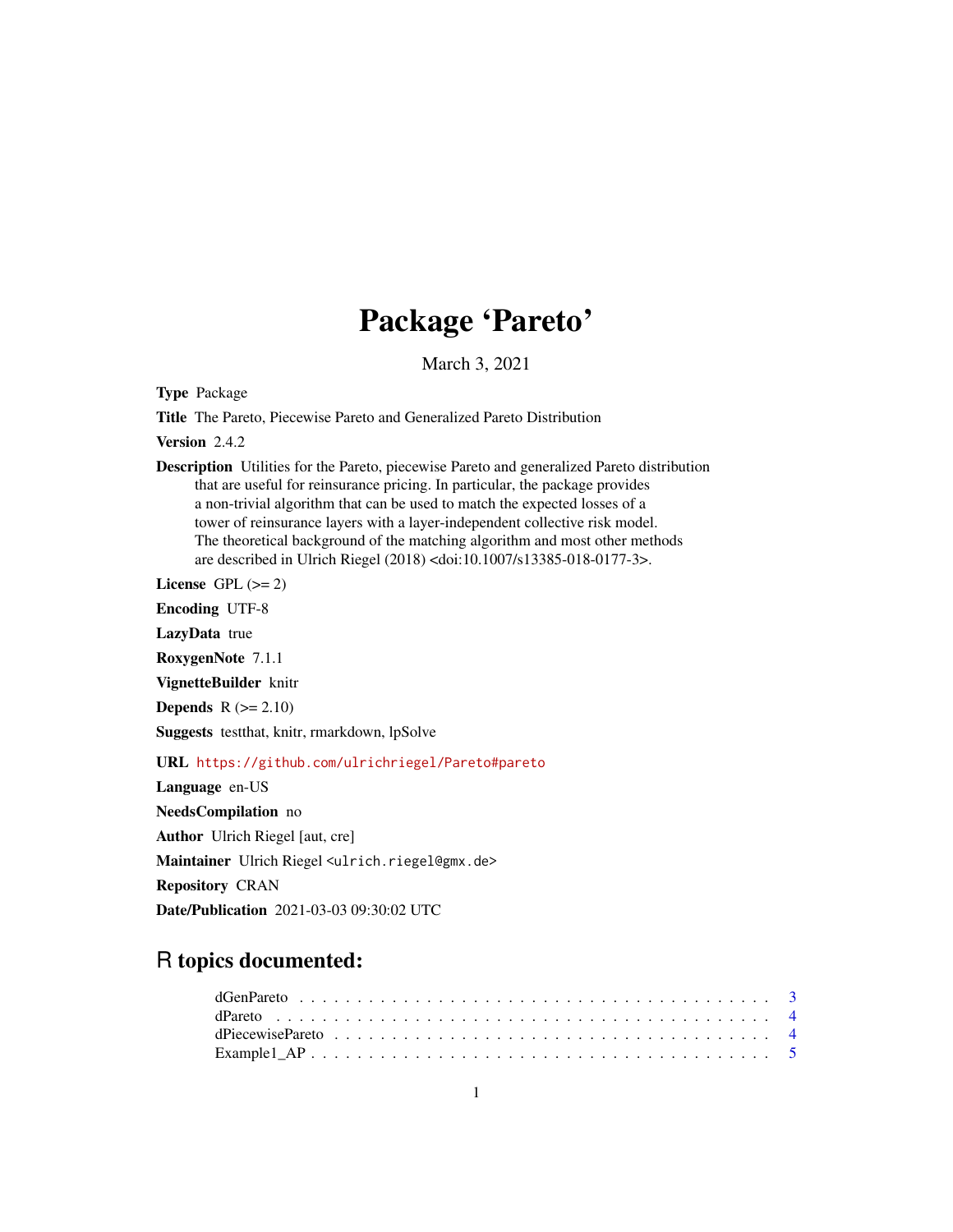|                           | 6              |
|---------------------------|----------------|
|                           | 6              |
|                           | $\overline{7}$ |
|                           | $\overline{7}$ |
|                           | 8              |
|                           | 9              |
|                           | 12             |
|                           | 13             |
|                           | 14             |
|                           | 15             |
|                           | 16             |
|                           | 17             |
|                           | 18             |
|                           | 18             |
|                           | 19             |
|                           | 20             |
|                           | 20             |
|                           | 21             |
|                           | 22             |
|                           | 23             |
|                           | 23             |
|                           |                |
|                           |                |
|                           |                |
|                           |                |
|                           |                |
|                           |                |
|                           |                |
|                           |                |
|                           |                |
|                           |                |
|                           |                |
|                           |                |
|                           |                |
|                           |                |
|                           |                |
|                           |                |
|                           |                |
|                           | 39             |
| PiecewisePareto Layer SM  | 40             |
| PiecewisePareto_Layer_Var | 41             |
|                           | 42             |
|                           | 45             |
|                           | 46             |
| pPareto                   | 47             |
|                           | 48             |
|                           | 49             |
|                           | 50             |
|                           | 50             |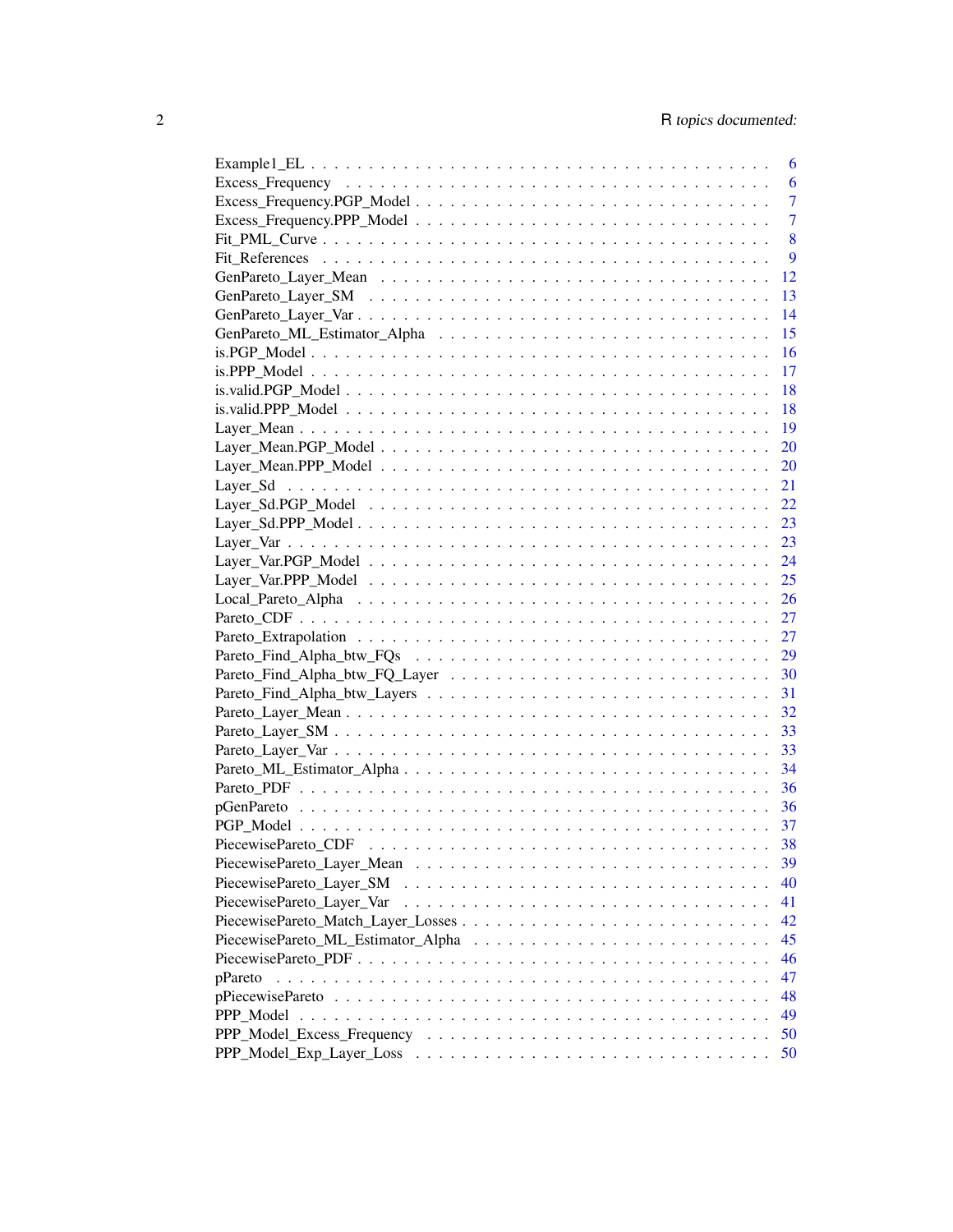#### <span id="page-2-0"></span>dGenPareto 3

| Index | 61 |  |
|-------|----|--|

dGenPareto *Density of the generalized Pareto Distribution*

# Description

Calculates the density function of the generalized Pareto distribution

# Usage

```
dGenPareto(x, t, alpha_ini, alpha_tail, truncation = NULL)
```
# Arguments

| $\mathsf{x}$ | Numeric. The function evaluates the density at x.                                                                                 |
|--------------|-----------------------------------------------------------------------------------------------------------------------------------|
| t            | Numeric. Threshold of the Pareto distribution.                                                                                    |
| alpha_ini    | Numeric. Initial Pareto alpha.                                                                                                    |
| alpha_tail   | Numeric. Tail Pareto alpha.                                                                                                       |
| truncation   | Numeric. If truncation is not NULL and truncation $> t$ , then the generalized<br>Pareto distribution is truncated at truncation. |

# Value

Density function of the Pareto distribution with parameters t, alpha\_ini and alpha\_tail evaluated at x

```
x \le -0:10 * 1000dGenPareto(x, 1000, 1, 3)
dGenPareto(x, 1000, 1, 3, truncation = <math>5000</math>)
```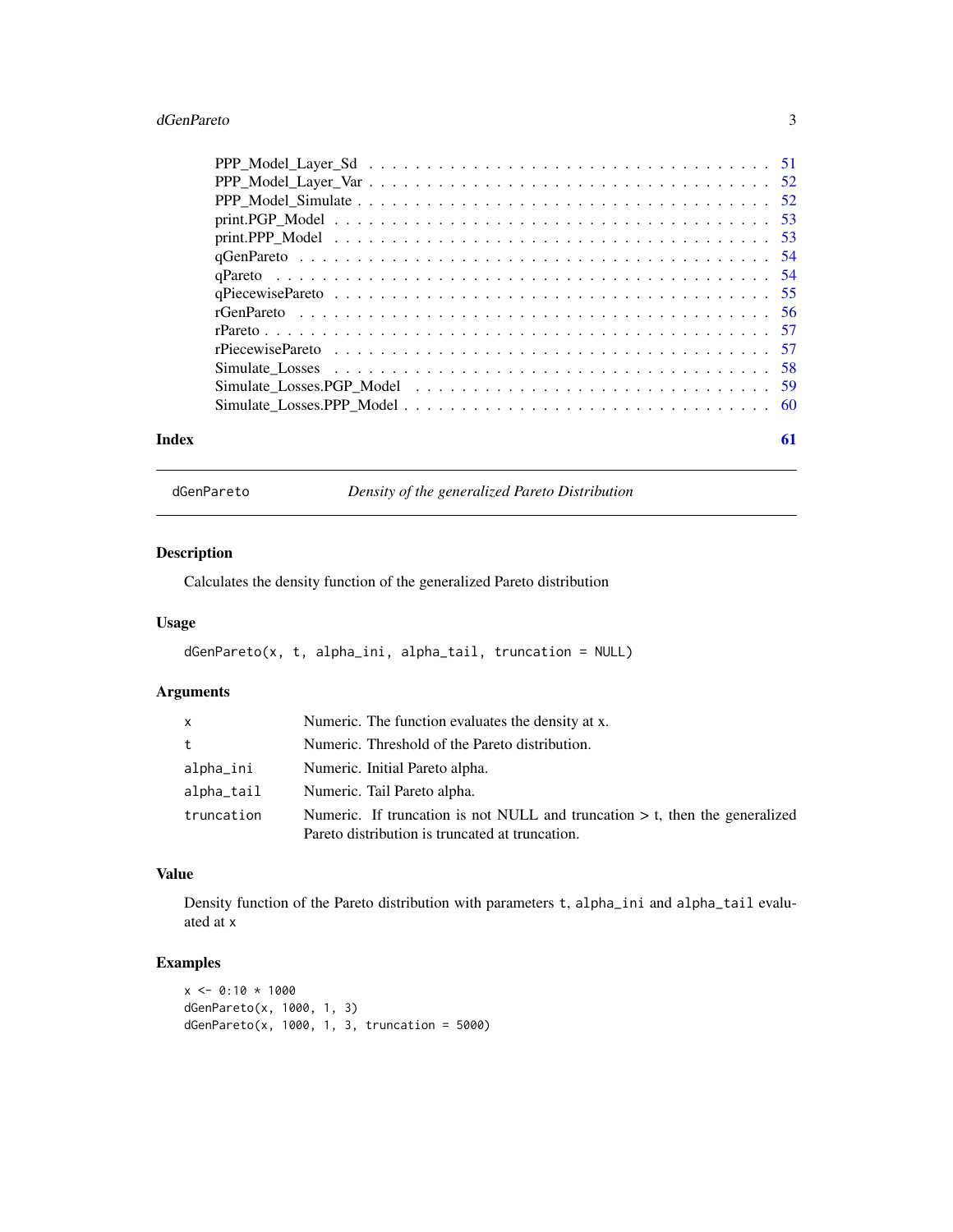<span id="page-3-0"></span>

# Description

Calculates the density function of the Pareto distribution

# Usage

dPareto(x, t, alpha, truncation = NULL)

#### Arguments

| $\mathsf{x}$ | Numeric. The function evaluates the density at x.                                                                      |
|--------------|------------------------------------------------------------------------------------------------------------------------|
| t            | Numeric. Threshold of the Pareto distribution.                                                                         |
| alpha        | Numeric. Pareto alpha.                                                                                                 |
| truncation   | Numeric. If truncation is not NULL and truncation $>$ t, then the Pareto distribu-<br>tion is truncated at truncation. |

#### Value

Density function of the Pareto distribution with parameters t and alpha evaluated at x

# Examples

```
x \le -0:10 * 1000dPareto(x, 1000, 2)
dPareto(x, 1000, 2, truncation = 5000)
```
#### Description

Calculates the density function of the piecewise Pareto distribution

# Usage

```
dPiecewisePareto(x, t, alpha, truncation = NULL, truncation_type = "lp")
```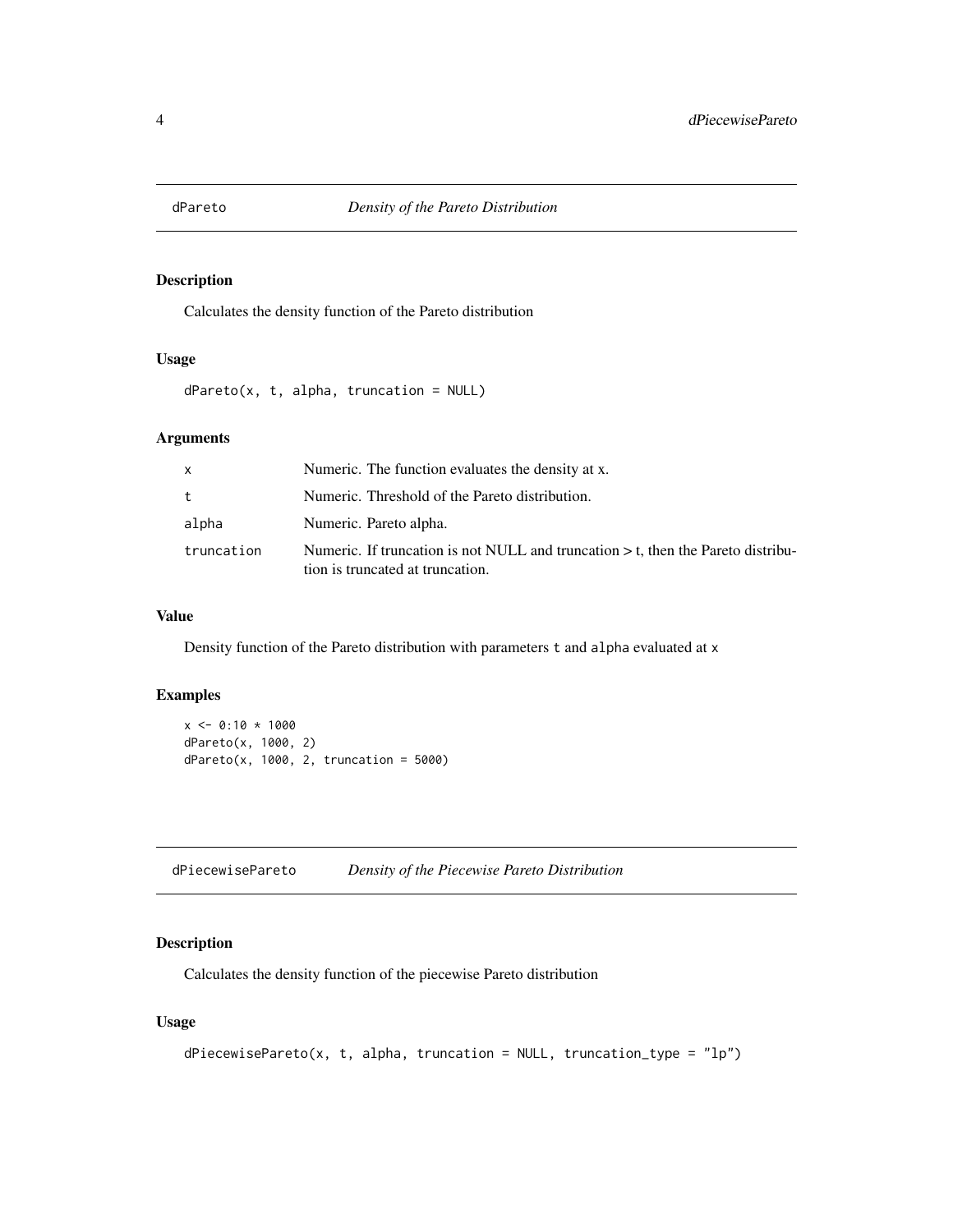# <span id="page-4-0"></span>Example 1\_AP 5

# Arguments

| $\mathsf{x}$    | Numeric. The function evaluates the density at x.                                                                                                                 |  |
|-----------------|-------------------------------------------------------------------------------------------------------------------------------------------------------------------|--|
| t               | Numeric vector. Thresholds of the piecewise Pareto distribution.                                                                                                  |  |
| alpha           | Numeric vector. alpha[i] is the Pareto alpha in excess of t[i].                                                                                                   |  |
| truncation      | Numeric. If truncation is not NULL and truncation $> t$ , then the Pareto distribu-<br>tion is truncated at truncation.                                           |  |
| truncation_type |                                                                                                                                                                   |  |
|                 | Character. If truncation_type = "wd" then the whole distribution is truncated.<br>If truncation_type = $"lp"$ then a truncated Pareto is used for the last piece. |  |

#### Value

Density function of the piecewise Pareto distribution with parameter vectors t and alpha evaluated at x

# Examples

```
t <- c(1000, 2000, 3000)
alpha <- c(1, 1.5, 2)
x \le -0.10 \times 1000dPiecewisePareto(x, t, alpha)
dPiecewisePareto(x, t, alpha, truncation = 5000, truncation_type = "lp")dPiecewisePareto(x, t, alpha, truncation = 5000, truncation_type = "wd")
```
Example1\_AP *Example data: Attachment Points*

#### Description

Example data: Attachment Points

#### Usage

Example1\_AP

# Format

An object of class numeric of length 5.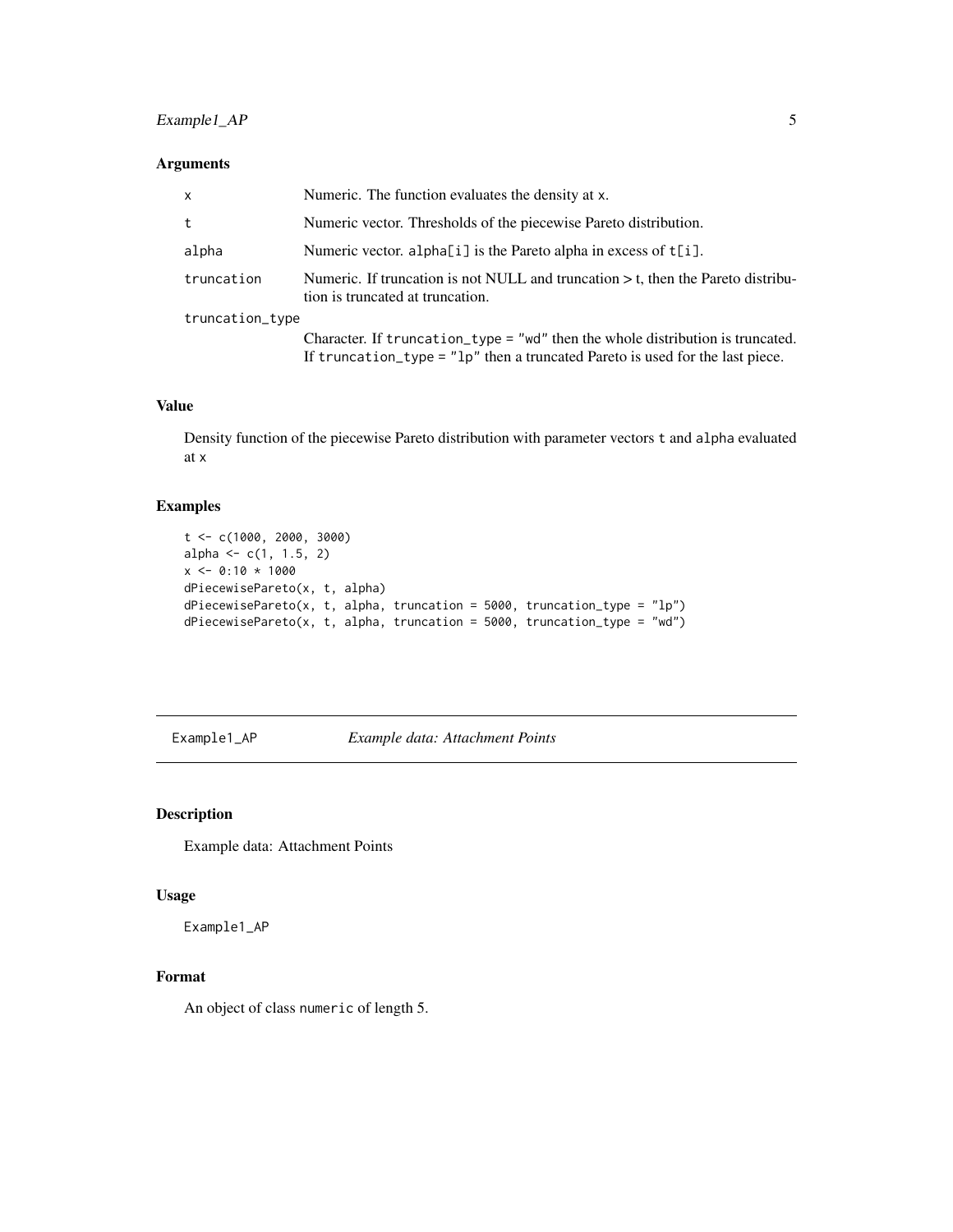<span id="page-5-0"></span>

# Description

Example data: Expected Losses

#### Usage

Example1\_EL

# Format

An object of class numeric of length 5.

Excess\_Frequency *Expected Frequency in Excess of a Threshold*

# Description

Calculates the expected frequency in excess of a threshold for a collective model

# Usage

```
Excess_Frequency(CollectiveModel, x = 0)
```
# Arguments

CollectiveModel A collective model object. Currently only PPP\_Models are handled. x Numeric. Threshold.

#### Value

The expected frequency in excess of x for the given CollectiveModel

```
PPPM <- PiecewisePareto_Match_Layer_Losses(Example1_AP, Example1_EL)
PPPM
Excess_Frequency(PPPM, c(-Inf, 0, 1000, 2000, 3000, Inf))
```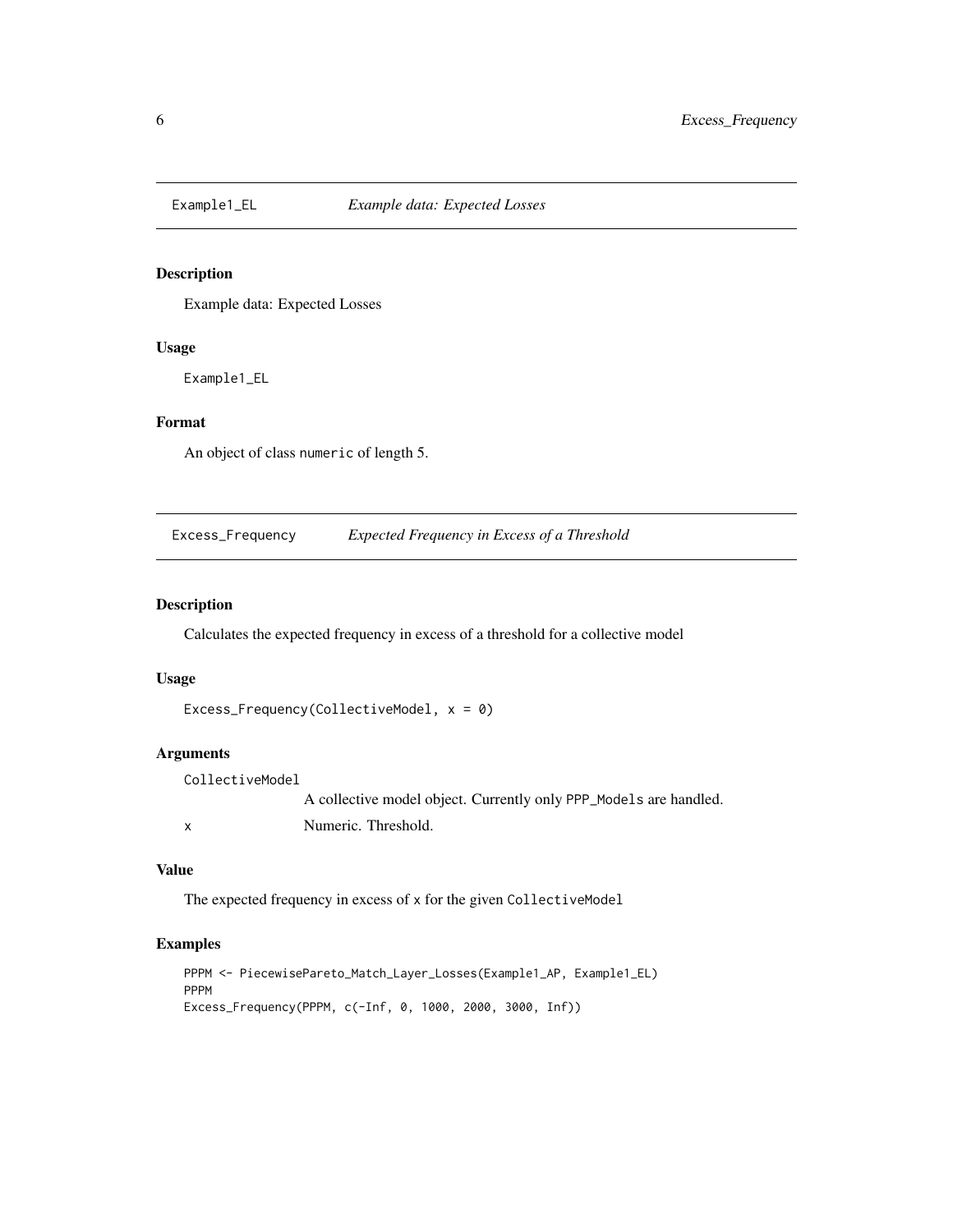<span id="page-6-0"></span>Excess\_Frequency.PGP\_Model

*Expected Frequency in Excess of a Threshold*

# Description

Calculates the expected frequency in excess of a threshold for a PGP\_model

#### Usage

```
## S3 method for class 'PGP_Model'
Excess_Frequency(CollectiveModel, x = 0)
```
# Arguments

CollectiveModel PGP\_Model object. x Numeric. Threshold.

# Value

The expected frequency in excess of x for the given CollectiveModel

# Examples

```
PGPM <- PGP_Model(2, 1000, 1, 2, dispersion = 2)
PGPM
Excess_Frequency(PGPM, c(-Inf, 0, 1000, 2000, 3000, Inf))
```
Excess\_Frequency.PPP\_Model

*Expected Frequency in Excess of a Threshold*

# Description

Calculates the expected frequency in excess of a threshold for a PPP\_model

# Usage

```
## S3 method for class 'PPP_Model'
Excess_Frequency(CollectiveModel, x = 0)
```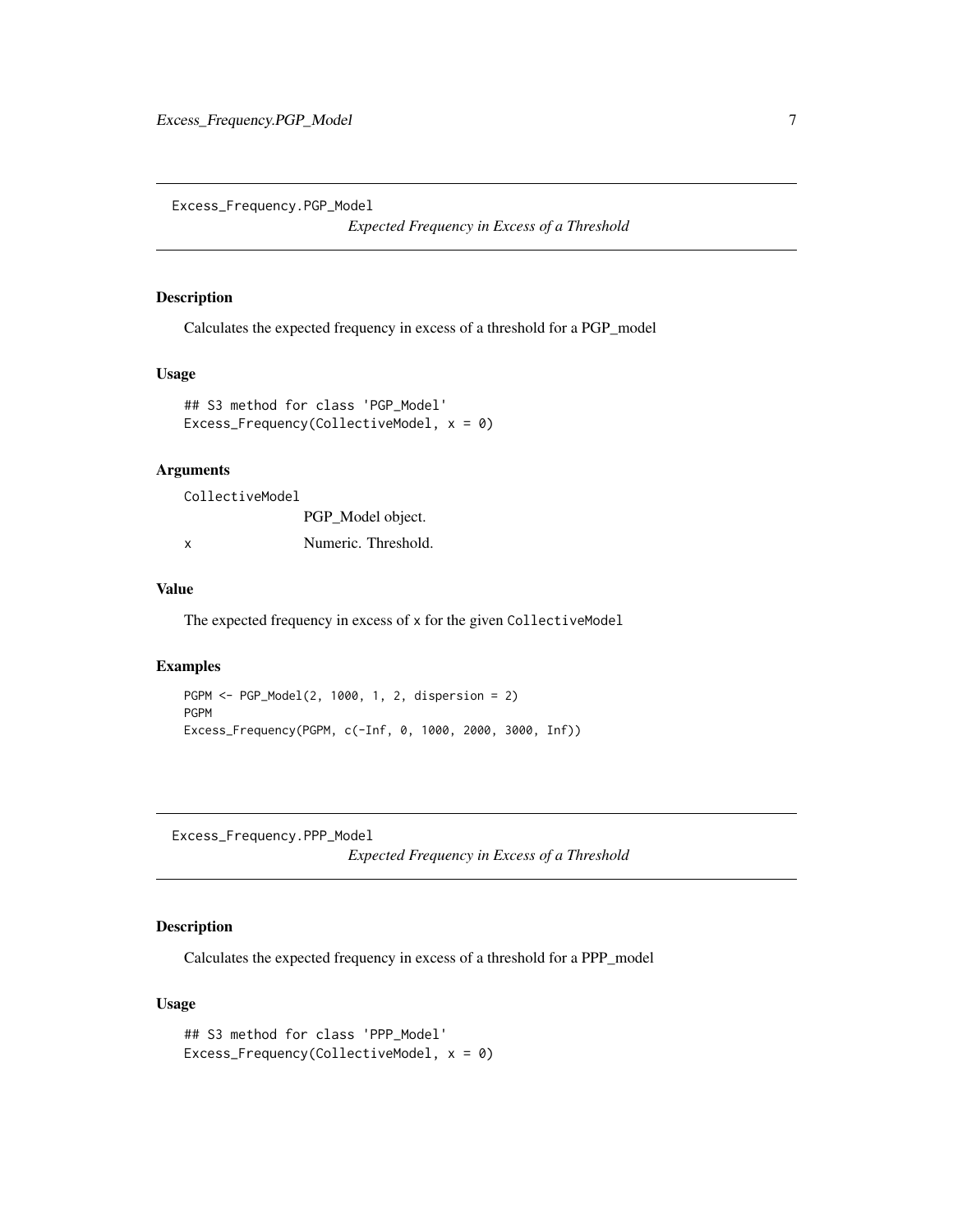# Arguments

| CollectiveModel |                     |
|-----------------|---------------------|
|                 | PPP_Model object.   |
| $\mathsf{x}$    | Numeric. Threshold. |

# Value

The expected frequency in excess of x for the given CollectiveModel

# Examples

```
PPPM <- PiecewisePareto_Match_Layer_Losses(Example1_AP, Example1_EL)
PPPM
Excess_Frequency(PPPM, c(-Inf, 0, 1000, 2000, 3000, Inf))
```
Fit\_PML\_Curve *Fits a Collective Model to a PML Curve*

# Description

Fits a PPP\_Model that matches the values of a PML curve

#### Usage

```
Fit_PML_Curve(
  return_periods,
  amounts,
  tail\_alpha = 2,
  truncation = NULL,
  truncation_type = <sup>'</sup>1p'',
  dispersion = 1
\mathcal{L}
```
# Arguments

|                 | return_periods Numeric vector. Vector containing the return periods of the PML curve.                                                                             |  |
|-----------------|-------------------------------------------------------------------------------------------------------------------------------------------------------------------|--|
| amounts         | Numeric vector. Vector containing the loss amounts corresponding to the return<br>periods.                                                                        |  |
| tail_alpha      | Numerical. Pareto alpha that is used above the highest amount of the PML<br>curve.                                                                                |  |
| truncation      | Numeric. If truncation is not NULL and truncation $> max(t)$ , then the distri-<br>bution is truncated at truncation.                                             |  |
| truncation_type |                                                                                                                                                                   |  |
|                 | Character. If truncation_type = "wd" then the whole distribution is truncated.<br>If truncation_type = $"lp"$ then a truncated Pareto is used for the last piece. |  |
| dispersion      | Numerical. Dispersion of the claim count distribution in the resulting PPP_Model.                                                                                 |  |

<span id="page-7-0"></span>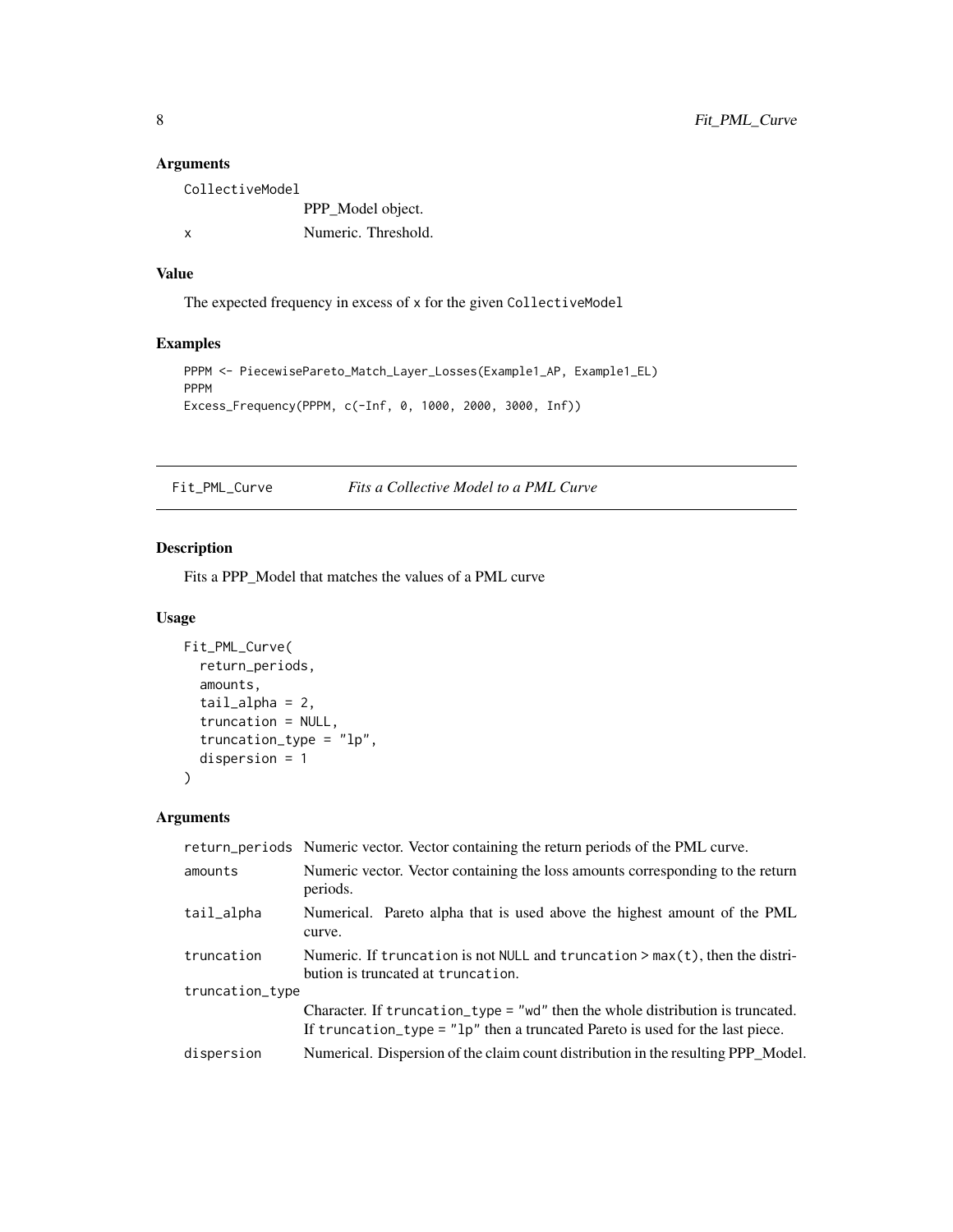# <span id="page-8-0"></span>Fit\_References 9

#### Value

A PPP\_Model object that contains the information about a collective model with a Panjer distributed claim count and a Piecewise Pareto distributed severity. The object contains the following elements:

- FQ Numerical. Frequency in excess of the lowest threshold of the piecewise Pareto distribution
- t Numeric vector. Vector containing the thresholds for the piecewise Pareto distribution
- alpha Numeric vector. Vector containing the Pareto alphas of the piecewise Pareto distribution
- truncation Numerical. If truncation is not NULL and truncation > max(t), then the distribution is truncated at truncation.
- truncation\_type Character. If truncation\_type = "wd" then the whole distribution is truncated. If truncation\_type = "lp" then a truncated Pareto is used for the last piece.
- dispersion Numerical. Dispersion of the Panjer distribution (i.e. variance to mean ratio).
- Status Numerical indicator:  $0 =$  success,  $1 =$  some information has been ignored,  $2 =$  no solution found
- Comment Character. Information on whether the fit was successful

#### Examples

```
return_periods <- c(1, 5, 10, 20, 50, 100)
amounts <- c(1000, 4000, 7000, 10000, 13000, 14000)
fit <- Fit_PML_Curve(return_periods, amounts)
1 / Excess_Frequency(fit, amounts)
fit <- Fit_PML_Curve(return_periods, amounts, tail_alpha = 1.5,
                     truncation = 20000, truncation_type = "wd")
1 / Excess_Frequency(fit, amounts)
```
Fit\_References *Fit a Collective Model to a Wishlist of References*

#### Description

The function fits a collective model to a wishlist of references (expected layer losses and excess frequencies). The function allows to specify the family of the severity distribution that is used. Depending on this distribution family the function works slightly differently:

- For the severity distribution PiecewisePareto the function returns a PPP\_Model that satisfies all the references
- For the severity distribution Pareto the function returns a PPP\_Model that minimizes the squared relative deviations from the references
- For the severity distribution GenPareto the function returns a PGP\_Model that minimizes the squared relative deviations from the references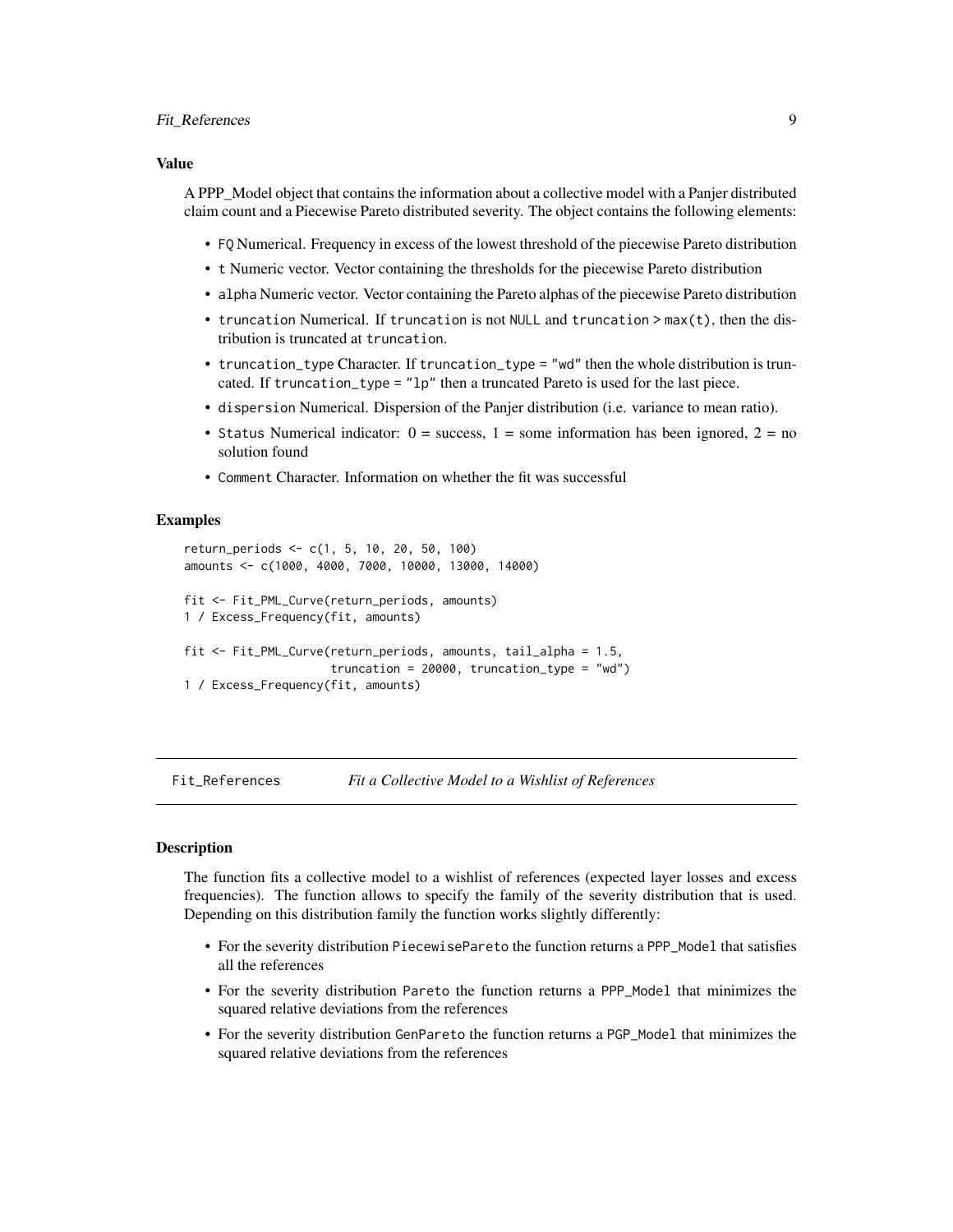# Usage

```
Fit_References(
  Covers = NULL,
  Attachment_Points = NULL,
  Expected_Layer_Losses = NULL,
  Thresholds = NULL,
  Frequencies = NULL,
  model_threshold = min(c(Attachment_Points, Thresholds)),
  default_alpha = 2,
  dispersion = 1,
  alpha_{max} = 100,severity_distribution = "PiecewisePareto",
  ignore_inconsistent_references = FALSE
\mathcal{L}
```
#### Arguments

| Covers                | Numeric vector. Vector containing the covers of the layers from the wishlist.                                                                                  |
|-----------------------|----------------------------------------------------------------------------------------------------------------------------------------------------------------|
| Attachment_Points     |                                                                                                                                                                |
|                       | Numeric vector. Vector containing the attachment points of the layers from the<br>wishlist.                                                                    |
| Expected_Layer_Losses |                                                                                                                                                                |
|                       | Numeric vector. Vector containing the expected losses of the layers from the<br>wishlist.                                                                      |
| Thresholds            | Numeric vector. Contains the thresholds from the whishlist for which excess<br>frequencies are given.                                                          |
| Frequencies           | Numeric vector. Expected frequencies excess the Thresholds from the wishlist.                                                                                  |
| model_threshold       |                                                                                                                                                                |
|                       | Numerical. Lowest threshold of the fitted piecewise Pareto distribution.                                                                                       |
| default_alpha         | Numerical. Default alpha for situations where an alpha has to be selected.                                                                                     |
| dispersion            | Numerical. Dispersion of the claim count distribution in the resulting PPP_Model.                                                                              |
| alpha_max             | Numerical. Maximum alpha to be used for the matching.                                                                                                          |
| severity_distribution |                                                                                                                                                                |
|                       | Character. Implemented distributions: "PiecewisePareto" (default), "Pareto" and<br>"GenPareto".                                                                |
|                       | ignore_inconsistent_references                                                                                                                                 |
|                       | Logical. If TRUE then inconsistent references are ignored in case of the piece-<br>wise Pareto distribution and the other references are used to fit the model |

# Value

For severity\_distribution = "PiecewisePareto" or "Pareto": A PPP\_Model object that contains the information about a collective model with a Panjer distributed claim count and a Piecewise Pareto distributed severity. The object contains the following elements:

• FQ Numerical. Frequency in excess of the lowest threshold of the piecewise Pareto distribution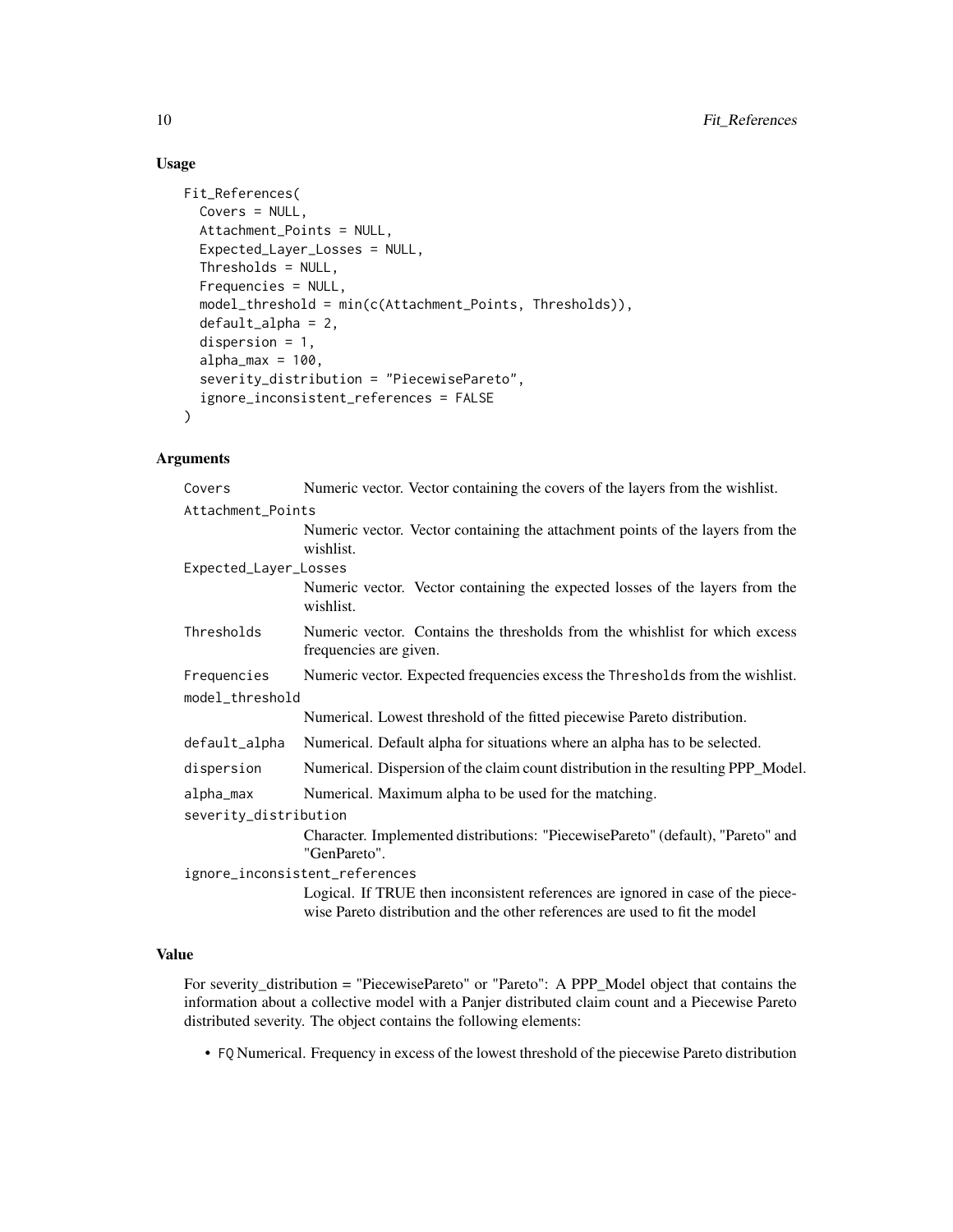- t Numeric vector. Vector containing the thresholds for the piecewise Pareto distribution
- alpha Numeric vector. Vector containing the Pareto alphas of the piecewise Pareto distribution
- truncation Numerical. If truncation is not NULL and truncation > max(t), then the distribution is truncated at truncation.
- truncation\_type Character. If truncation\_type = "wd" then the whole distribution is truncated. If truncation\_type =  $"lp"$  then a truncated Pareto is used for the last piece.
- dispersion Numerical. Dispersion of the Panjer distribution (i.e. variance to mean ratio).
- Status Numerical indicator:  $0 =$  success,  $1 =$  some information has been ignored,  $2 =$  no solution found
- Comment Character. Information on whether the fit was successful

For severity\_distribution = "GenPareto": A PGP\_Model object that contains the information about a collective model with a Panjer distributed claim count and a Piecewise Pareto distributed severity. The object contains the following elements:

- FQ Expected claim count of the collective model.
- t Numeric. Threshold of the Pareto distribution.
- alpha\_ini Numeric. Initial Pareto alpha (at t).
- alpha\_tail Numeric. Tail Pareto alpha.
- truncation If truncation is not NULL and truncation > t, then the Pareto distribution is truncated at truncation.
- dispersion Numerical. Dispersion of the Panjer distribution (i.e. variance to mean ratio).
- Status Numerical indicator:  $0 =$  success,  $1 =$  some information has been ignored,  $2 =$  no solution found
- Comment Character. Information on whether the fit was successful

```
covers <- c(1000, 1000, 1000)
att_points <- c(1000, 2000, 5000)
exp_losses <- c(100, 50, 10)
thresholds <- c(4000, 10000)
fqs <- c(0.04, 0.005)
fit <- Fit_References(covers, att_points, exp_losses, thresholds, fqs)
Layer_Mean(fit, covers, att_points)
Excess_Frequency(fit, thresholds)
fit <- Fit_References(covers, att_points, exp_losses, thresholds, fqs,
                      severity_distribution = "Pareto")
Layer_Mean(fit, covers, att_points)
Excess_Frequency(fit, thresholds)
fit <- Fit_References(covers, att_points, exp_losses,
                      severity_distribution = "GenPareto")
Layer_Mean(fit, covers, att_points)
```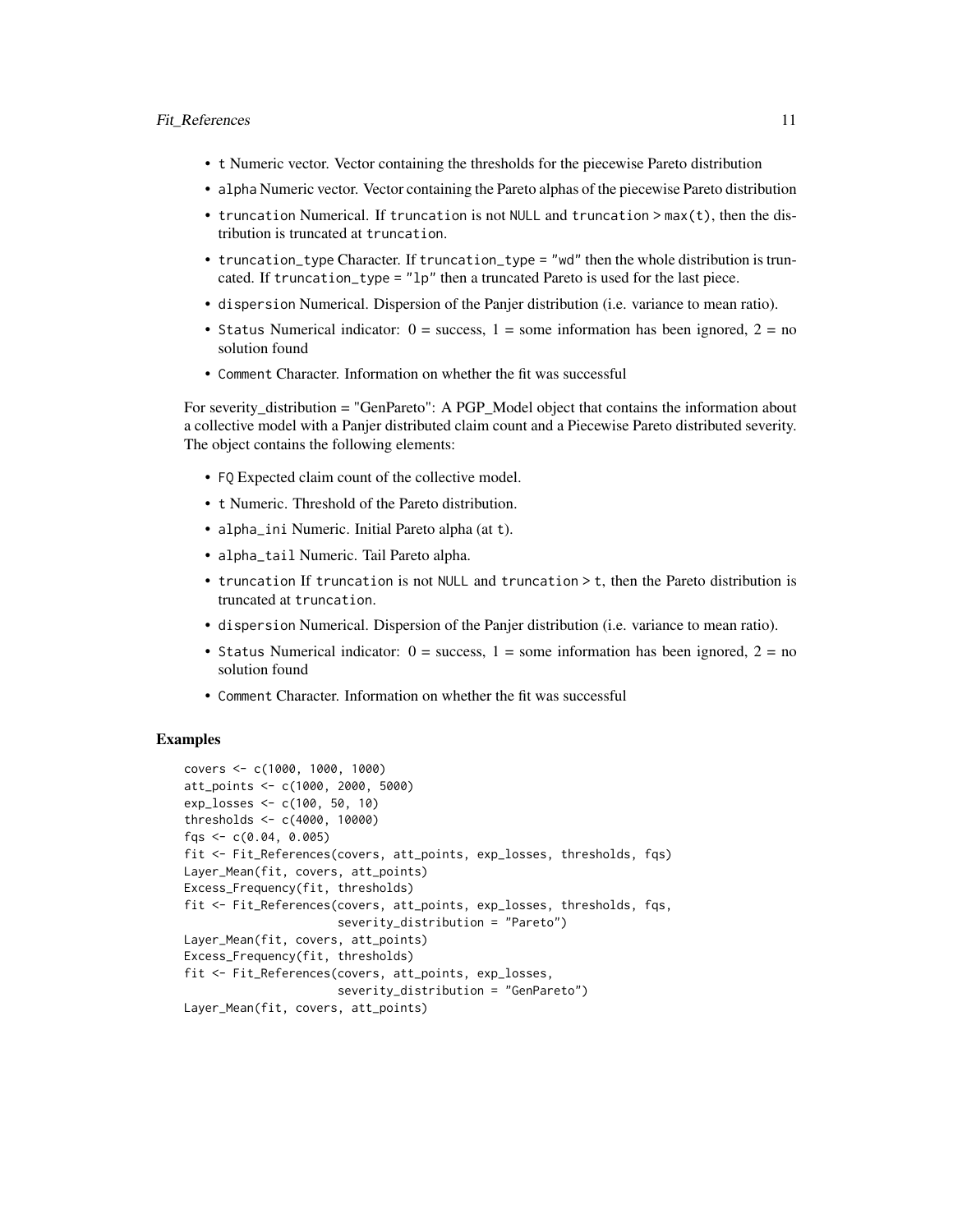<span id="page-11-0"></span>GenPareto\_Layer\_Mean *Layer Mean of the generalized Pareto Distribution*

#### Description

Calculates the expected loss of a generalized Pareto distribution in a reinsurance layer

#### Usage

```
GenPareto_Layer_Mean(
  Cover,
  AttachmentPoint,
  t,
  alpha_ini,
  alpha_tail,
  truncation = NULL
)
```
#### Arguments

| Cover           | Numeric. Cover of the reinsurance layer. Use Inf for unlimited layers.                                                 |
|-----------------|------------------------------------------------------------------------------------------------------------------------|
| AttachmentPoint |                                                                                                                        |
|                 | Numeric. Attachment point of the reinsurance layer.                                                                    |
| t               | Numeric. Threshold of the Pareto distribution. If t is NULL (default) then t<br><-Attachment Point is used.            |
| alpha_ini       | Numeric. Initial Pareto alpha (at t).                                                                                  |
| alpha_tail      | Numeric. Tail Pareto alpha.                                                                                            |
| truncation      | Numeric. If truncation is not NULL and truncation $>$ t, then the Pareto dis-<br>tribution is truncated at truncation. |

#### Value

The expected loss of the (truncated) Pareto distribution with parameters t and alpha in the layer Cover xs AttachmentPoint

```
GenPareto_Layer_Mean(4000, 1000, 1000, 1, 3)
GenPareto_Layer_Mean(4000, 1000, t = 1000, alpha_ini = 1, alpha_tail = 3)
GenPareto_Layer_Mean(4000, 1000, t = 5000, alpha_ini = 1, alpha_tail = 3)
GenPareto_Layer_Mean(4000, 1000, t = 1000, alpha_ini = 1, alpha_tail = 3, truncation = 5000)
GenPareto_Layer_Mean(9000, 1000, t = 1000, alpha_ini = 1, alpha_tail = 3, truncation = 5000)
```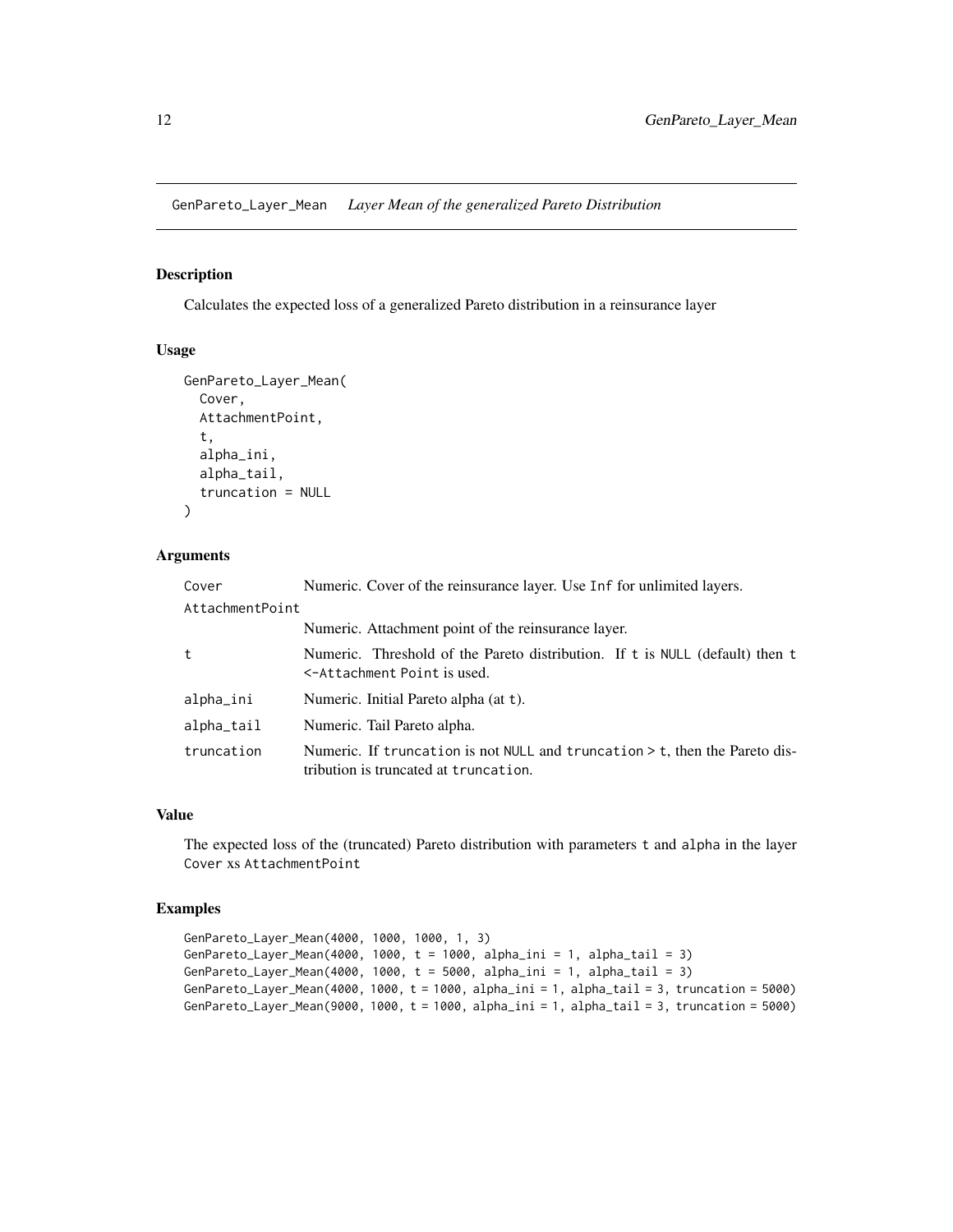<span id="page-12-0"></span>GenPareto\_Layer\_SM *Second Layer Moment of the Generalized Pareto Distribution*

# Description

Calculates the second moment of a generalized Pareto distribution in a reinsurance layer

# Usage

```
GenPareto_Layer_SM(
  Cover,
  AttachmentPoint,
  t,
  alpha_ini,
  alpha_tail,
  truncation = NULL
)
```
# Arguments

| Cover                    | Numeric. Cover of the reinsurance layer. Use Inf for unlimited layers.                                                 |
|--------------------------|------------------------------------------------------------------------------------------------------------------------|
| AttachmentPoint          |                                                                                                                        |
|                          | Numeric. Attachment point of the reinsurance layer.                                                                    |
| t                        | Numeric. Threshold of the Pareto distribution. If t is NULL (default) then t<br><-Attachment Point is used             |
| alpha_ini                | Numeric. Initial Pareto alpha (at t).                                                                                  |
| $alpha$ <sub>_tail</sub> | Numeric. Tail Pareto alpha.                                                                                            |
| truncation               | Numeric. If truncation is not NULL and truncation $>$ t, then the Pareto dis-<br>tribution is truncated at truncation. |

#### Value

The second moment of the (truncated) generalized Pareto distribution with parameters t, alpha\_ini and alpha\_tail in the layer Cover xs AttachmentPoint

```
GenPareto_Layer_SM(4000, 1000, 1000, 1, 2)
GenPareto_Layer_SM(4000, 1000, t = 1000, alpha_ini = 1, alpha_tail = 3)
GenPareto_Layer_SM(4000, 1000, t = 5000, alpha_ini = 1, alpha_tail = 3)
GenPareto_Layer_SM(4000, 1000, t = 1000, alpha_ini = 1, alpha_tail = 3, truncation = 5000)
GenPareto_Layer_SM(9000, 1000, t = 1000, alpha_ini = 1, alpha_tail = 3, truncation = 5000)
```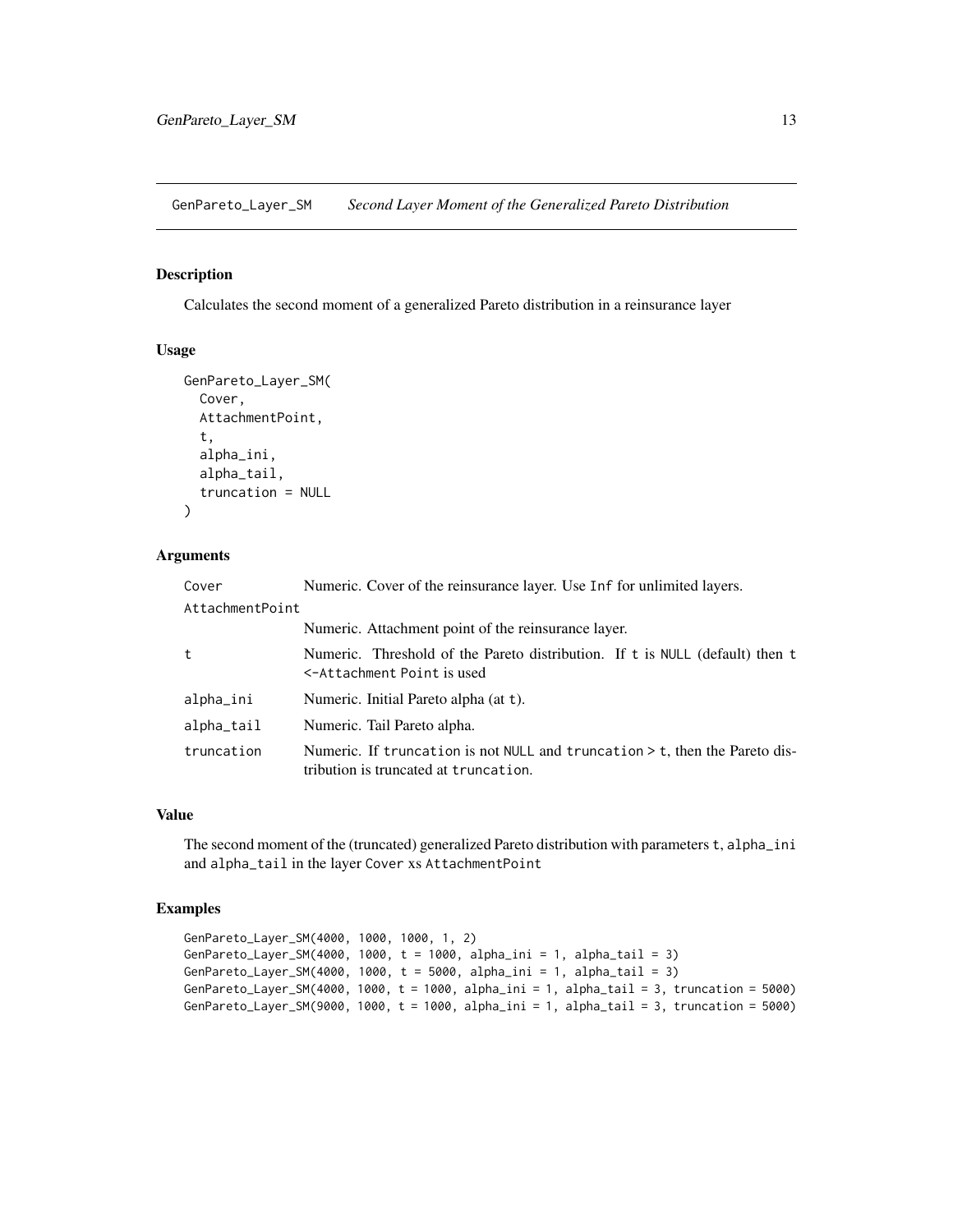<span id="page-13-0"></span>GenPareto\_Layer\_Var *Layer Variance of the Generalized Pareto Distribution*

#### Description

Calculates the variance of a generalized Pareto distribution in a reinsurance layer

#### Usage

```
GenPareto_Layer_Var(
  Cover,
  AttachmentPoint,
  t,
  alpha_ini,
  alpha_tail,
  truncation = NULL
)
```
# Arguments

| Cover                    | Numeric. Cover of the reinsurance layer. Use Inf for unlimited layers.                                                    |
|--------------------------|---------------------------------------------------------------------------------------------------------------------------|
| AttachmentPoint          |                                                                                                                           |
|                          | Numeric. Attachment point of the reinsurance layer.                                                                       |
| t                        | Numeric. Threshold of the Pareto distribution. If t is NULL (default) then t<br><-Attachment Point is used                |
| alpha_ini                | Numeric. Initial Pareto alpha (at t).                                                                                     |
| $alpha$ <sub>_tail</sub> | Numeric. Tail Pareto alpha.                                                                                               |
| truncation               | Numeric. If truncation is not NULL and truncation $\geq$ t, then the Pareto dis-<br>tribution is truncated at truncation. |

#### Value

Variance of the (truncated) generalized Pareto distribution with parameters t, alpha\_ini and alpha\_tail in the layer Cover xs AttachmentPoint

```
GenPareto_Layer_Var(4000, 1000, 1000, 1, 2)
GenPareto_Layer_Var(4000, 1000, t = 1000, alpha_ini = 1, alpha_tail = 3)
GenPareto_Layer_Var(4000, 1000, t = 5000, alpha_ini = 1, alpha_tail = 3)
GenPareto_Layer_Var(4000, 1000, t = 1000, alpha_ini = 1, alpha_tail = 3, truncation = 5000)
GenPareto_Layer_Var(9000, 1000, t = 1000, alpha_ini = 1, alpha_tail = 3, truncation = 5000)
```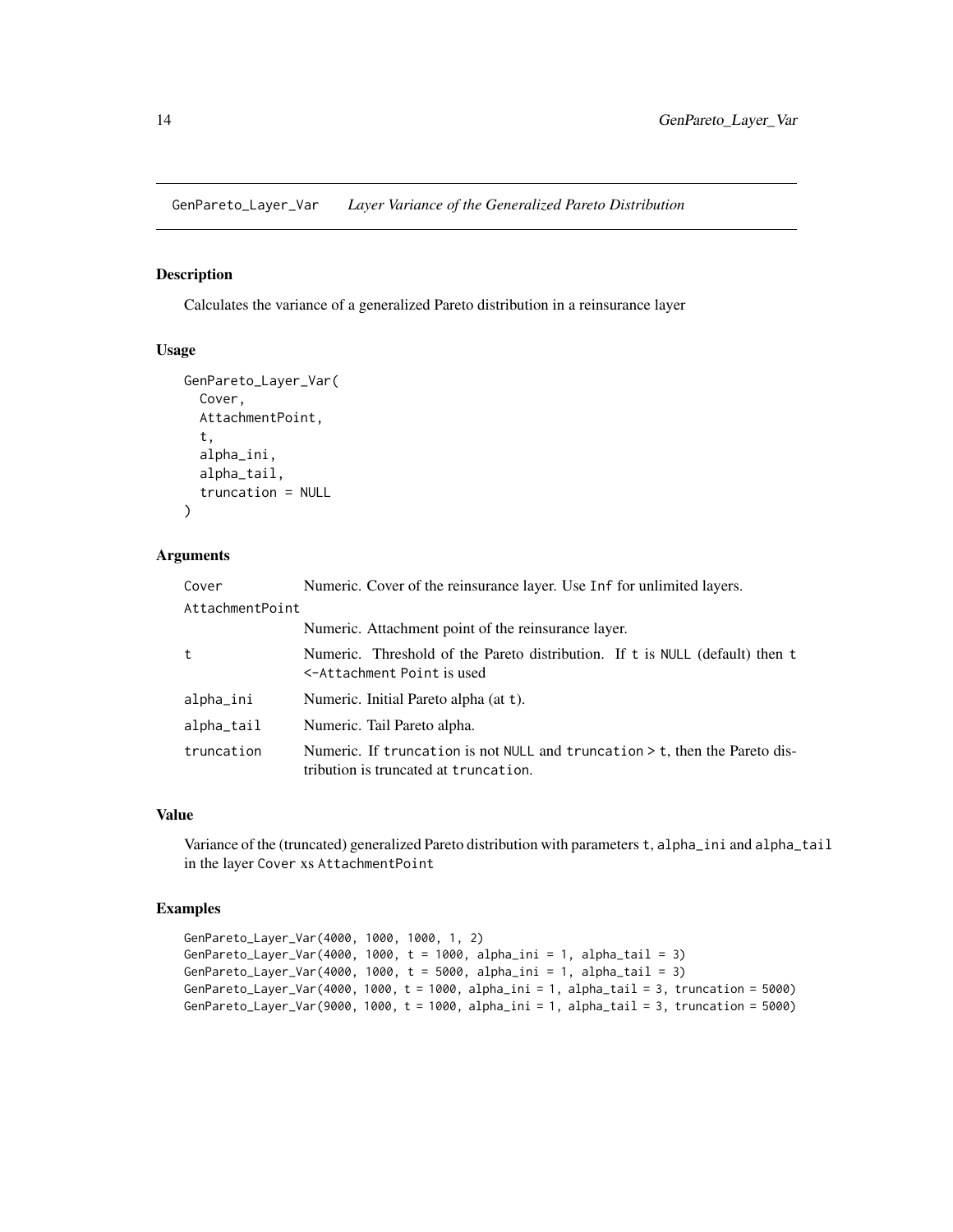<span id="page-14-0"></span>GenPareto\_ML\_Estimator\_Alpha

*Maximum Likelihood Estimation of the Pareto Alphas of a Generalized Pareto Distribution*

# Description

Calculates the maximum likelihood estimators of the parameters alpha\_ini and alpha\_tail of a generalized Pareto distribution with known threshold and (if applicable) known truncation

# Usage

```
GenPareto_ML_Estimator_Alpha(
  losses,
  t,
  truncation = NULL,
  reporting_thresholds = NULL,
  is.censored = NULL,
  weights = NULL,
  alpha_min = 0.001,
  alpha_max = 10
)
```
# Arguments

| losses               | Numeric vector. Losses that are used for the ML estimation.                                                                                                                                                                                                           |
|----------------------|-----------------------------------------------------------------------------------------------------------------------------------------------------------------------------------------------------------------------------------------------------------------------|
| t                    | Numeric or numeric vector. Threshold of the generalized Pareto distribution.<br>Alternatively, t can be a vector of same length as losses. In this case t[i] is<br>the reporting threshold of losses[i].                                                              |
| truncation           | Numeric. If truncation is not NULL and truncation $>$ t, then the generalized<br>Pareto distribution is truncated at truncation.                                                                                                                                      |
| reporting_thresholds |                                                                                                                                                                                                                                                                       |
|                      | Numeric vector. Allows to enter loss specific reporting thresholds. If NULL then<br>all reporting thresholds are assumed to be less than or equal to t.                                                                                                               |
| is.censored          | Logical vector. TRUE indicates that a loss has been censored by the policy limit.<br>The assumption is that the uncensored losses are Generalized Pareto distributed<br>with the alphas we are looking for. is. censored = NULL means that no losses<br>are censored. |
| weights              | Numeric vector. Weights for the losses. For instance weights $[i] = 2$ and<br>weights[j] = 1 for j != i has the same effect as adding another loss of size<br>$loss[i]$ .                                                                                             |
| alpha_min            | Numeric. Lower bound for the estimated alphas.                                                                                                                                                                                                                        |
| alpha_max            | Numeric. Upper bound for the estimated alphas.                                                                                                                                                                                                                        |
|                      |                                                                                                                                                                                                                                                                       |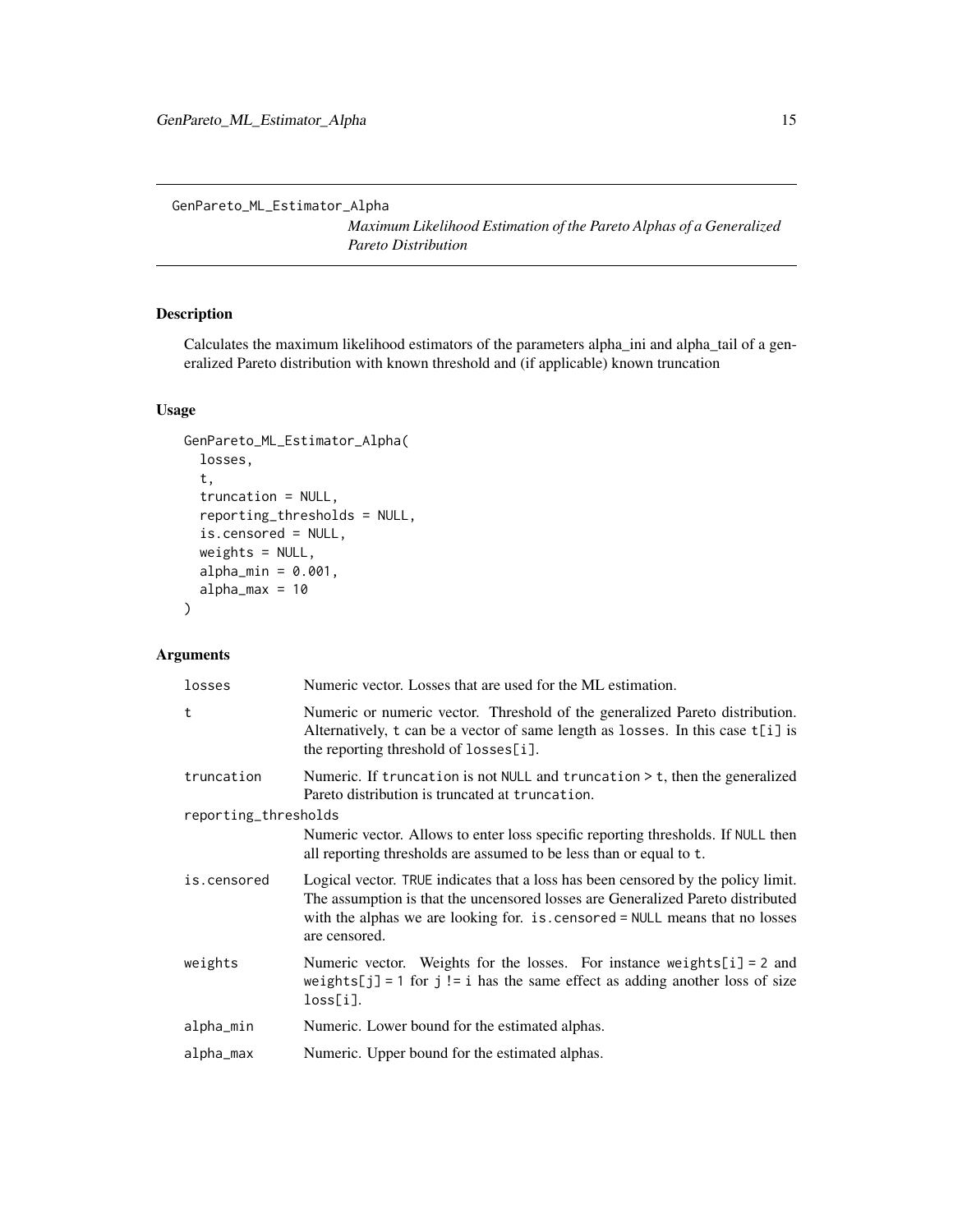#### <span id="page-15-0"></span>Value

Maximum likelihood estimator for the parameters alpha\_ini and alpha\_tail of a generalized Pareto distribution with threshold t given the observations losses

#### Examples

```
losses <- rGenPareto(1000, 1000, 2,3)
GenPareto_ML_Estimator_Alpha(losses, 1000)
losses <- rGenPareto(1000, 1000, 2, 1, truncation = 10000)
GenPareto_ML_Estimator_Alpha(losses, 1000)
GenPareto_ML_Estimator_Alpha(losses, 1000, truncation = 10000)
t < -1000alpha_ini <- 1
alpha_tail <- 3
losses <- rGenPareto(5000, t, alpha_ini, alpha_tail)
reporting_thresholds <- rPareto(5000, 1000, 3)
reported <- losses > reporting_thresholds
losses <- losses[reported]
reporting_thresholds <- reporting_thresholds[reported]
GenPareto_ML_Estimator_Alpha(losses, t)
GenPareto_ML_Estimator_Alpha(losses, t, reporting_thresholds = reporting_thresholds)
limit <- 3000
censored <- losses > limit
losses[censored] <- limit
reported <- losses > reporting_thresholds
losses <- losses[reported]
censored <- censored[reported]
reporting_thresholds <- reporting_thresholds[reported]
GenPareto_ML_Estimator_Alpha(losses, t, reporting_thresholds = reporting_thresholds)
GenPareto_ML_Estimator_Alpha(losses, t, reporting_thresholds = reporting_thresholds,
                             is.censored = censored)
losses <- c(190, 600, 120, 270, 180, 120)
w <- rep(1, length(losses))
w[1] < -3losses2 <- c(losses, losses[1], losses[1])
GenPareto_ML_Estimator_Alpha(losses, 100, weights = w)
GenPareto_ML_Estimator_Alpha(losses2, 100)
```

```
is.PGP_Model Check if an object is a PGP_Model
```
#### Description

Checks if the class of an object is 'PGP\_Model'

#### Usage

is.PGP\_Model(x)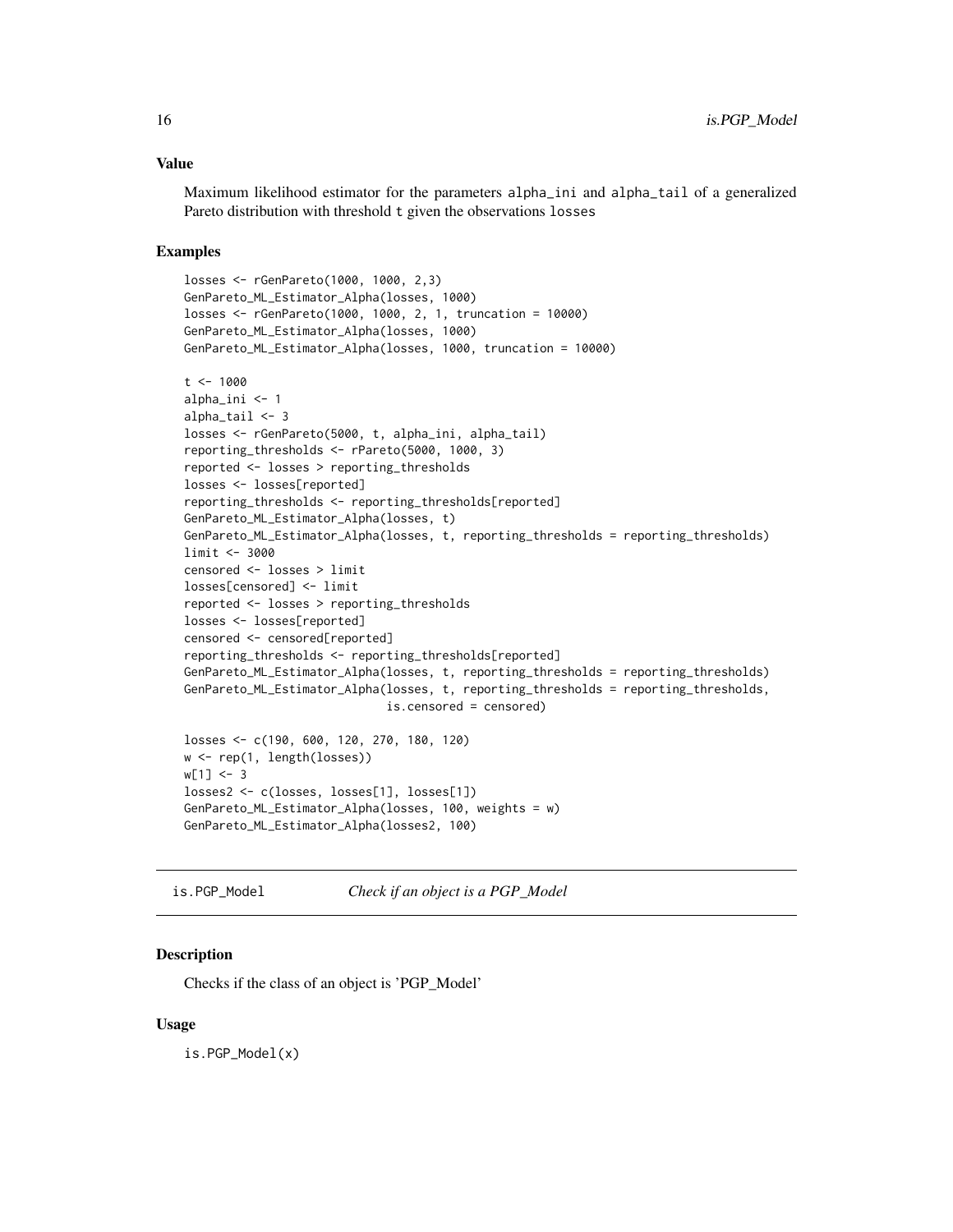# <span id="page-16-0"></span>is.PPP\_Model 17

# Arguments

x Object to be checked.

#### Examples

```
PGPM <- PGP_Model(2, 1000, 1, 2, dispersion = 2)
PGPM
is.valid.PGP_Model(PGPM)
is.valid.PGP_Model(PGPM, comment = TRUE)
PGPM$alpha_tail <- -2
is.PGP_Model(PGPM)
is.valid.PGP_Model(PGPM)
is.valid.PGP_Model(PGPM, comment = TRUE)
```
# is.PPP\_Model *Check if an object is a PPP\_Model*

#### Description

Checks if the class of an object is 'PPP\_Model'

# Usage

is.PPP\_Model(x)

#### Arguments

x Object to be checked.

# Examples

PPPM <- PPP\_Model(2, c(1000,2000), c(1,2), dispersion = 2) PPPM is.valid.PPP\_Model(PPPM) PPPM\$alpha <- 2 is.valid.PPP\_Model(PPPM)

is.PPP\_Model(PPPM)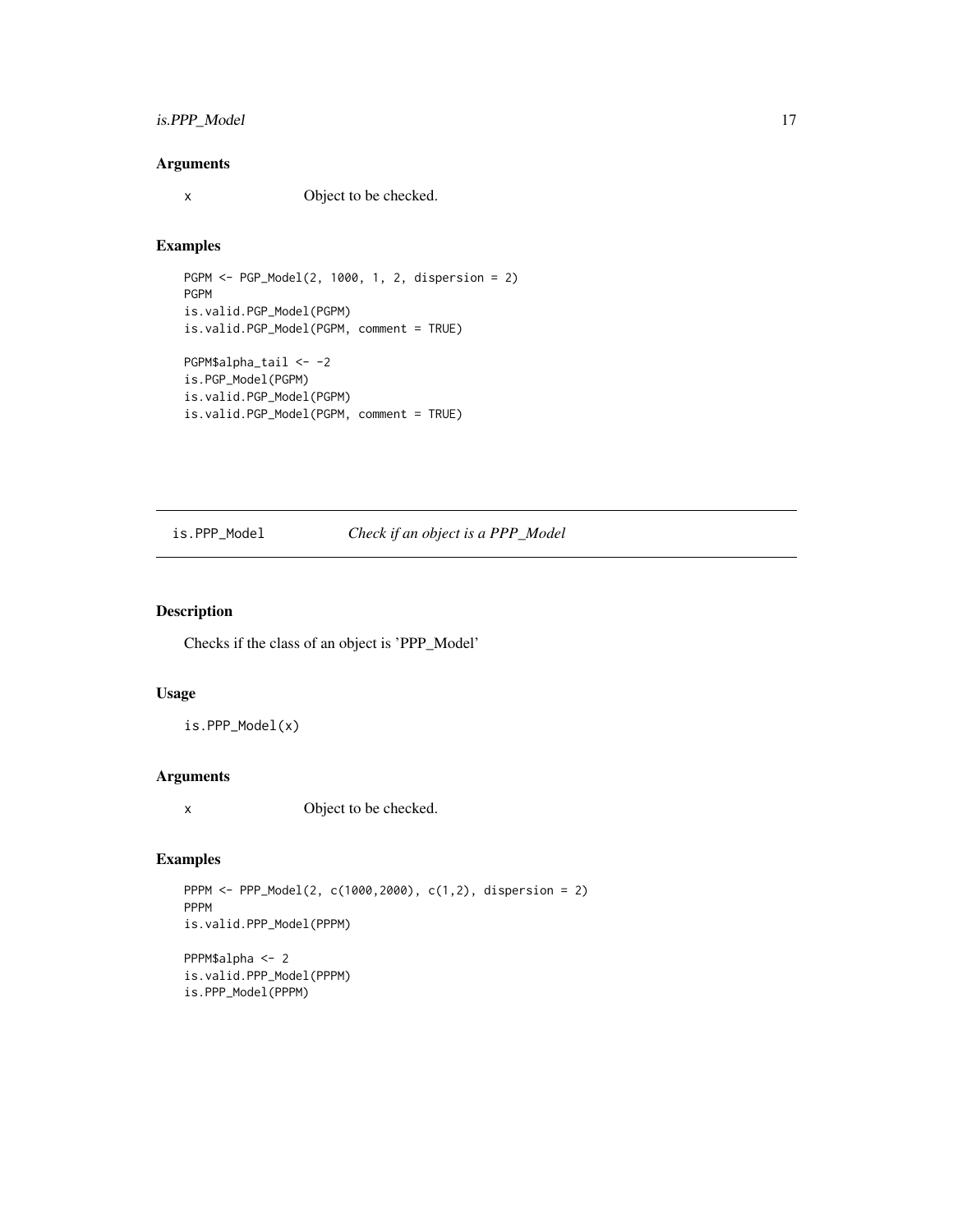<span id="page-17-0"></span>is.valid.PGP\_Model *Check if an object is a valid PGP\_Model*

#### Description

Checks if an object is a PGP\_Model object and whether it is valid for the use in functions like Layer\_Mean

#### Usage

```
is.valid.PGP_Model(x, comment = FALSE)
```
# Arguments

|         | Object to be checked.                                                        |
|---------|------------------------------------------------------------------------------|
| comment | If FALSE then the function returns a boolean indicating whether x is a valid |
|         | PGP Model. If TRUE then the function returns a comment instead.              |

#### Examples

```
PGPM <- PGP_Model(2, 1000, 1, 2, dispersion = 2)
PGPM
is.valid.PGP_Model(PGPM)
is.valid.PGP_Model(PGPM, comment = TRUE)
PGPM$alpha_tail <- -2
is.valid.PGP_Model(PGPM)
is.valid.PGP_Model(PGPM, comment = TRUE)
```
is.valid.PPP\_Model *Check if an object is a valid PPP\_Model*

# Description

Checks if an object is a PPP\_Model object and whether it is valid for the use in functions like Layer\_Mean

#### Usage

is.valid.PPP\_Model(x, comment = FALSE)

#### Arguments

| $\mathsf{x}$ | Object to be checked.                                                        |
|--------------|------------------------------------------------------------------------------|
| comment      | If FALSE then the function returns a boolean indicating whether x is a valid |
|              | PPP Model. If TRUE then the function returns a comment instead.              |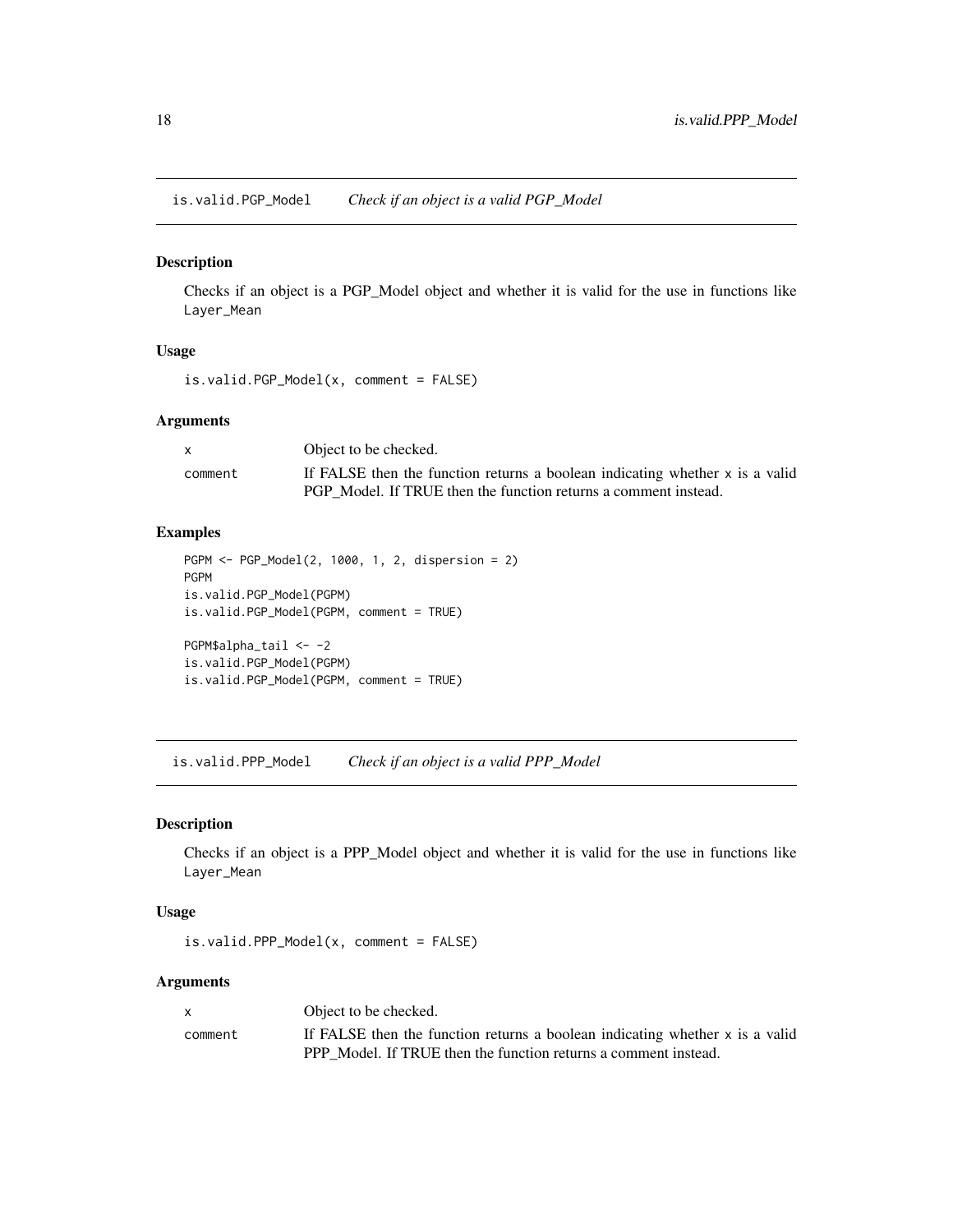# <span id="page-18-0"></span>Layer\_Mean 19

#### Examples

```
PPPM <- PPP_Model(2, c(1000,2000), c(1,2), dispersion = 2)
PPPM
is.valid.PPP_Model(PPPM)
is.valid.PPP_Model(PPPM, comment = TRUE)
PPPM$alpha <- 2
is.valid.PPP_Model(PPPM)
is.valid.PPP_Model(PPPM, comment = TRUE)
```
#### Layer\_Mean *Expected Loss of a Reinsurance Layer*

#### Description

Calculates the expected loss of a reinsurance layer for a collective model

#### Usage

```
Layer_Mean(CollectiveModel, Cover = Inf, AttachmentPoint = 0)
```
#### Arguments

CollectiveModel A collective model object. Currently only PPP\_Models are handled. Cover Numeric. Cover of the reinsurance layer. Use Inf for unlimited layers. AttachmentPoint Numeric. Attachment point of the reinsurance layer.

#### Value

The expected loss of the layer Cover xs AttachmentPoint for the given CollectiveModel

```
PPPM <- PiecewisePareto_Match_Layer_Losses(Example1_AP, Example1_EL)
PPPM
Example1_Cov <- c(diff(Example1_AP), Inf)
Example1_AP
Example1_Cov
Example1_EL
Layer_Mean(PPPM, Example1_Cov, Example1_AP)
```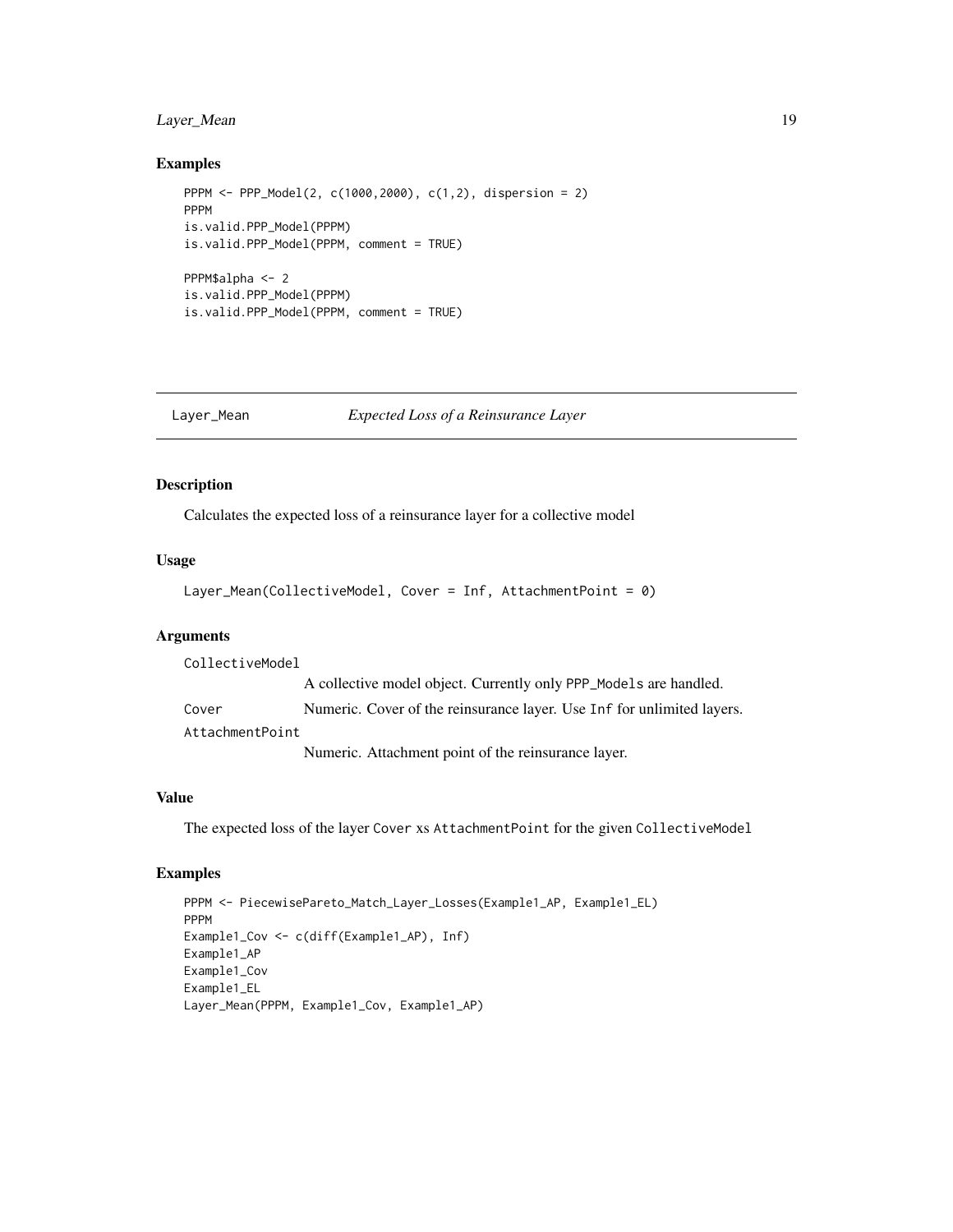<span id="page-19-0"></span>Layer\_Mean.PGP\_Model *Expected Loss of a Reinsurance Layer*

# Description

Calculates the expected loss of a reinsurance layer for a PGP\_Model

#### Usage

```
## S3 method for class 'PGP_Model'
Layer_Mean(CollectiveModel, Cover = Inf, AttachmentPoint = 0)
```
#### Arguments

CollectiveModel

PGP\_Model object.

Cover Numeric. Cover of the reinsurance layer. Use Inf for unlimited layers. AttachmentPoint

Numeric. Attachment point of the reinsurance layer.

#### Value

The expected loss of the layer Cover xs AttachmentPoint for the given CollectiveModel

# Examples

```
PGPM <- PGP_Model(2, 1000, 1, 2, dispersion = 2)
PGPM
Example1_Cov <- c(diff(Example1_AP), Inf)
Example1_AP
Example1_Cov
Example1_EL
Layer_Mean(PGPM, Example1_Cov, Example1_AP)
```
Layer\_Mean.PPP\_Model *Expected Loss of a Reinsurance Layer*

#### Description

Calculates the expected loss of a reinsurance layer for a PPP\_Model

#### Usage

```
## S3 method for class 'PPP_Model'
Layer_Mean(CollectiveModel, Cover = Inf, AttachmentPoint = 0)
```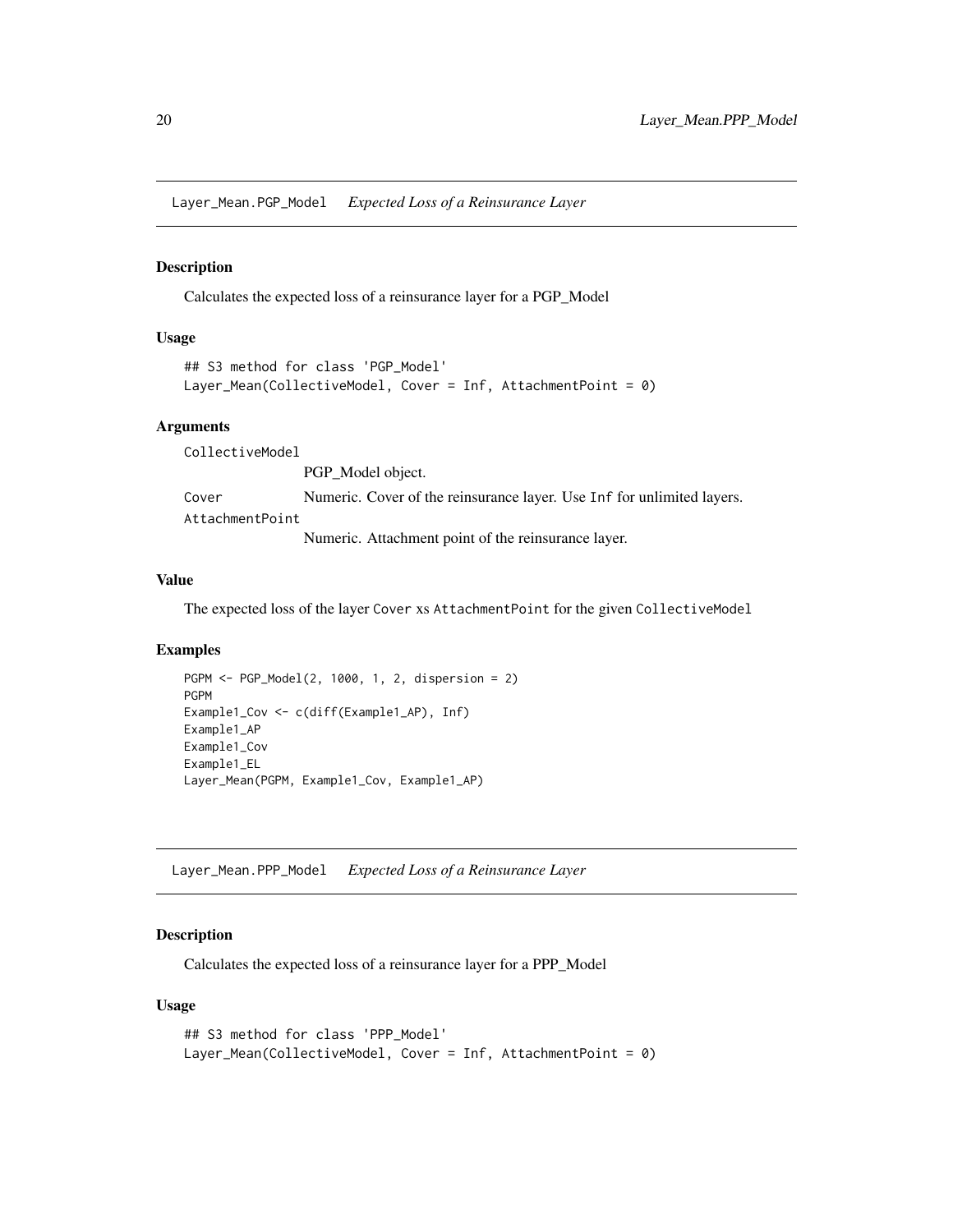#### <span id="page-20-0"></span>Layer\_Sd 21

#### Arguments

| CollectiveModel |                                                                        |  |
|-----------------|------------------------------------------------------------------------|--|
|                 | PPP_Model object.                                                      |  |
| Cover           | Numeric. Cover of the reinsurance layer. Use Inf for unlimited layers. |  |
| AttachmentPoint |                                                                        |  |
|                 | Numeric. Attachment point of the reinsurance layer.                    |  |

# Value

The expected loss of the layer Cover xs AttachmentPoint for the given CollectiveModel

#### Examples

```
PPPM <- PiecewisePareto_Match_Layer_Losses(Example1_AP, Example1_EL)
PPPM
Example1_Cov <- c(diff(Example1_AP), Inf)
Example1_AP
Example1_Cov
Example1_EL
Layer_Mean(PPPM, Example1_Cov, Example1_AP)
```
Layer\_Sd *Standard Deviation of a Reinsurance Layer*

#### Description

Calculates the standard deviation of the loss in a reinsurance layer for a collective model

#### Usage

```
Layer_Sd(CollectiveModel, Cover = Inf, AttachmentPoint = 0)
```
#### Arguments

CollectiveModel

A collective model object. Currently only PPP\_Models are handled.

Cover Numeric. Cover of the reinsurance layer. Use Inf for unlimited layers. AttachmentPoint

Numeric. Attachment point of the reinsurance layer.

#### Value

The standard deviation of the loss in the layer Cover xs AttachmentPoint for the given CollectiveModel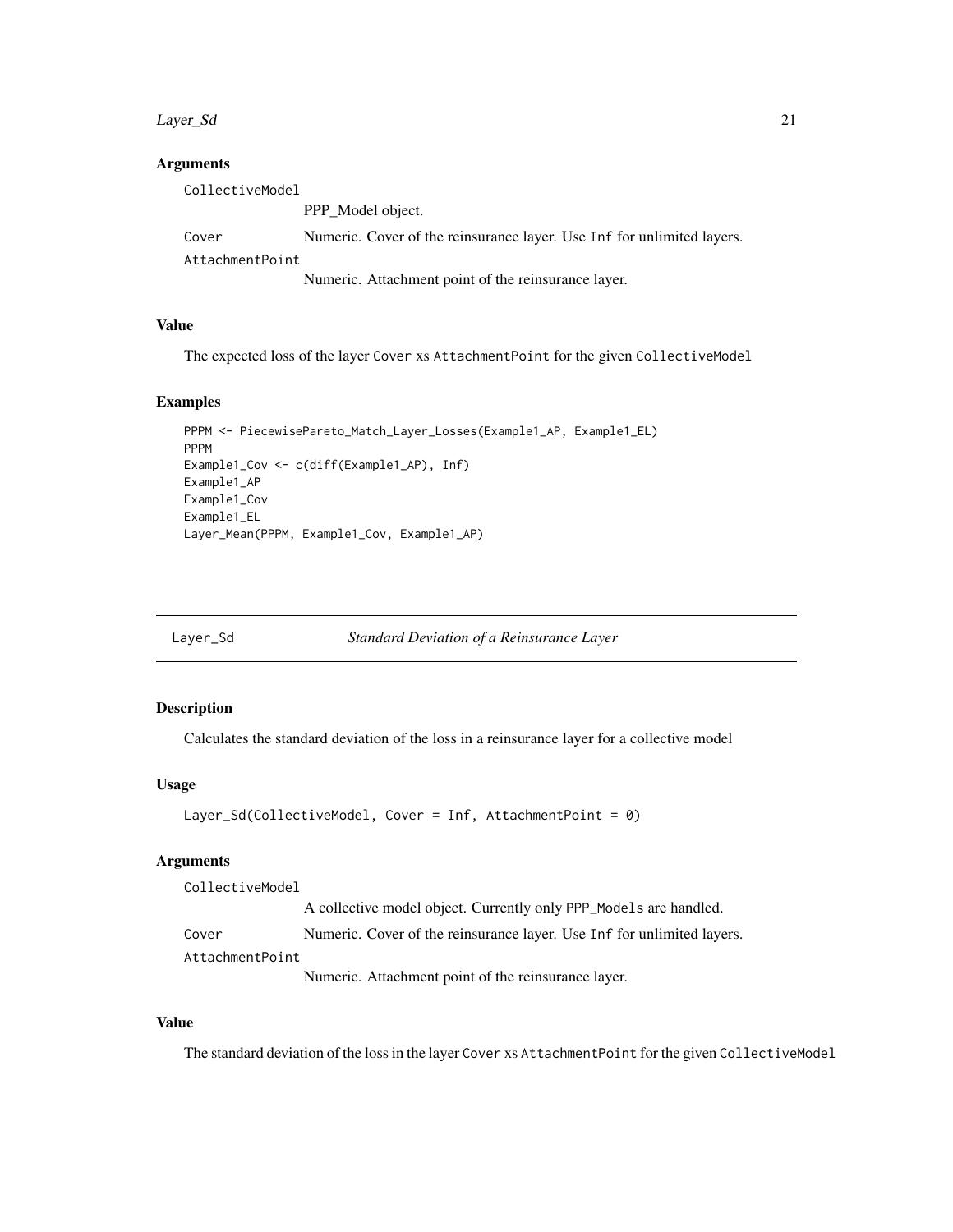#### Examples

```
PPPM <- PiecewisePareto_Match_Layer_Losses(Example1_AP, Example1_EL)
PPPM
Example1_Cov <- c(diff(Example1_AP), Inf)
Layer_Sd(PPPM, Example1_Cov, Example1_AP)
```
Layer\_Sd.PGP\_Model *Standard Deviation of a Reinsurance Layer*

# Description

Calculates the standard deviation of the loss in a reinsurance layer for a PGP\_model

# Usage

```
## S3 method for class 'PGP_Model'
Layer_Sd(CollectiveModel, Cover = Inf, AttachmentPoint = 0)
```
# Arguments

CollectiveModel

PGP\_Model object. Cover Numeric. Cover of the reinsurance layer. Use Inf for unlimited layers. AttachmentPoint

Numeric. Attachment point of the reinsurance layer.

# Value

The standard deviation of the loss in the layer Cover xs AttachmentPoint for the given CollectiveModel

```
PGPM <- PGP_Model(2, 1000, 1, 2, dispersion = 2)
PGPM
Example1_Cov <- c(diff(Example1_AP), Inf)
Layer_Sd(PGPM, Example1_Cov, Example1_AP)
```
<span id="page-21-0"></span>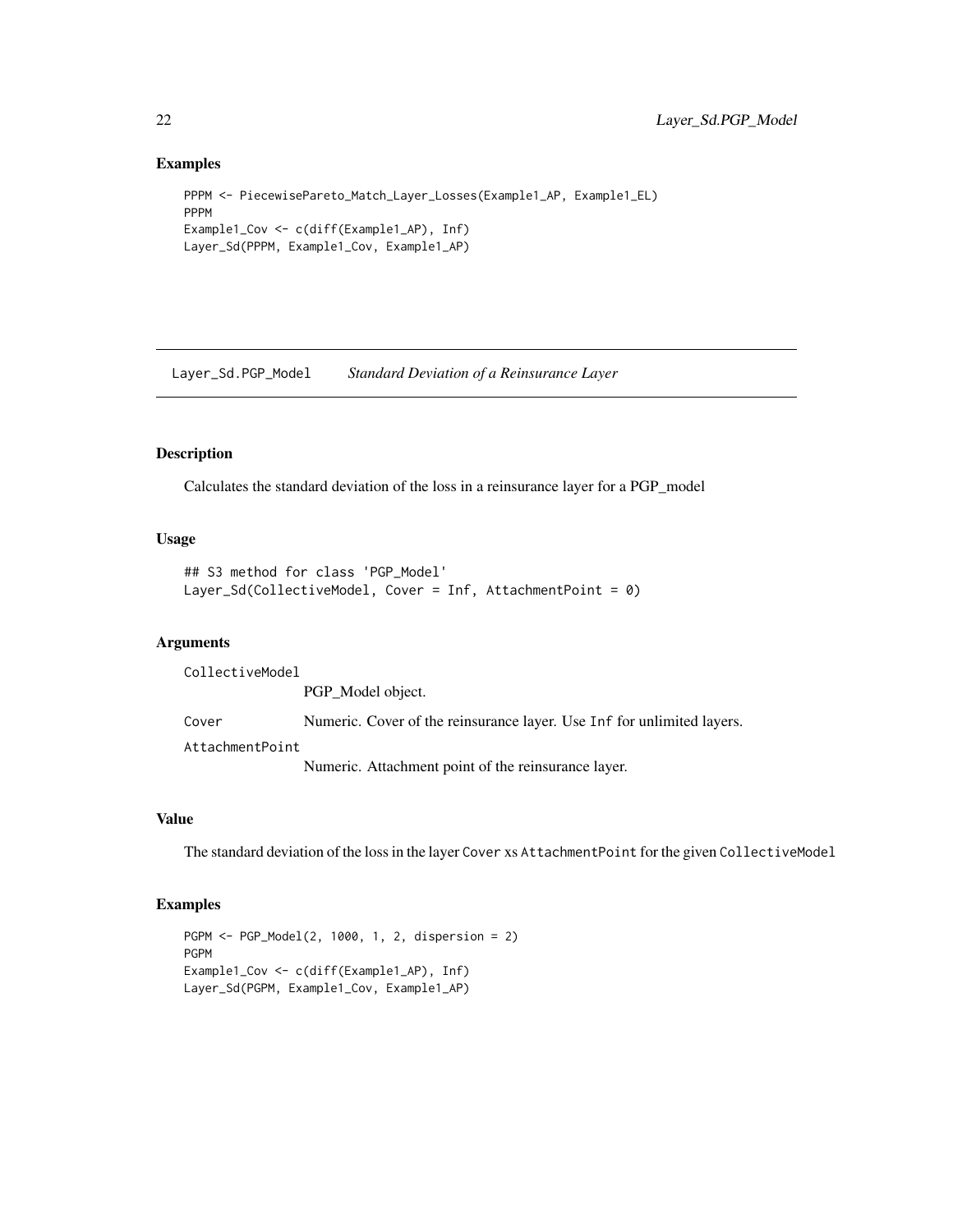<span id="page-22-0"></span>Layer\_Sd.PPP\_Model *Standard Deviation of a Reinsurance Layer*

#### Description

Calculates the standard deviation of the loss in a reinsurance layer for a PPP\_model

#### Usage

```
## S3 method for class 'PPP_Model'
Layer_Sd(CollectiveModel, Cover = Inf, AttachmentPoint = 0)
```
#### Arguments

CollectiveModel

PPP\_Model object. Cover Numeric. Cover of the reinsurance layer. Use Inf for unlimited layers. AttachmentPoint Numeric. Attachment point of the reinsurance layer.

#### Value

The standard deviation of the loss in the layer Cover xs AttachmentPoint for the given CollectiveModel

#### Examples

```
PPPM <- PiecewisePareto_Match_Layer_Losses(Example1_AP, Example1_EL)
PPPM
Example1_Cov <- c(diff(Example1_AP), Inf)
Layer_Sd(PPPM, Example1_Cov, Example1_AP)
```
Layer\_Var *Variance of a Reinsurance Layer*

#### Description

Calculates the variance of the loss in a reinsurance layer for a collective model

#### Usage

```
Layer_Var(CollectiveModel, Cover = Inf, AttachmentPoint = 0)
```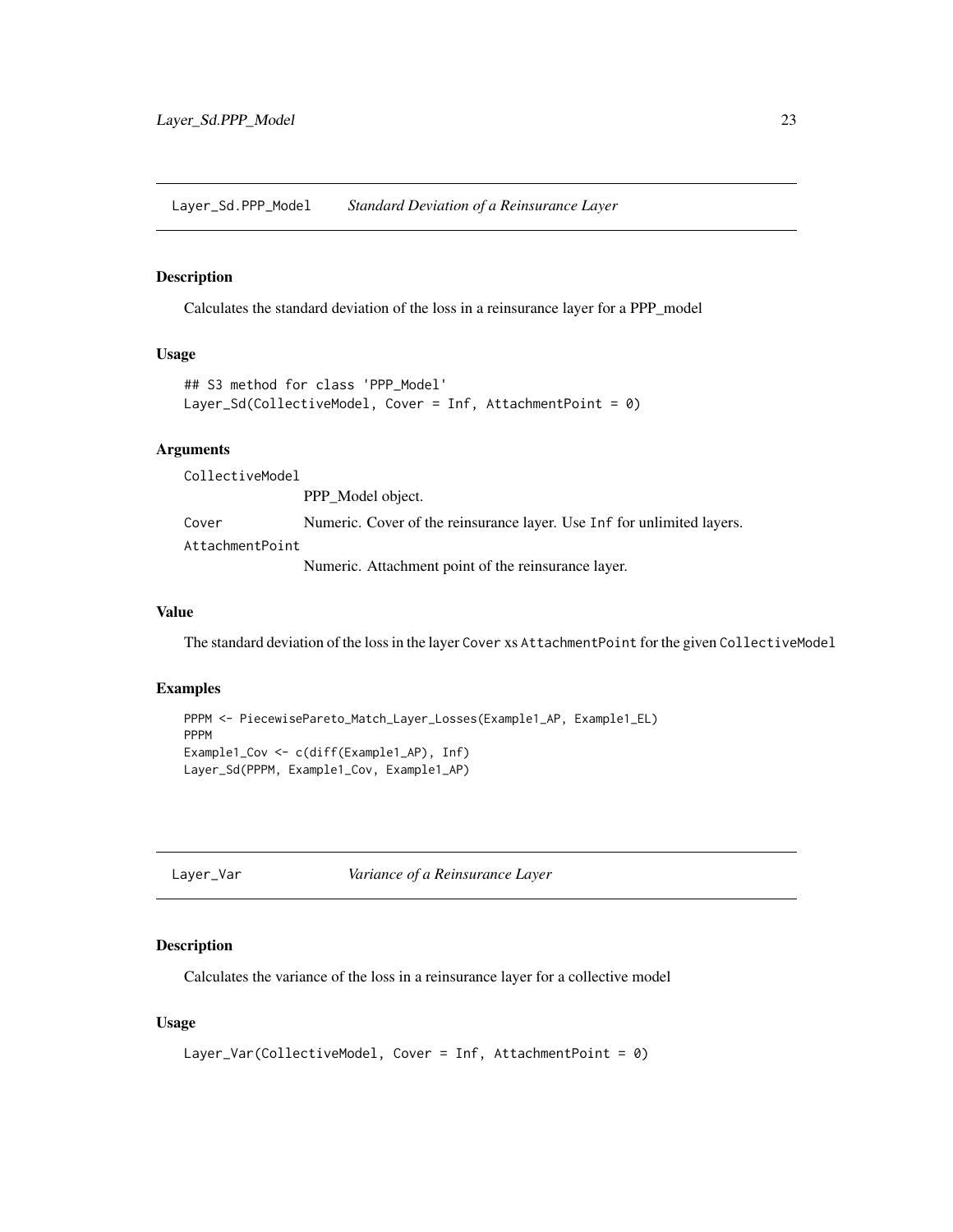#### <span id="page-23-0"></span>**Arguments**

| CollectiveModel |                                                                        |  |
|-----------------|------------------------------------------------------------------------|--|
|                 | A collective model object. Currently only PPP_Models are handled.      |  |
| Cover           | Numeric. Cover of the reinsurance layer. Use Inf for unlimited layers. |  |
| AttachmentPoint |                                                                        |  |
|                 | Numeric. Attachment point of the reinsurance layer.                    |  |

#### Value

The variance of the loss in the layer Cover xs AttachmentPoint for the given CollectiveModel

# Examples

```
PPPM <- PiecewisePareto_Match_Layer_Losses(Example1_AP, Example1_EL)
PPPM
Example1_Cov <- c(diff(Example1_AP), Inf)
Layer_Var(PPPM, Example1_Cov, Example1_AP)
```
Layer\_Var.PGP\_Model *Variance of a Reinsurance Layer*

# Description

Calculates the variance of the loss in a reinsurance layer for a PGP\_model

#### Usage

```
## S3 method for class 'PGP_Model'
Layer_Var(CollectiveModel, Cover = Inf, AttachmentPoint = 0)
```
# Arguments

CollectiveModel PGP\_Model object. Cover Numeric. Cover of the reinsurance layer. Use Inf for unlimited layers. AttachmentPoint Numeric. Attachment point of the reinsurance layer.

#### Value

The variance of the loss in the layer Cover xs AttachmentPoint for the given CollectiveModel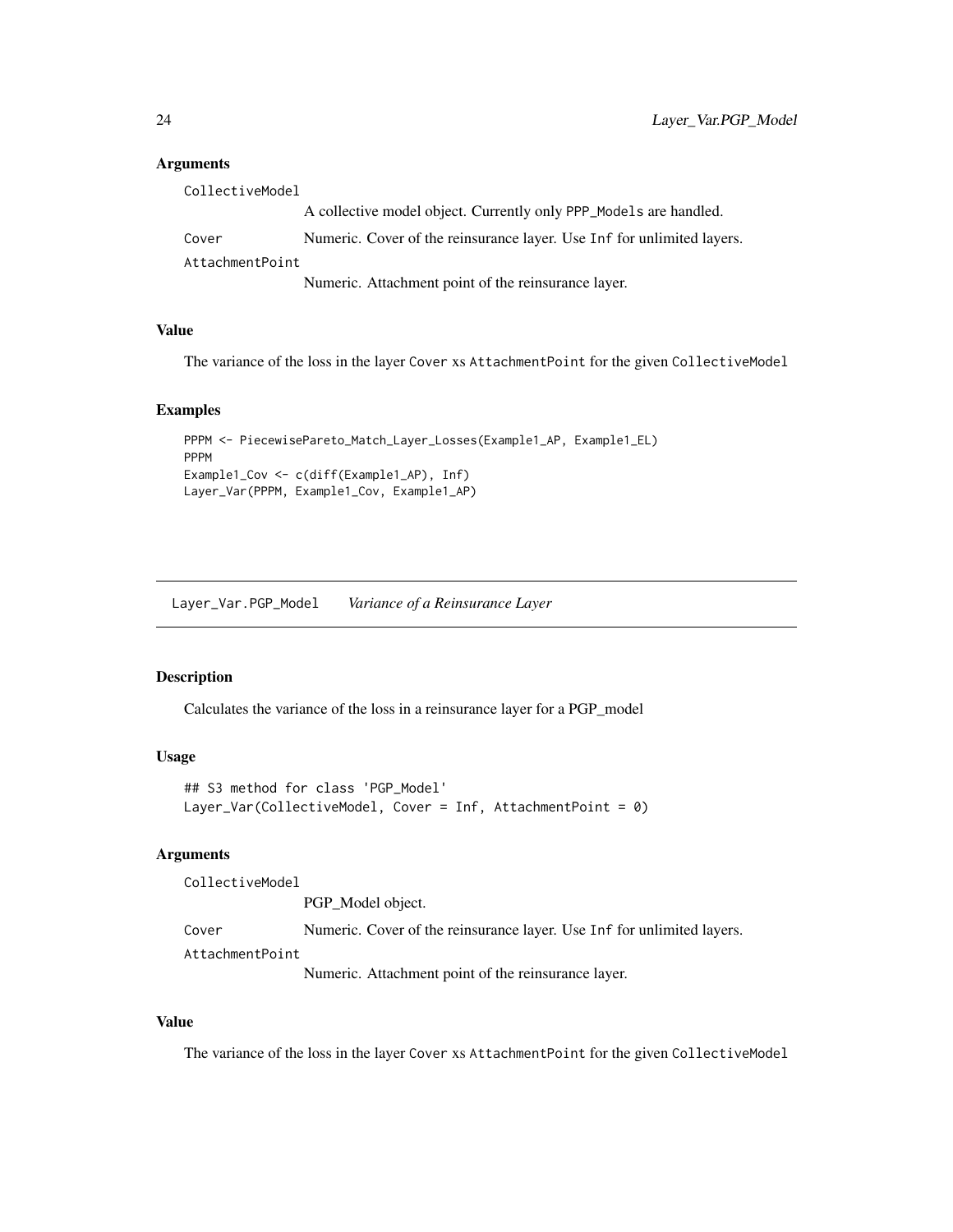# <span id="page-24-0"></span>Layer\_Var.PPP\_Model 25

#### Examples

```
PGPM <- PGP_Model(2, 1000, 1, 2, dispersion = 2)
PGPM
Example1_Cov <- c(diff(Example1_AP), Inf)
Layer_Var(PGPM, Example1_Cov, Example1_AP)
```
Layer\_Var.PPP\_Model *Variance of a Reinsurance Layer*

# Description

Calculates the variance of the loss in a reinsurance layer for a PPP\_model

#### Usage

```
## S3 method for class 'PPP_Model'
Layer_Var(CollectiveModel, Cover = Inf, AttachmentPoint = 0)
```
# Arguments

CollectiveModel

PPP\_Model object. Cover Numeric. Cover of the reinsurance layer. Use Inf for unlimited layers. AttachmentPoint

Numeric. Attachment point of the reinsurance layer.

#### Value

The variance of the loss in the layer Cover xs AttachmentPoint for the given CollectiveModel

```
PPPM <- PiecewisePareto_Match_Layer_Losses(Example1_AP, Example1_EL)
PPPM
Example1_Cov <- c(diff(Example1_AP), Inf)
Layer_Var(PPPM, Example1_Cov, Example1_AP)
```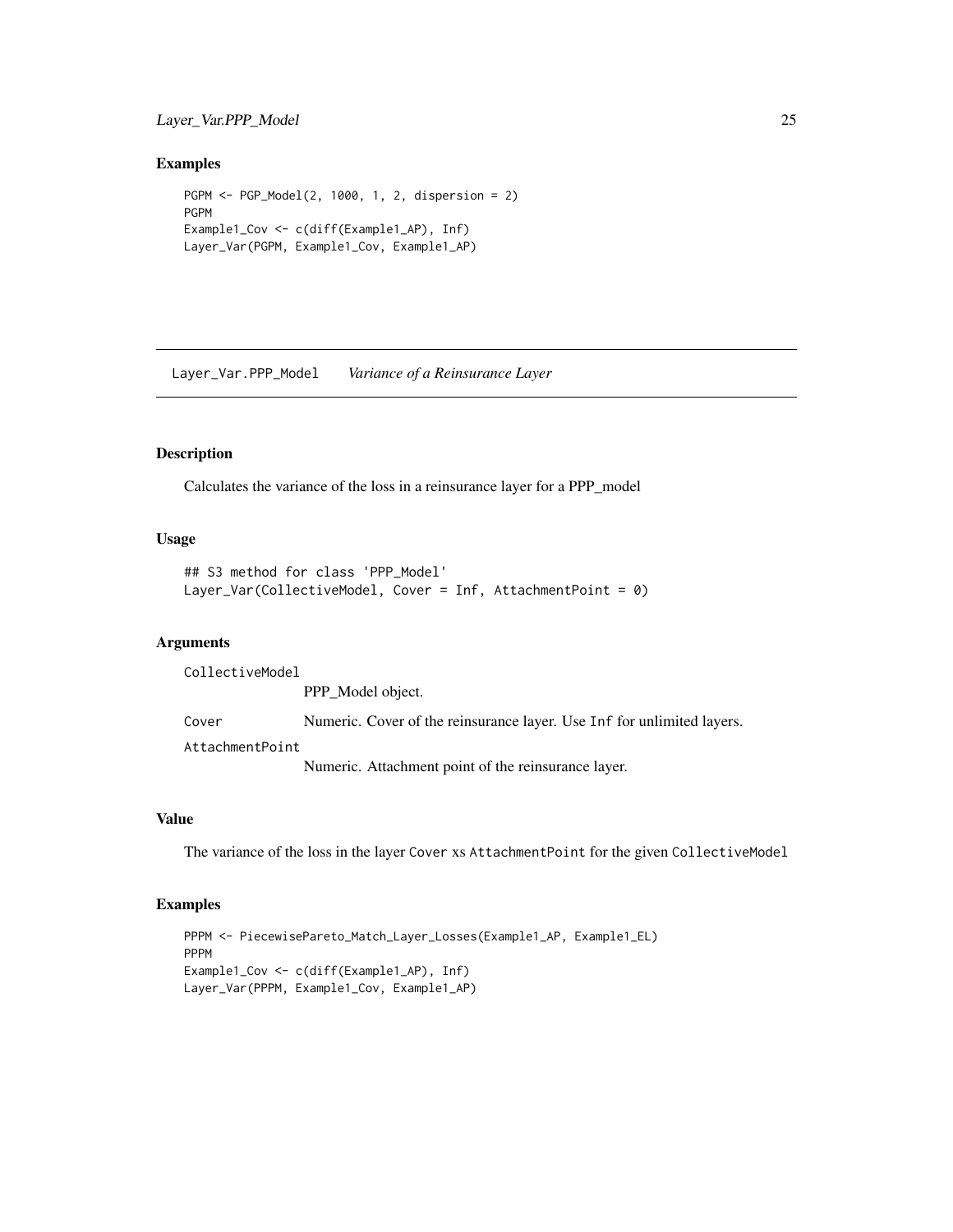<span id="page-25-0"></span>Local\_Pareto\_Alpha *Local Pareto Alpha*

#### Description

Calculates the local Pareto alpha of the normal, lognormal and gamma distribution

#### Usage

```
Local_Pareto_Alpha(x, distribution, ...)
```
# Arguments

| x            | Numeric. Vector of thresholds at which the local Pareto alpha is calculated.                                     |
|--------------|------------------------------------------------------------------------------------------------------------------|
| distribution | Character.                                                                                                       |
|              | • 'Inorm' for lognormal distribution (arguments: meanlog, sdlog)                                                 |
|              | • 'norm' for normal distribution (arguments: mean, sd)                                                           |
|              | • 'gamma' for gamma distribution (arguments: shape, rate, scale)                                                 |
|              | • 'weibull' for weibull distribution (arguments: shape, scale)                                                   |
|              | • 'exp' for exponential distribution (arguments: rate)                                                           |
|              | • 'Pareto' for Pareto distribution (arguments: t, alpha, truncation = NULL)                                      |
|              | • 'GenPareto' for exp distribution (arguments: t, alpha_ini, alpha_tail,<br>$truncation = NULL$ )                |
|              | • 'PiecewisePareto' for exp distribution (arguments: t, alpha, truncation<br>$=$ NULL, truncation_type = $'lp')$ |
| .            | Arguments for the selected distribution                                                                          |

#### Value

Local Pareto alpha of the selected distribution at x

# References

Riegel, U. (2008) Generalizations of common ILF models. Blaetter der DGVFM 29: 45–71

```
x \le -1:10 \times 1e6Local_Pareto_Alpha(x, "norm", mean = 5e6, sd = 2e6)
Local_Pareto_Alpha(x, "lnorm", meanlog = 0, sdlog = 4)
Local_Pareto_Alpha(x, "gamma", shape = 5, rate = 1e-6)
Local_Pareto_Alpha(x, "weibull", shape = 0.5, scale = 1e6)
Local_Pareto_Alpha(x, "exp", rate = 1e-6)
Local_Pareto_Alpha(x, "Pareto", t = 1e6, alpha = 1, truncation = 20e6)
Local_Pareto_Alpha(x, "GenPareto", t = 1e6, alpha_ini = 1, alpha_tail = 2)
Local_Pareto_Alpha(x, "PiecewisePareto", t = c(1e6, 3e6, 5e6), alpha = c(1, 2, 3),
                       truncation = 20e6, truncation_type = "wd")
```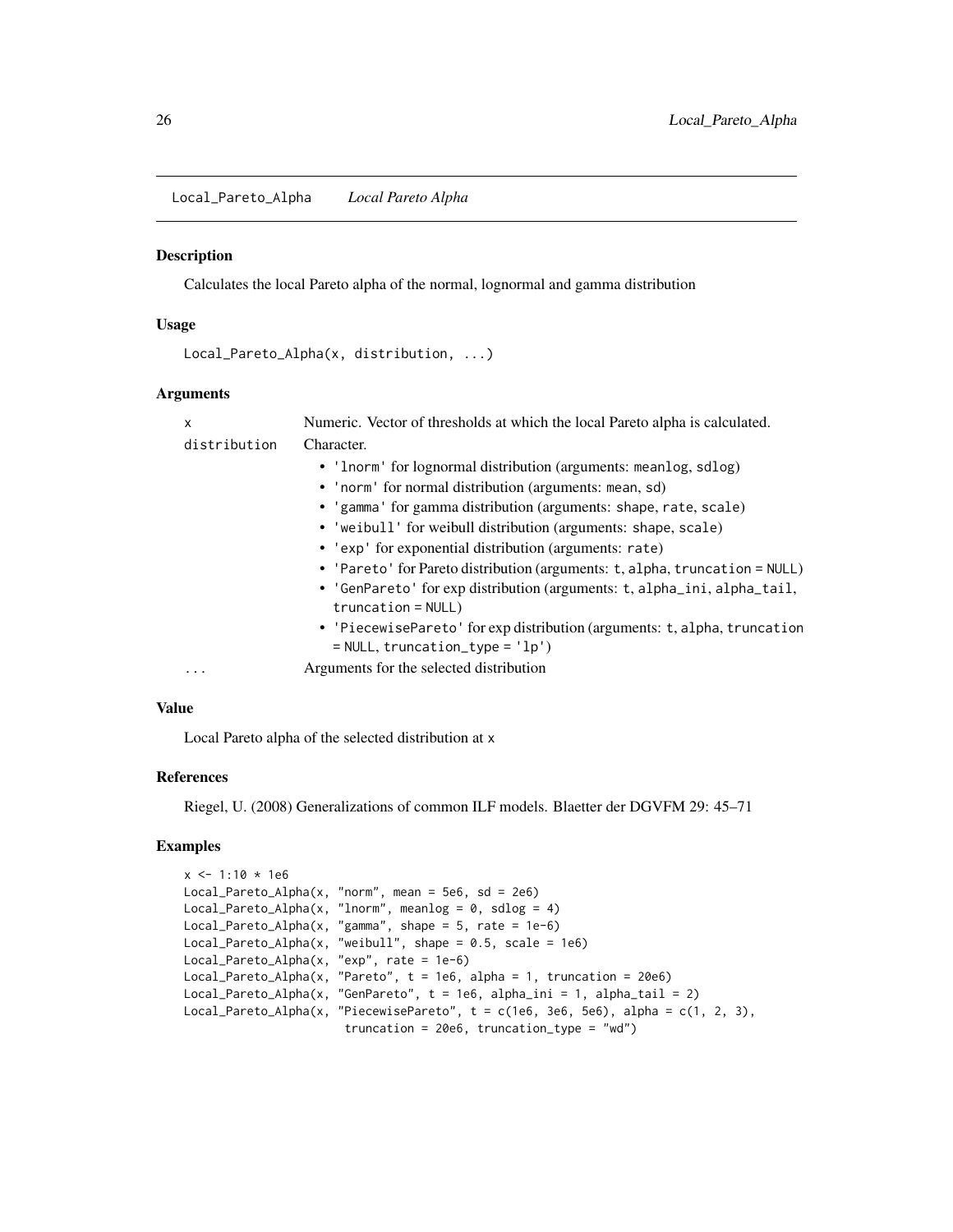<span id="page-26-0"></span>

# Description

Calculates the cumulative distribution function of a Pareto distribution. This function is deprecated. Use pPareto instead.

#### Usage

Pareto\_CDF(x, t, alpha, truncation = NULL)

# Arguments

| X          | Numeric. The function evaluates the CDF at x.                                                                          |
|------------|------------------------------------------------------------------------------------------------------------------------|
| $t_{-}$    | Numeric. Threshold of the Pareto distribution.                                                                         |
| alpha      | Numeric. Pareto alpha.                                                                                                 |
| truncation | Numeric. If truncation is not NULL and truncation $>$ t, then the Pareto dis-<br>tribution is truncated at truncation. |

#### Value

Distribution function of the Pareto distribution with parameters t and alpha evaluated at x

# Examples

```
x \le -0:10 * 1000pPareto(x, 1000, 2)
pPareto(x, 1000, 2, truncation = 5000)
```
Pareto\_Extrapolation *Pareto Extrapolation*

# Description

Uses a Pareto distribution to derive the expected loss of a layer from the expected loss of another layer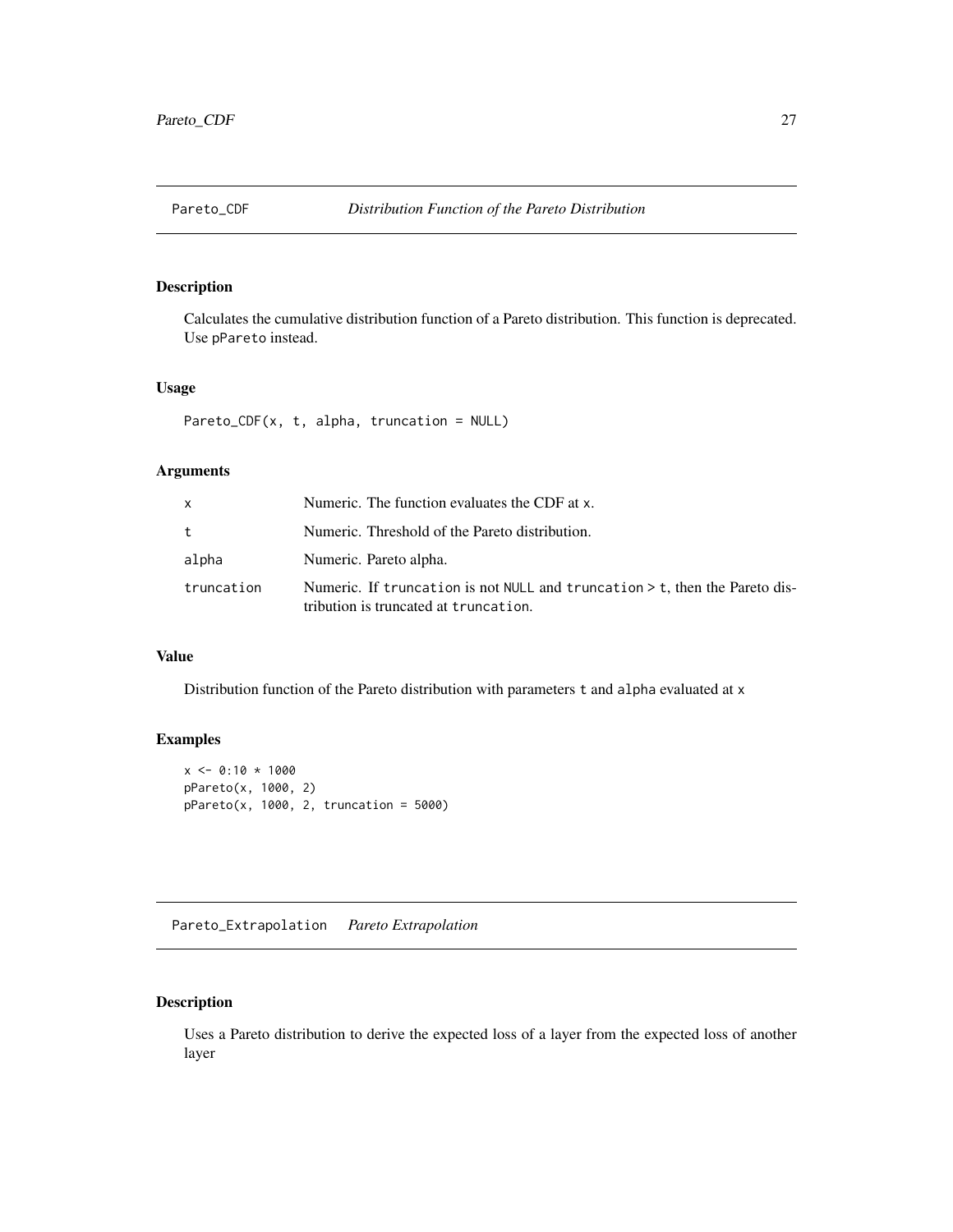# Usage

```
Pareto_Extrapolation(
  Cover_1,
  AttachmentPoint_1,
 Cover_2,
  AttachmentPoint_2,
  alpha,
  ExpLoss_1 = NULL,
  truncation = NULL
)
```
# Arguments

| $Cover_1$          | Numeric. Cover of the layer from which we extrapolate. Use Inf for unlimited<br>layers.                                                                                       |  |
|--------------------|-------------------------------------------------------------------------------------------------------------------------------------------------------------------------------|--|
| AttachmentPoint 1  |                                                                                                                                                                               |  |
|                    | Numeric. Attachment point of the layer from which we extrapolate.                                                                                                             |  |
| Cover <sub>2</sub> | Numeric. Cover of the layer to which we extrapolate. Use Inf for unlimited<br>layers.                                                                                         |  |
| AttachmentPoint_2  |                                                                                                                                                                               |  |
|                    | Numeric. Attachment point of the layer to which we extrapolate.                                                                                                               |  |
| alpha              | Numeric. Pareto alpha used for the extrapolation.                                                                                                                             |  |
| ExpLoss_1          | Numeric. Expected loss of the layer from which we extrapolate. If NULL (de-<br>fault) then the function provides only the ratio between the expected losses of<br>the layers. |  |
| truncation         | Numeric. If truncation is not NULL and truncation > AttachmentPoint_1,<br>then the Pareto distribution is truncated at truncation.                                            |  |

# Value

The expected loss of the layer Cover\_2 xs AttachmentPoint\_2 given that Cover\_1 xs AttachmentPoint\_1 has expected loss ExpLoss\_1 and assuming a (truncated) Pareto distribution with parameters t and alpha. If missing then ExpLoss\_1 == 1 is assumed.

#### References

Riegel, U. (2018) Matching tower information with piecewise Pareto. European Actuarial Journal 8(2): 437–460

```
Pareto_Extrapolation(1000, 1000, 2000, 2000, 2, ExpLoss_1 = 100)
Pareto_Extrapolation(1000, 1000, 2000, 2000, 2) * 100
Pareto_Extrapolation(1000, 1000, 2000, 2000, 2, truncation = 5000, ExpLoss_1 = 100)
Pareto_Extrapolation(1000, 1000, 2000, 2000, 2, truncation = 5000) * 100
```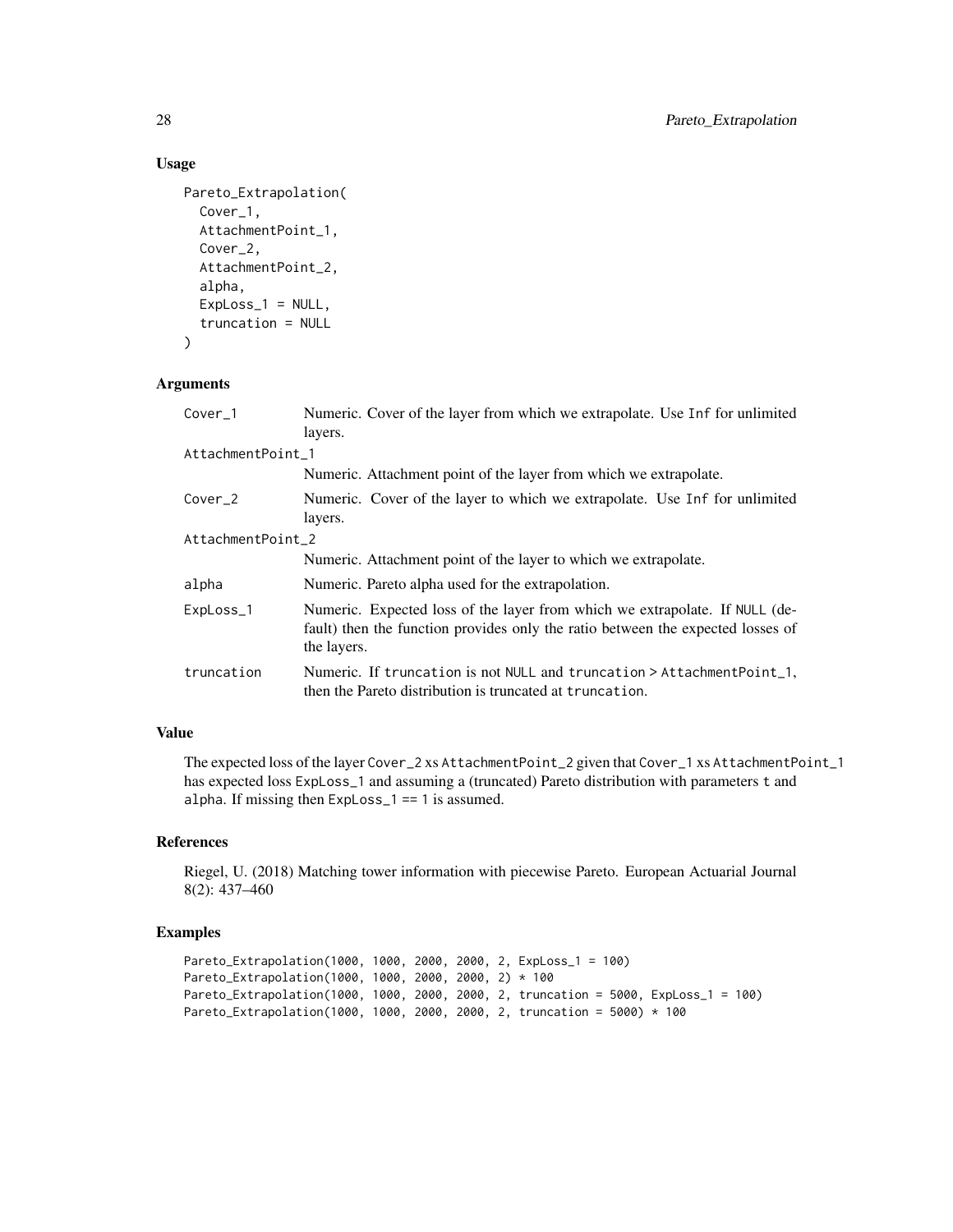<span id="page-28-0"></span>Pareto\_Find\_Alpha\_btw\_FQs

*Pareto Alpha Between Two Frequencies*

# Description

Finds the Pareto alpha between two excess frequencies

#### Usage

```
Pareto_Find_Alpha_btw_FQs(
  Threshold_1,
  Frequency_1,
  Threshold_2,
  Frequency_2,
  max_alpha = 100,
  tolerance = 1e-10,
  truncation = NULL
)
```
#### Arguments

| Threshold_1       | Numeric. Threshold 1                                                                           |
|-------------------|------------------------------------------------------------------------------------------------|
| Frequency_1       | Numeric. Expected frequency in excess of Threshold_1                                           |
| Threshold_2       | Numeric. Threshold 2                                                                           |
| $F$ requency $_2$ | Numeric. Expected frequency in excess of Threshold_2                                           |
| max_alpha         | Numeric. Upper limit for the alpha that is returned.                                           |
| tolerance         | Numeric. Accuracy of the result.                                                               |
| truncation        | Numeric. If truncation is not NULL then the Pareto distribution is truncated at<br>truncation. |

# Value

The Pareto alpha between the expected number of claims Frequency\_1 excess Threshold\_1 and the expected number of claims Frequency\_2 excess Threshold\_2

# References

Riegel, U. (2018) Matching tower information with piecewise Pareto. European Actuarial Journal 8(2): 437–460

```
Pareto_Find_Alpha_btw_FQs(1000, 1, 2000, 0.5)
Pareto_Find_Alpha_btw_FQs(1000, 1, 2000, 0.5, truncation = 5000)
```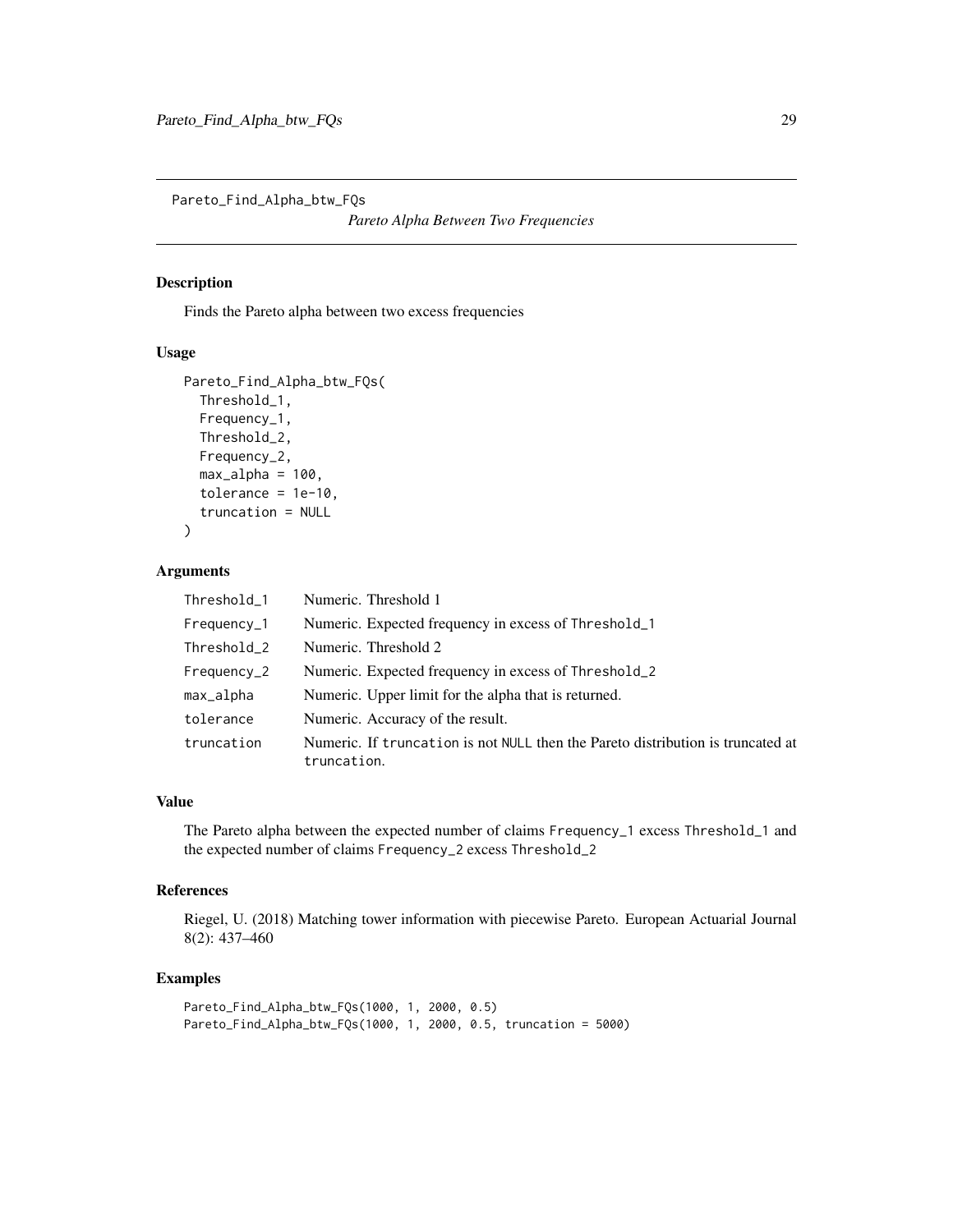<span id="page-29-0"></span>Pareto\_Find\_Alpha\_btw\_FQ\_Layer

*Pareto Alpha Between a Frequency and a Layer*

# Description

Finds the Pareto alpha between an excess frequency and the expected loss of a layer

#### Usage

```
Pareto_Find_Alpha_btw_FQ_Layer(
  Threshold,
  Frequency,
 Cover,
  AttachmentPoint,
  ExpLoss,
 max_alpha = 100,
  tolerance = 1e-10,
  truncation = NULL
)
```
# Arguments

| Threshold       | Numeric. Threshold                                                                             |
|-----------------|------------------------------------------------------------------------------------------------|
| Frequency       | Numeric. Expected frequency in excess of Thershold                                             |
| Cover           | Numeric. Cover of the second layer.                                                            |
| AttachmentPoint |                                                                                                |
|                 | Numeric. Attachment point of the layer.                                                        |
| ExpLoss         | Numeric. Expected loss of the layer.                                                           |
| max_alpha       | Numeric. Upper limit for the alpha that is returned.                                           |
| tolerance       | Numeric. Accuracy of the result.                                                               |
| truncation      | Numeric. If truncation is not NULL then the Pareto distribution is truncated at<br>truncation. |

# Value

The Pareto alpha between the expected number of claims Frequency excess Threshold and the layer Cover xs AttachmentPoint with expected loss ExpLoss

#### References

Riegel, U. (2018) Matching tower information with piecewise Pareto. European Actuarial Journal 8(2): 437–460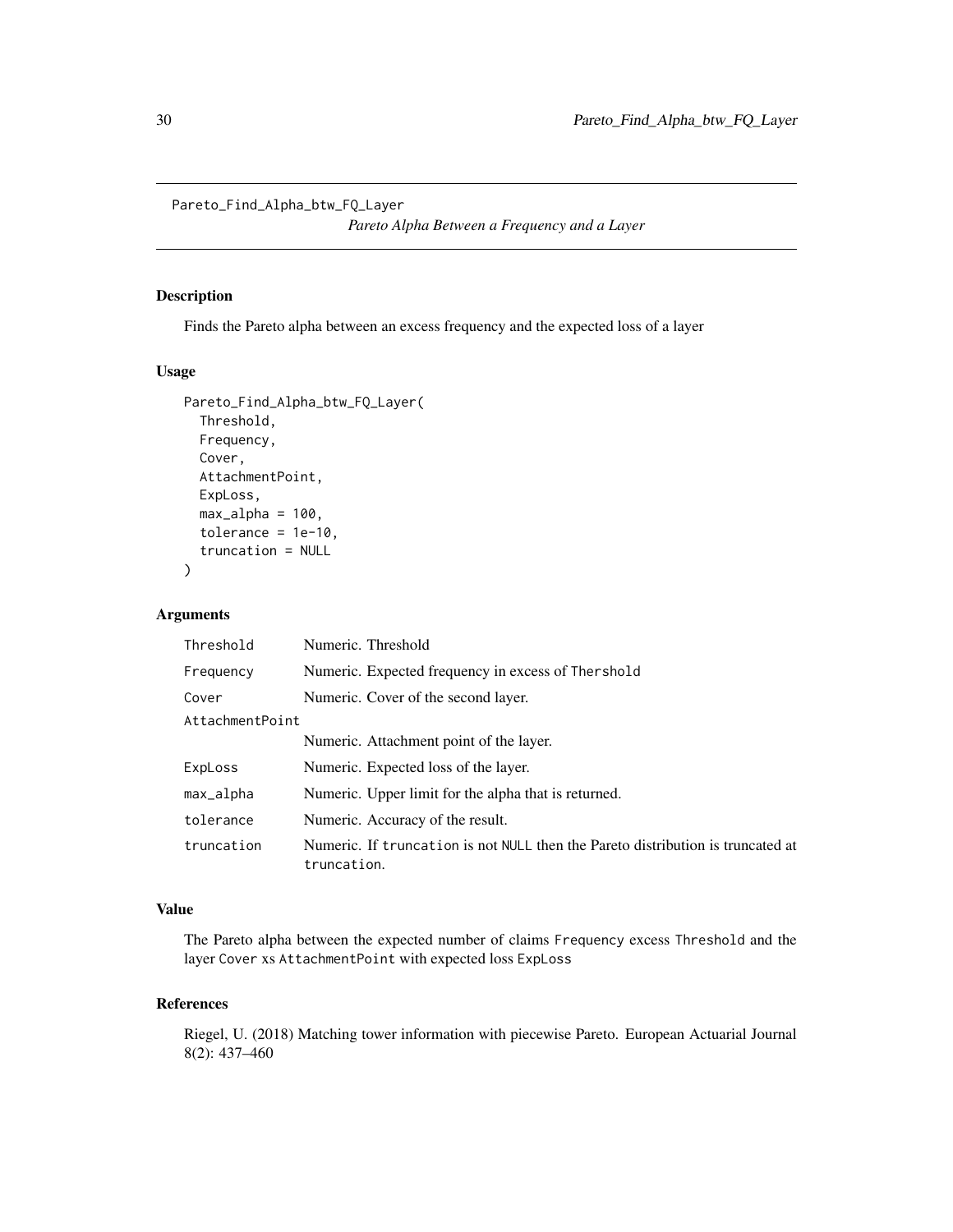# <span id="page-30-0"></span>Examples

```
Pareto_Find_Alpha_btw_FQ_Layer(1000, 1, 1000, 1000, 500)
Pareto_Find_Alpha_btw_FQ_Layer(1000, 1, 1000, 1000, 500, truncation = 5000)
```
Pareto\_Find\_Alpha\_btw\_Layers

*Pareto Alpha Between Two Layers*

# Description

Finds the Pareto alpha between two layers

# Usage

```
Pareto_Find_Alpha_btw_Layers(
  Cover_1,
  AttachmentPoint_1,
 ExpLoss_1,
  Cover_2,
  AttachmentPoint_2,
 ExpLoss_2,
  max_a1pha = 100,
  tolerance = 1e-10,
  truncation = NULL
)
```
#### Arguments

| Cover_1            | Numeric. Cover of the first layer.                                                             |  |
|--------------------|------------------------------------------------------------------------------------------------|--|
| AttachmentPoint 1  |                                                                                                |  |
|                    | Numeric. Attachment point of the first layer.                                                  |  |
| ExpLoss_1          | Numeric. Expected loss of the first layer.                                                     |  |
| Cover <sub>2</sub> | Numeric. Cover of the second layer.                                                            |  |
| AttachmentPoint 2  |                                                                                                |  |
|                    | Numeric. Attachment point of the second layer.                                                 |  |
| ExpLoss_2          | Numeric. Expected loss of the second layer.                                                    |  |
| max_alpha          | Numeric. Upper limit for the alpha that is returned.                                           |  |
| tolerance          | Numeric. Accuracy of the result.                                                               |  |
| truncation         | Numeric. If truncation is not NULL then the Pareto distribution is truncated at<br>truncation. |  |

#### Value

The Pareto alpha between the layer Cover\_1 xs AttachmentPoint\_1 with expected loss ExpLoss\_1 and the layer Cover\_2 xs AttachmentPoint\_2 with expected loss ExpLoss\_2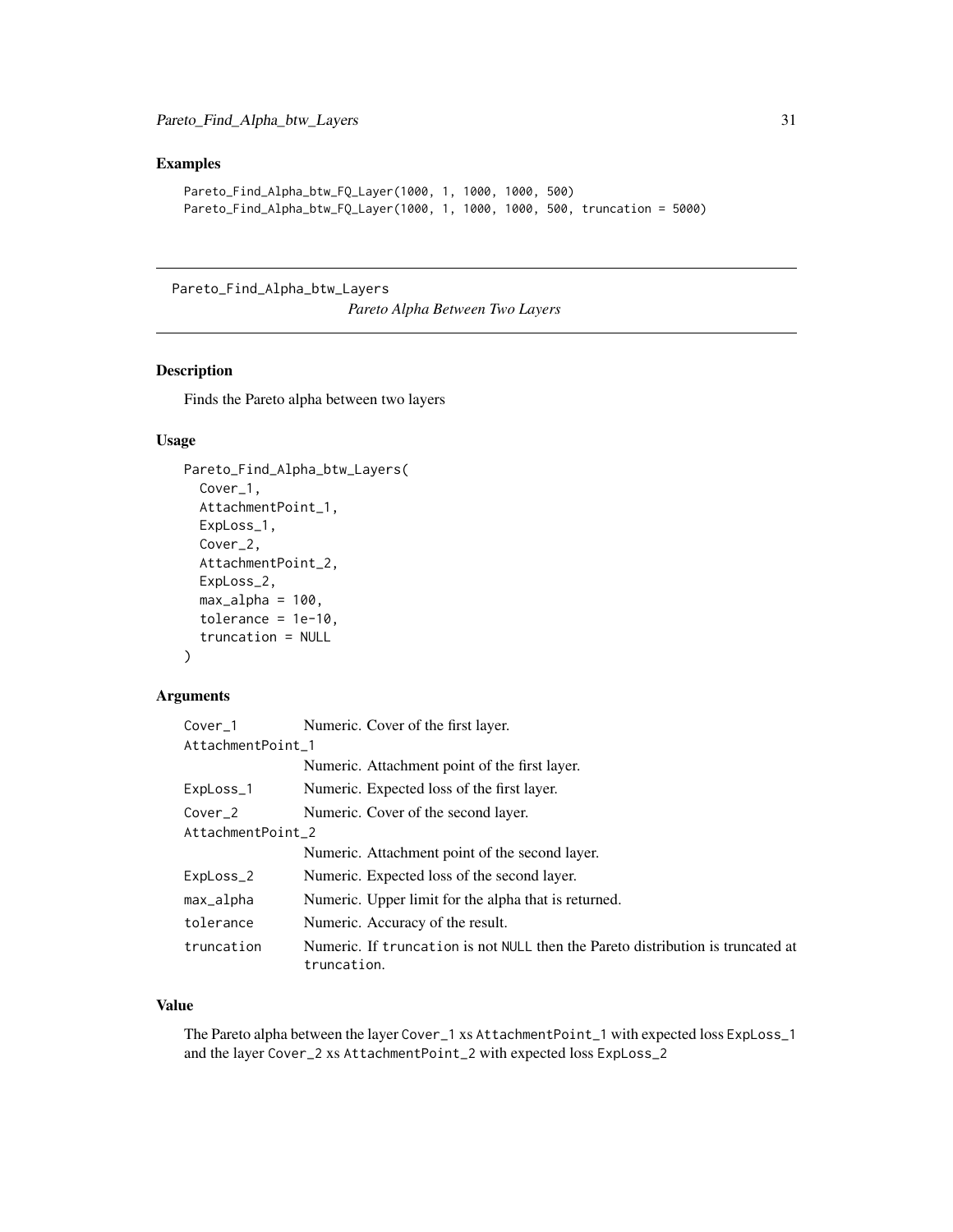#### <span id="page-31-0"></span>References

Riegel, U. (2018) Matching tower information with piecewise Pareto. European Actuarial Journal 8(2): 437–460

#### Examples

```
Pareto_Find_Alpha_btw_Layers(100, 100, 100, 200, 200, 50)
Pareto_Find_Alpha_btw_Layers(100, 100, 100, 200, 200, 50, truncation = 500)
```
Pareto\_Layer\_Mean *Layer Mean of the Pareto Distribution*

#### Description

Calculates the expected loss of a Pareto distribution in a reinsurance layer

#### Usage

```
Pareto_Layer_Mean(Cover, AttachmentPoint, alpha, t = NULL, truncation = NULL)
```
# Arguments

| Cover           | Numeric. Cover of the reinsurance layer. Use Inf for unlimited layers.                                                 |
|-----------------|------------------------------------------------------------------------------------------------------------------------|
| AttachmentPoint |                                                                                                                        |
|                 | Numeric. Attachment point of the reinsurance layer.                                                                    |
| alpha           | Numeric. Pareto alpha.                                                                                                 |
| t               | Numeric. Threshold of the Pareto distribution. If t is NULL (default) then t<br><-Attachment Point is used.            |
| truncation      | Numeric. If truncation is not NULL and truncation $>$ t, then the Pareto dis-<br>tribution is truncated at truncation. |

#### Value

The expected loss of the (truncated) Pareto distribution with parameters t and alpha in the layer Cover xs AttachmentPoint

```
Pareto_Layer_Mean(4000, 1000, 2)
Pareto_Layer_Mean(4000, 1000, alpha = 2, t = 1000)
Pareto_Layer_Mean(4000, 1000, alpha = 2, t = 5000)
Pareto_Layer_Mean(4000, 1000, alpha = 2, t = 1000, truncation = 5000)
Pareto_Layer_Mean(9000, 1000, alpha = 2, t = 1000, truncation = 5000)
```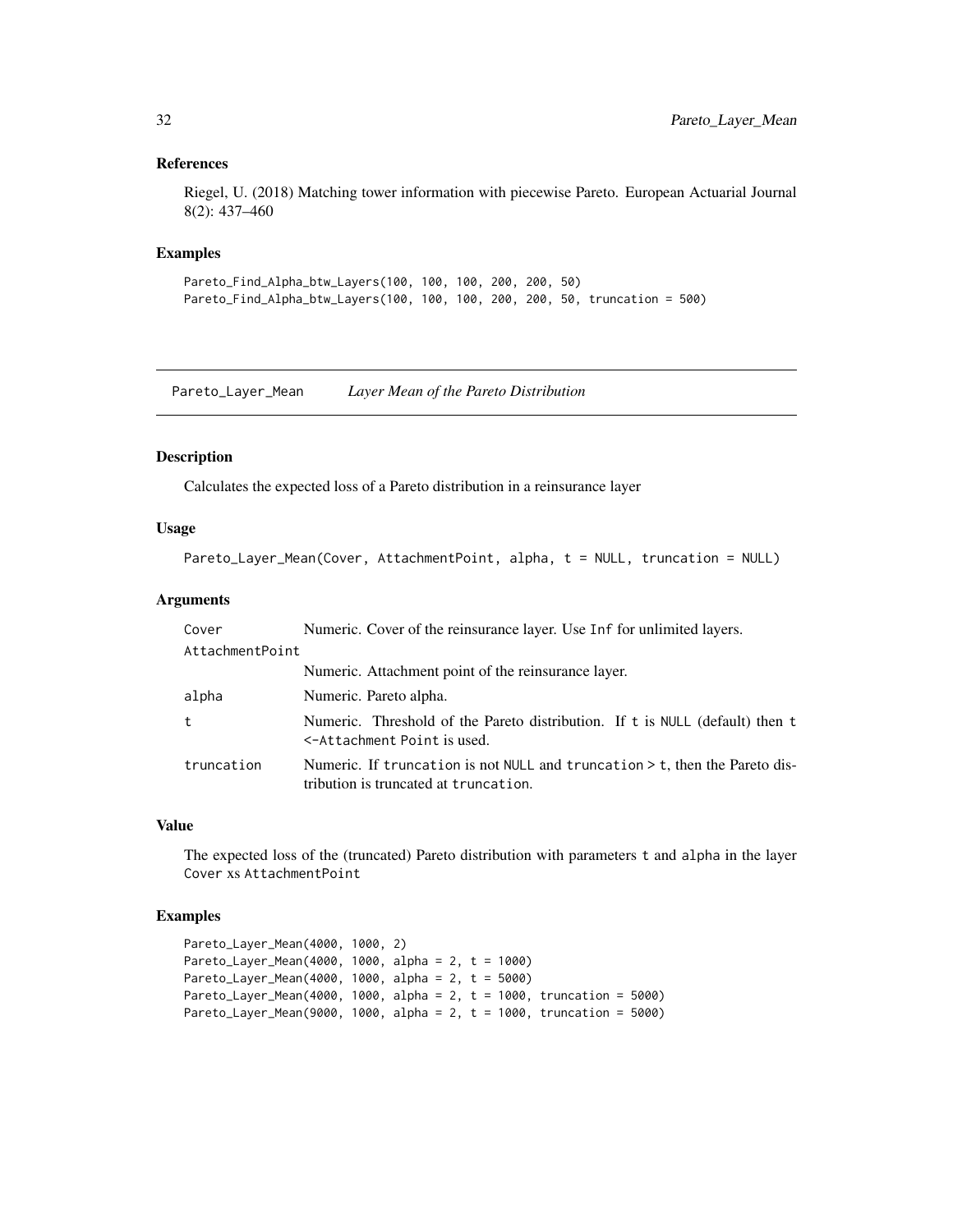<span id="page-32-0"></span>Pareto\_Layer\_SM *Second Layer Moment of the Pareto Distribution*

#### Description

Calculates the second moment of a Pareto distribution in a reinsurance layer

# Usage

```
Pareto_Layer_SM(Cover, AttachmentPoint, alpha, t = NULL, truncation = NULL)
```
# Arguments

| Cover           | Numeric. Cover of the reinsurance layer. Use Inf for unlimited layers.                                                 |
|-----------------|------------------------------------------------------------------------------------------------------------------------|
| AttachmentPoint |                                                                                                                        |
|                 | Numeric. Attachment point of the reinsurance layer.                                                                    |
| alpha           | Numeric. Pareto alpha.                                                                                                 |
| t               | Numeric. Threshold of the Pareto distribution. If t is NULL (default) then t<br><-Attachment Point is used             |
| truncation      | Numeric. If truncation is not NULL and truncation $>$ t, then the Pareto dis-<br>tribution is truncated at truncation. |

#### Value

The second moment of the (truncated) Pareto distribution with parameters t and alpha in the layer Cover xs AttachmentPoint

# Examples

```
Pareto_Layer_SM(4000, 1000, 2)
Pareto_Layer_SM(4000, 1000, alpha = 2, t = 1000)
Pareto_Layer_SM(4000, 1000, alpha = 2, t = 5000)
Pareto_Layer_SM(4000, 1000, alpha = 2, t = 1000, truncation = 5000)
Pareto_Layer_SM(9000, 1000, alpha = 2, t = 1000, truncation = 5000)
```
Pareto\_Layer\_Var *Layer Variance of the Pareto Distribution*

# Description

Calculates the variance of a Pareto distribution in a reinsurance layer

#### Usage

```
Pareto_Layer_Var(Cover, AttachmentPoint, alpha, t = NULL, truncation = NULL)
```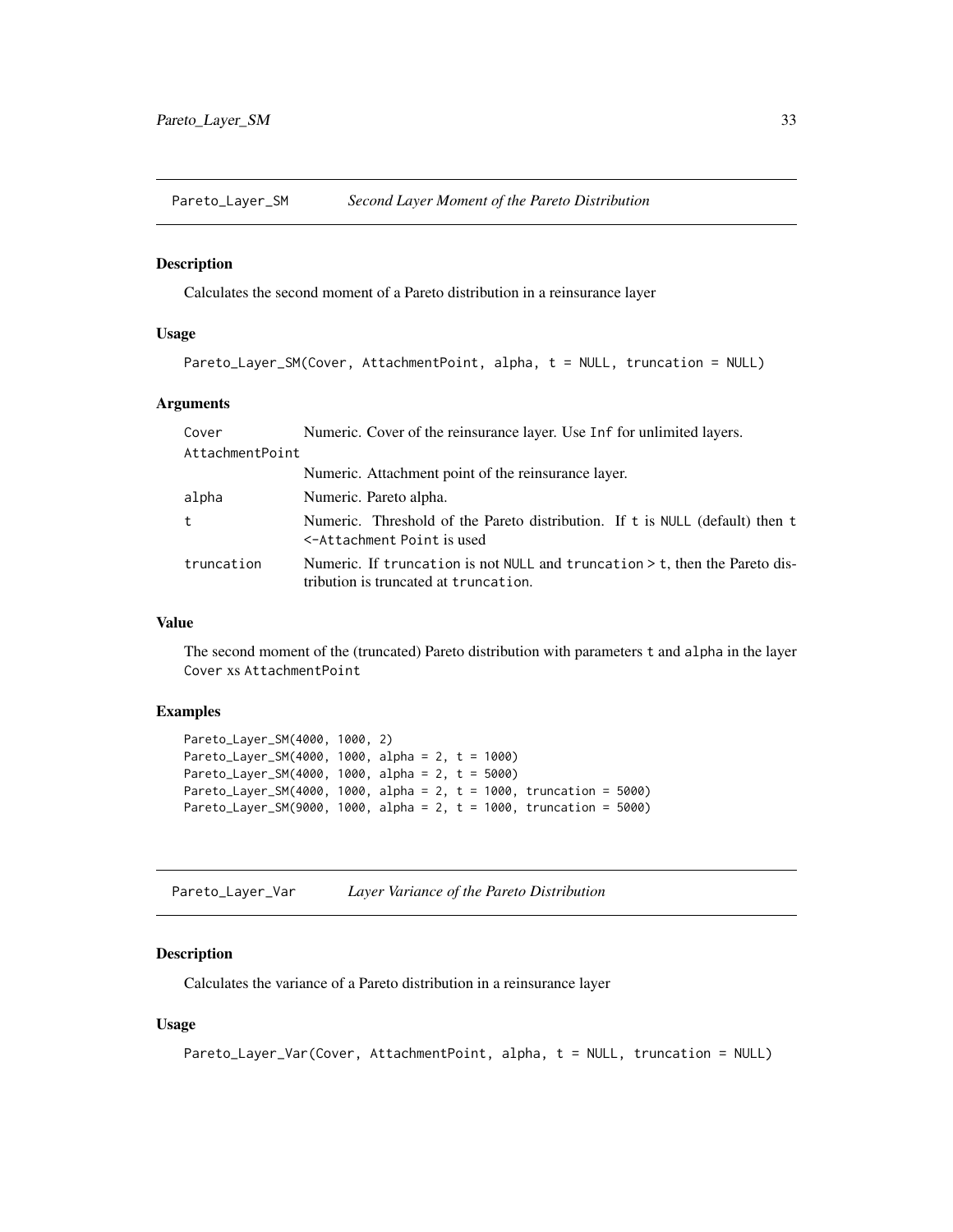#### <span id="page-33-0"></span>**Arguments**

| Cover           | Numeric. Cover of the reinsurance layer. Use Inf for unlimited layers.                                                 |
|-----------------|------------------------------------------------------------------------------------------------------------------------|
| AttachmentPoint |                                                                                                                        |
|                 | Numeric. Attachment point of the reinsurance layer.                                                                    |
| alpha           | Numeric. Pareto alpha.                                                                                                 |
| t               | Numeric. Threshold of the Pareto distribution. If t is NULL (default) then t<br><-Attachment Point is used.            |
| truncation      | Numeric. If truncation is not NULL and truncation $>$ t, then the Pareto dis-<br>tribution is truncated at truncation. |

# Value

The variance of the(truncated) Pareto distribution with parameters t and alpha in the layer Cover xs AttachmentPoint

#### Examples

```
Pareto_Layer_Var(4000, 1000, 2)
Pareto_Layer_Var(4000, 1000, alpha = 2, t = 1000)
Pareto_Layer_Var(4000, 1000, alpha = 2, t = 5000)
Pareto_Layer_Var(4000, 1000, alpha = 2, t = 1000, truncation = 5000)
Pareto_Layer_Var(9000, 1000, alpha = 2, t = 1000, truncation = 5000)
```
Pareto\_ML\_Estimator\_Alpha

*Maximum Likelihood Estimation of the Alpha of a Pareto distribution*

### Description

Calculates the maximum likelihood estimator for the parameter alpha of a Pareto distribution with a known threshold and (if applicable) a known truncation

# Usage

```
Pareto_ML_Estimator_Alpha(
  losses,
  t,
  truncation = NULL,
  reporting_thresholds = NULL,
  is.censored = NULL,
  weights = NULL,alpha_{min} = 0.001,alpha_max = 10)
```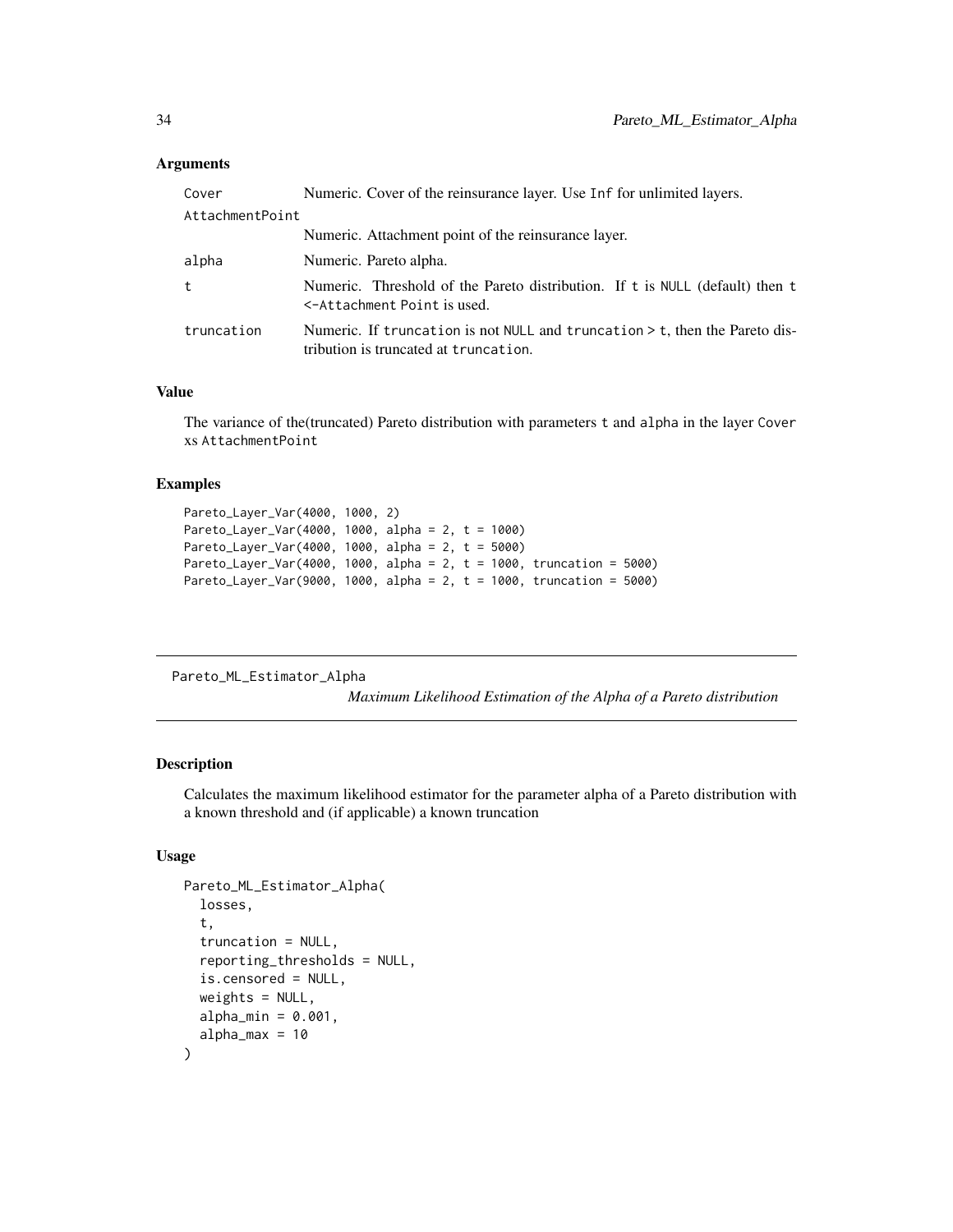#### **Arguments**

| losses               | Numeric vector. Losses that are used for the ML estimation.                                                                                                                                                                                            |
|----------------------|--------------------------------------------------------------------------------------------------------------------------------------------------------------------------------------------------------------------------------------------------------|
| t                    | Numeric. Threshold of the Pareto distribution.                                                                                                                                                                                                         |
| truncation           | Numeric. If truncation is not NULL, then the Pareto distribution is truncated at<br>truncation.                                                                                                                                                        |
| reporting_thresholds |                                                                                                                                                                                                                                                        |
|                      | Numeric vector. Allows to enter loss specific reporting thresholds. If NULL then<br>all reporting thresholds are assumed to be less than or equal to t.                                                                                                |
| is.censored          | Logical vector. TRUE indicates that a loss has been censored by the policy limit.<br>The assumption is that the uncensored losses are Pareto distributed with the al-<br>pha we are looking for. is censored = NULL means that no losses are censored. |
| weights              | Numeric vector. Weights for the losses. For instance weights $[i] = 2$ and<br>weights[j] = 1 for j != i has the same effect as adding another loss of size<br>loss[i].                                                                                 |
| alpha_min            | Numeric. Lower bound for alpha (only used in truncated case).                                                                                                                                                                                          |
| alpha_max            | Numeric. Upper bound for alpha (only used in truncated case).                                                                                                                                                                                          |

# Value

Maximum likelihood estimator for the parameter alpha of a Pareto distribution with threshold t given the observations losses

```
losses <- rPareto(100, 1000, 2)
Pareto_ML_Estimator_Alpha(losses, 1000)
losses <- rPareto(100, 1000, 2, truncation = 2000)
Pareto_ML_Estimator_Alpha(losses, 1000)
Pareto_ML_Estimator_Alpha(losses, 1000, truncation = 2000)
t < -100alpha <-2losses <- rPareto(10000, t, alpha)
reporting_thresholds <- rPareto(10000, t, 5)
index <- losses > reporting_thresholds
losses <- losses[index]
reporting_thresholds <- reporting_thresholds[index]
Pareto_ML_Estimator_Alpha(losses, t)
Pareto_ML_Estimator_Alpha(losses, t, reporting_thresholds = reporting_thresholds)
losses <- rPareto(10, 1000, 2)
w <- rep(1, 10)
w[1] < -3losses2 <- c(losses, losses[1], losses[1])
Pareto_ML_Estimator_Alpha(losses, 1000, weights = w)
Pareto_ML_Estimator_Alpha(losses2, 1000)
```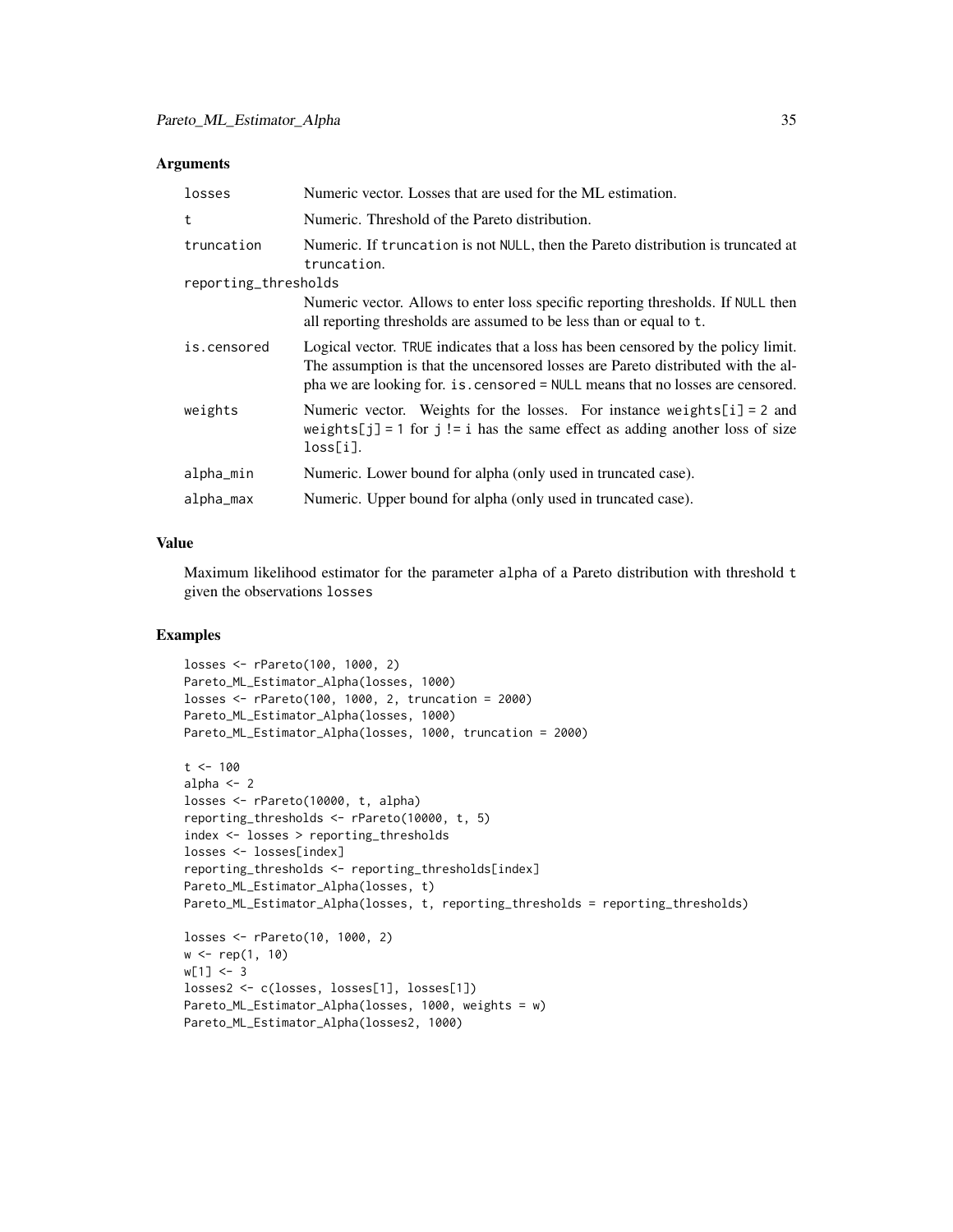<span id="page-35-0"></span>

# Description

Calculates the density function of the Pareto distribution. This function is deprecated. Use dPareto instead.

#### Usage

Pareto\_PDF(x, t, alpha, truncation = NULL)

#### Arguments

| X          | Numeric. The function evaluates the density at x                                                                       |
|------------|------------------------------------------------------------------------------------------------------------------------|
| $t_{-}$    | Numeric. Threshold of the Pareto distribution.                                                                         |
| alpha      | Numeric. Pareto alpha.                                                                                                 |
| truncation | Numeric. If truncation is not NULL and truncation $>$ t, then the Pareto dis-<br>tribution is truncated at truncation. |

# Value

Density function of the Pareto distribution with parameters t and alpha evaluated at x

# Examples

```
x \le 0:10 * 1000dPareto(x, 1000, 2)
dPareto(x, 1000, 2, truncation = <math>5000</math>)
```

| pGenPareto |  |
|------------|--|
|------------|--|

pGenPareto *Distribution Function of the generalized Pareto Distribution*

#### Description

Calculates the cumulative distribution function of a generalized Pareto distribution

#### Usage

```
pGenPareto(x, t, alpha_ini, alpha_tail, truncation = NULL)
```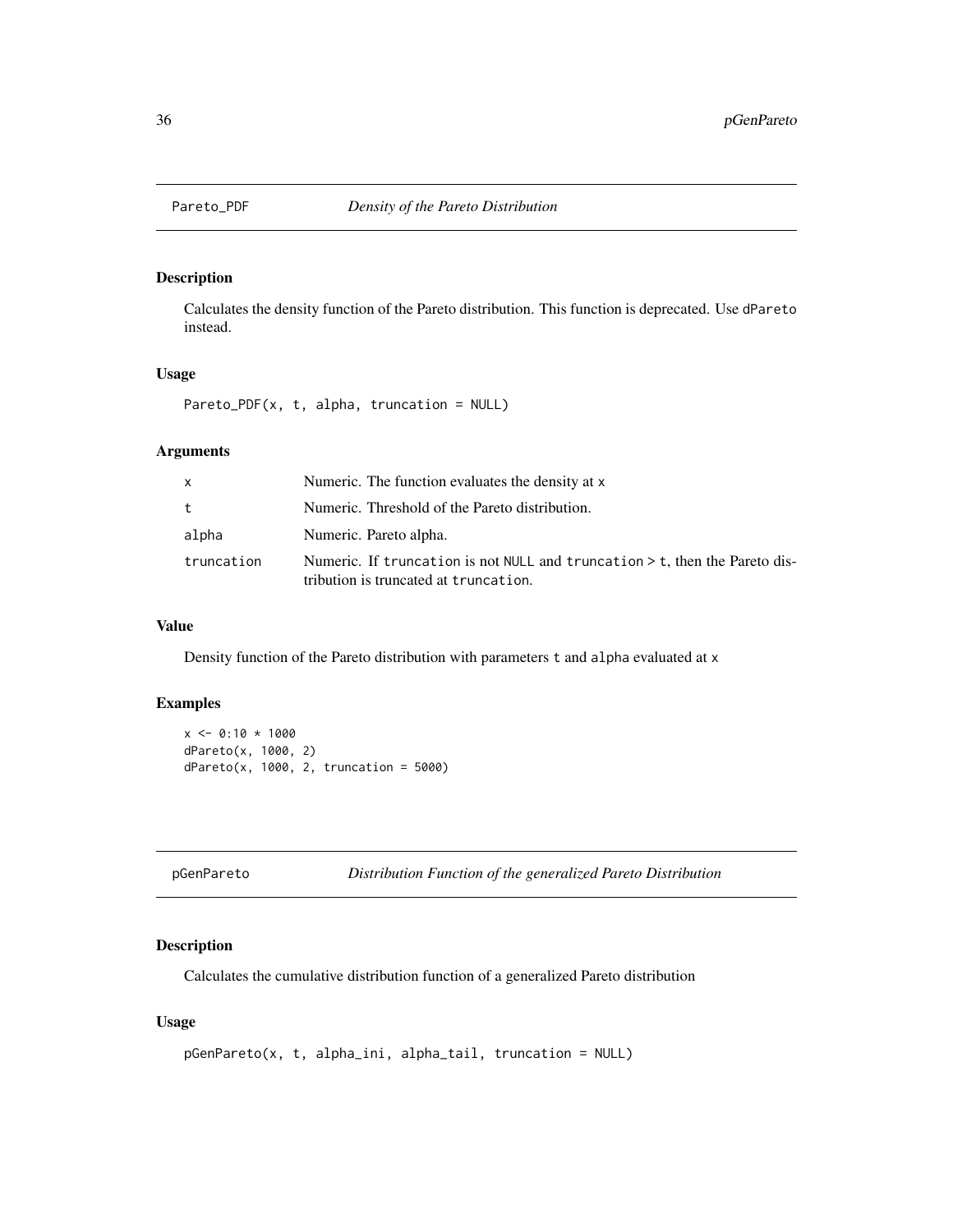# <span id="page-36-0"></span>PGP\_Model 37

# Arguments

| $\mathsf{x}$ | Numeric. The function evaluates the CDF at x.                                                                                    |
|--------------|----------------------------------------------------------------------------------------------------------------------------------|
| t            | Numeric. Threshold of the generalized Pareto distribution.                                                                       |
| alpha_ini    | Numeric. Initial Pareto alpha.                                                                                                   |
| alpha_tail   | Numeric. Tail Pareto alpha.                                                                                                      |
| truncation   | Numeric. If truncation is not NULL and truncation $>$ t, then the generalized<br>Pareto distribution is truncated at truncation. |

# Value

Distribution function of the generalized Pareto distribution with parameters t, alpha\_ini and alpha\_tail evaluated at x

# Examples

```
x \le 0:10 * 1000pGenPareto(x, 1000, 1, 3)
pGenPareto(x, 1000, 1, 3, truncation = 5000)
```
PGP\_Model *PGP\_Model (Collective Panjer & Generalized Pareto Model) Object*

# Description

Constructor function for the PGP\_Model object

#### Usage

```
PGP_Model(
 FQ = NULL,t = NULL,alpha_ini = NULL,
  alpha_tail = NULL,
  truncation = NULL,
  dispersion = 1,
  Status = 0,Comment = "OK"
\mathcal{L}
```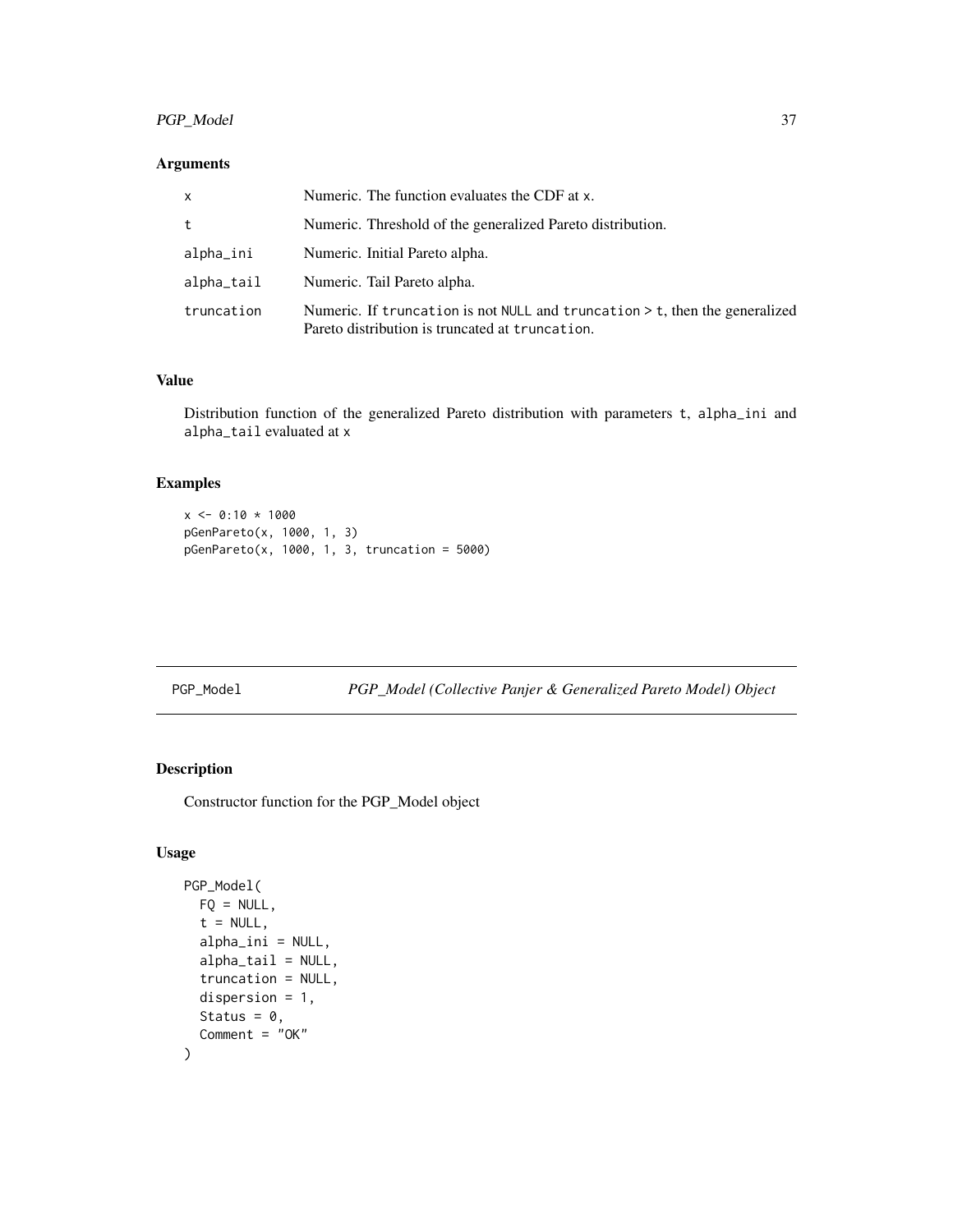# <span id="page-37-0"></span>Arguments

| FQ            | Numerical. Expected claim count of the collective model.                                                                                         |
|---------------|--------------------------------------------------------------------------------------------------------------------------------------------------|
| t             | Numeric. Threshold of the Pareto distribution. If t is NULL (default) then t<br><-Attachment Point is used                                       |
| alpha_ini     | Numeric. Initial Pareto alpha (at t).                                                                                                            |
| $alpha\_tail$ | Numeric. Tail Pareto alpha.                                                                                                                      |
| truncation    | Numeric. If truncation is not NULL and truncation $>$ t, then the Pareto dis-<br>tribution is truncated at truncation.                           |
| dispersion    | Numerical. Dispersion of the Panjer distribution ( <i>i.e.</i> variance to mean ratio).                                                          |
| Status        | Numerical indicator if a function returns a PGP_Model object: $0 =$ success, $1 =$<br>some information has been ignored, $2 = no$ solution found |
| Comment       | Charakter. An optional comment.                                                                                                                  |

# Examples

```
PGPM \leq PGP_Model(2, t = 1000, alpha_ini = 1, alpha_tail = 2, dispersion = 2)
PGPM
```
PiecewisePareto\_CDF *Distribution Function of the Piecewise Pareto Distribution*

# Description

Calculates the cumulative distribution function of a Piecewise Pareto Distribution. This function is deprecated. Use pPiecewisePareto instead.

# Usage

```
PiecewisePareto_CDF(x, t, alpha, truncation = NULL, truncation_type = "lp")
```
# Arguments

| X.              | Numeric. The function evaluates the CDF at x.                                                                                                                     |  |
|-----------------|-------------------------------------------------------------------------------------------------------------------------------------------------------------------|--|
| t.              | Numeric vector. Thresholds of the piecewise Pareto distribution.                                                                                                  |  |
| alpha           | Numeric vector. alpha $[i]$ is the Pareto alpha in excess of $t[i]$ .                                                                                             |  |
| truncation      | Numeric. If truncation is not NULL and truncation $>$ t, then the distribution<br>is truncated at truncation.                                                     |  |
| truncation_type |                                                                                                                                                                   |  |
|                 | Character. If truncation_type = "wd" then the whole distribution is truncated.<br>If truncation_type = $"lp"$ then a truncated Pareto is used for the last piece. |  |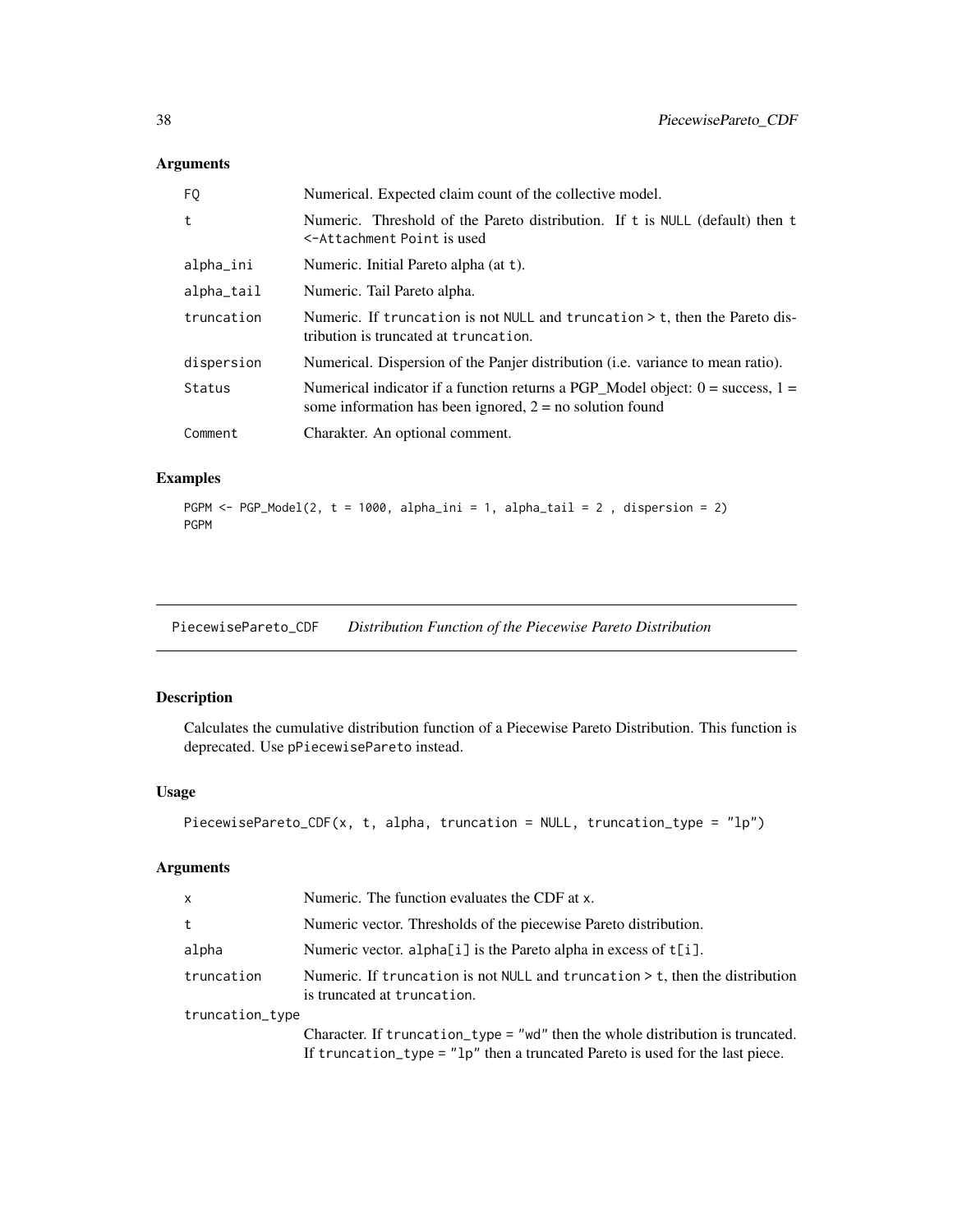# <span id="page-38-0"></span>Value

Distribution function of the piecewise Pareto distribution with parameter vectors t and alpha evaluated at x

# References

Riegel, U. (2018) Matching tower information with piecewise Pareto. European Actuarial Journal 8(2): 437–460

#### Examples

```
t <- c(1000, 2000, 3000)
alpha <- c(1, 1.5, 2)
x \le -0:10 * 1000pPiecewisePareto(x, t, alpha)
pPiecewisePareto(x, t, alpha, truncation = 5000, truncation_type = "lp")
pPiecewisePareto(x, t, alpha, truncation = 5000, truncation_type = "wd")
```
PiecewisePareto\_Layer\_Mean *Layer Mean of the Piecewise Pareto Distribution*

#### Description

Calculates the expected loss of a piecewise Pareto distribution in a reinsurance layer

# Usage

```
PiecewisePareto_Layer_Mean(
  Cover,
  AttachmentPoint,
  t,
  alpha,
  truncation = NULL,
  truncation_type = "lp"
)
```
# Arguments

| Cover           | Numeric. Cover of the reinsurance layer.                                                                             |
|-----------------|----------------------------------------------------------------------------------------------------------------------|
| AttachmentPoint |                                                                                                                      |
|                 | Numeric. Attachment point of the reinsurance layer.                                                                  |
| t               | Numeric vector. Thresholds of the piecewise Pareto distribution.                                                     |
| alpha           | Numeric vector. alpha[i] is the Pareto alpha in excess of t[i].                                                      |
| truncation      | Numeric. If truncation is not NULL and truncation > t, then the Pareto dis-<br>tribution is truncated at truncation. |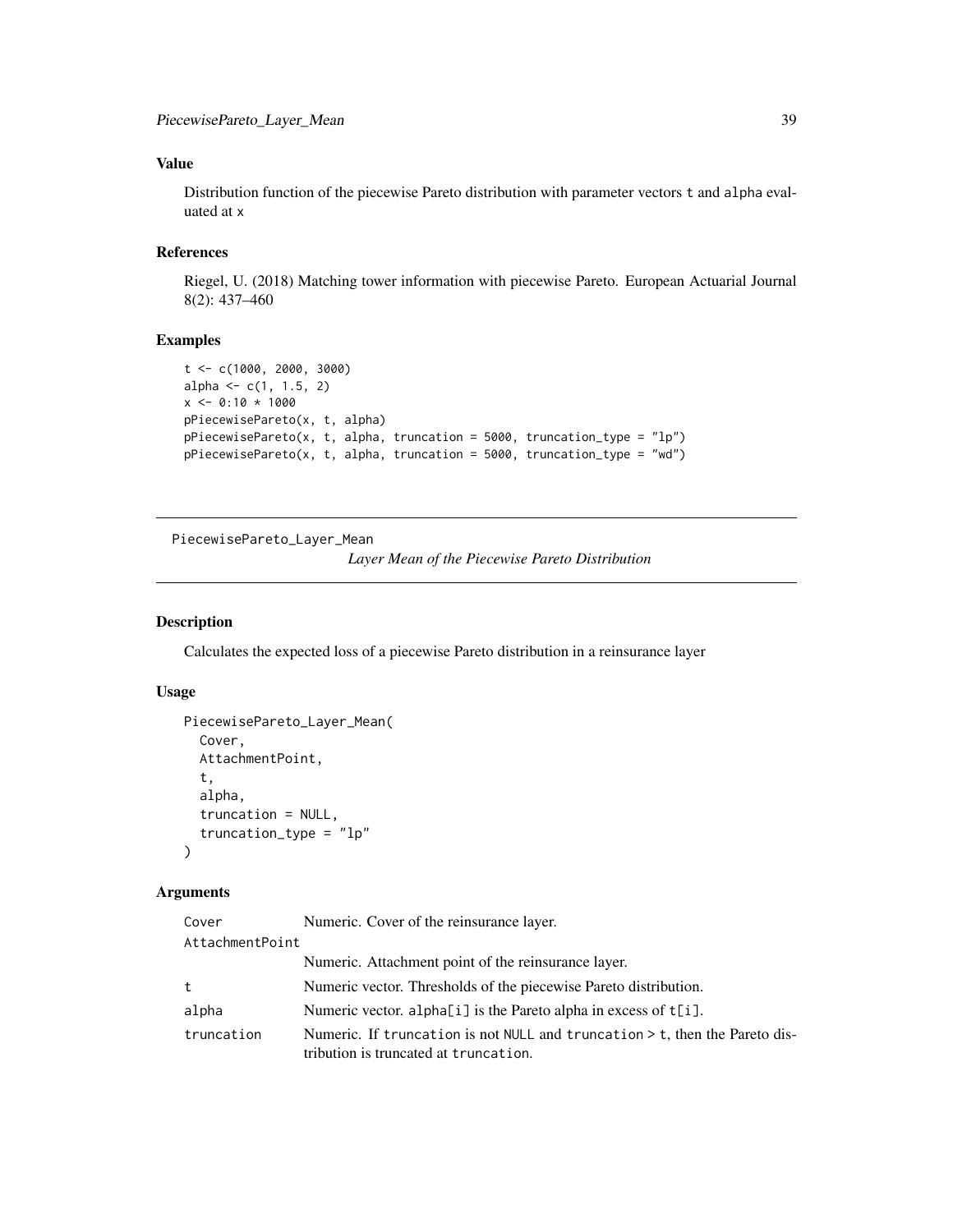<span id="page-39-0"></span>truncation\_type

Character. If truncation\_type = "wd" then the whole distribution is truncated. If truncation\_type = "lp" then a truncated Pareto is used for the last piece.

# Value

The expected loss of the (truncated) piecewise Pareto distribution with parameter vectors t and alpha in the layer Cover xs AttachmentPoint

#### References

Riegel, U. (2018) Matching tower information with piecewise Pareto. European Actuarial Journal 8(2): 437–460

#### Examples

```
t <- c(1000, 2000, 3000)
alpha \leq c(1, 1.5, 2)PiecewisePareto_Layer_Mean(4000, 1000, t, alpha)
PiecewisePareto_Layer_Mean(4000, 1000, t, alpha, truncation = 5000)
PiecewisePareto_Layer_Mean(4000, 1000, t, alpha, truncation = 5000, truncation_type = "lp")
PiecewisePareto_Layer_Mean(4000, 1000, t, alpha, truncation = 5000, truncation_type = "wd")
```
PiecewisePareto\_Layer\_SM

*Second Layer Moment of the Piecewise Pareto Distribution*

#### Description

Calculates the second moment of a piecewise Pareto distribution in a reinsurance layer

#### Usage

```
PiecewisePareto_Layer_SM(
  Cover,
  AttachmentPoint,
  t,
  alpha,
  truncation = NULL,
  truncation_type = "lp"
\lambda
```
#### Arguments

Cover Numeric. Cover of the reinsurance layer. AttachmentPoint Numeric. Attachment point of the reinsurance layer.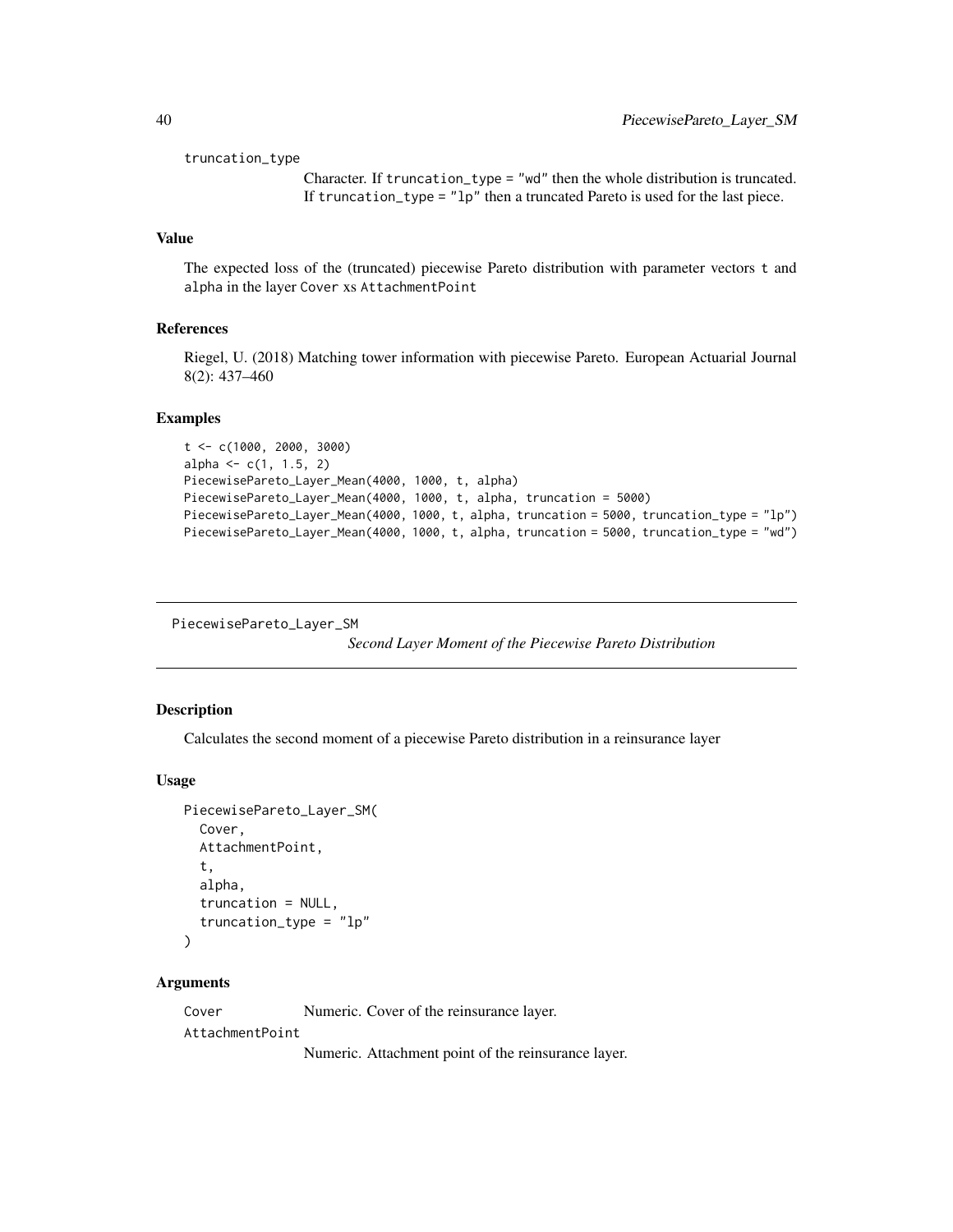# <span id="page-40-0"></span>PiecewisePareto\_Layer\_Var 41

| t               | Numeric vector. Thresholds of the piecewise Pareto distribution.                                                                                                  |  |
|-----------------|-------------------------------------------------------------------------------------------------------------------------------------------------------------------|--|
| alpha           | Numeric vector. alpha $[i]$ is the Pareto alpha in excess of $t[i]$ .                                                                                             |  |
| truncation      | Numeric. If truncation is not NULL and truncation $>$ t, then the Pareto dis-<br>tribution is truncated at truncation.                                            |  |
| truncation_type |                                                                                                                                                                   |  |
|                 | Character. If truncation_type = "wd" then the whole distribution is truncated.<br>If truncation_type = $"lp"$ then a truncated Pareto is used for the last piece. |  |

#### Value

The second moment of the (truncated) piecewise Pareto distribution with parameter vectors t and alpha in the layer Cover xs AttachmentPoint

# Examples

```
t < -c(1000, 2000, 3000)alpha \leq c(1, 1.5, 2)PiecewisePareto_Layer_SM(4000, 1000, t, alpha)
PiecewisePareto_Layer_SM(4000, 1000, t, alpha, truncation = 5000)
PiecewisePareto_Layer_SM(4000, 1000, t, alpha, truncation = 5000, truncation_type = "lp")
PiecewisePareto_Layer_SM(4000, 1000, t, alpha, truncation = 5000, truncation_type = "wd")
```

```
PiecewisePareto_Layer_Var
```
*Layer Variance of the Piecewise Pareto Distribution*

# Description

Calculate the variance of a piecewise Pareto distribution in a reinsurance layer

#### Usage

```
PiecewisePareto_Layer_Var(
  Cover,
  AttachmentPoint,
  t,
  alpha,
  truncation = NULL,
  truncation_type = "lp"
)
```
#### Arguments

Cover Numeric. Cover of the reinsurance layer. AttachmentPoint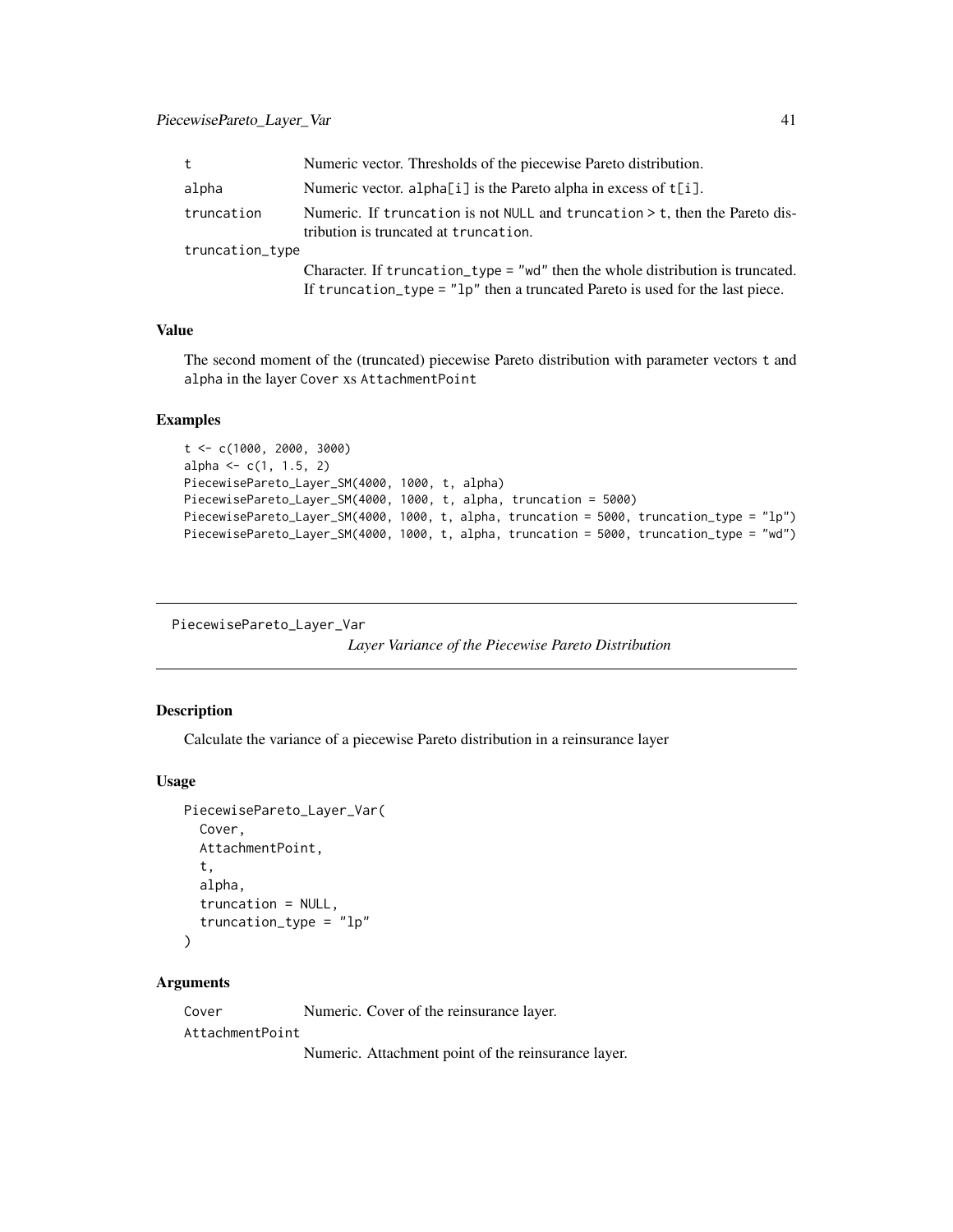<span id="page-41-0"></span>

| t               | Numeric vector. Thresholds of the piecewise Pareto distribution.                                                                                                  |  |
|-----------------|-------------------------------------------------------------------------------------------------------------------------------------------------------------------|--|
| alpha           | Numeric vector. alpha[i] is the Pareto alpha in excess of t[i].                                                                                                   |  |
| truncation      | Numeric. If truncation is not NULL and truncation $\geq$ t, then the Pareto dis-<br>tribution is truncated at truncation.                                         |  |
| truncation_type |                                                                                                                                                                   |  |
|                 | Character. If truncation_type = "wd" then the whole distribution is truncated.<br>If truncation_type = $"lp"$ then a truncated Pareto is used for the last piece. |  |

#### Value

The variance of the (truncated) piecewise Pareto distribution with parameter vectors t and alpha in the layer Cover xs AttachmentPoint

# Examples

```
t <- c(1000, 2000, 3000)
alpha \leq c(1, 1.5, 2)PiecewisePareto_Layer_Var(4000, 1000, t, alpha)
PiecewisePareto_Layer_SM(4000, 1000, t, alpha) - PiecewisePareto_Layer_Mean(4000, 1000, t, alpha)^2
PiecewisePareto_Layer_Var(4000, 1000, t, alpha, truncation = 5000)
PiecewisePareto_Layer_Var(4000, 1000, t, alpha, truncation = 5000, truncation_type = "lp")
PiecewisePareto_Layer_Var(4000, 1000, t, alpha, truncation = 5000, truncation_type = "wd")
```
PiecewisePareto\_Match\_Layer\_Losses *Match a Tower of Expected Layers Losses*

#### Description

Matches the expected losses of a tower of reinsurance layers using a piecewise Pareto severity

#### Usage

```
PiecewisePareto_Match_Layer_Losses(
  Attachment_Points,
  Expected_Layer_Losses,
  Unlimited_Layers = FALSE,
  Frequencies = NULL,
  FQ_at_lowest_AttPt = NULL,
  FQ_at_highest_AttPt = NULL,
  TotalLoss_Frequencies = NULL,
  minimize_ratios = TRUE,
  Use_unlimited_Layer_for_FQ = TRUE,
  truncation = NULL,
  truncation_type = "lp",
  dispersion = 1,
```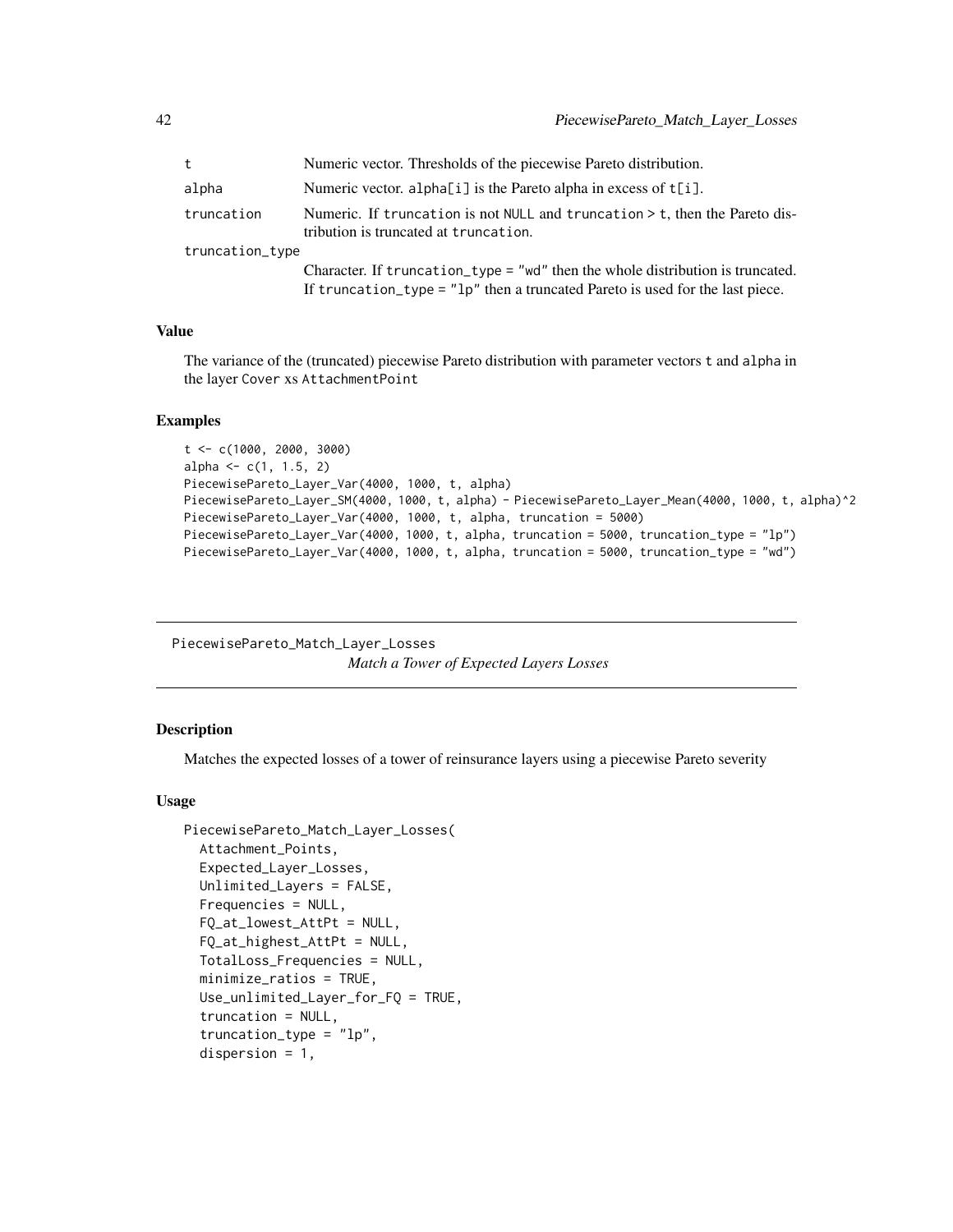```
tolerance = 1e-10,
 alpha_max = 100,
 merge_tolerance = 1e-06,
 RoL_tolerance = 1e-06
\mathcal{L}
```
# Arguments

| Attachment_Points          |                                                                                                                                                                                                                                                                                                                                                                                                                                                                                                  |
|----------------------------|--------------------------------------------------------------------------------------------------------------------------------------------------------------------------------------------------------------------------------------------------------------------------------------------------------------------------------------------------------------------------------------------------------------------------------------------------------------------------------------------------|
|                            | Numeric vector. Vector containing the attachment points of consecutive layers<br>in increasing order                                                                                                                                                                                                                                                                                                                                                                                             |
| Expected_Layer_Losses      |                                                                                                                                                                                                                                                                                                                                                                                                                                                                                                  |
|                            | Numeric vector. Vector containing the expected losses of layers xs the attach-<br>ment points.                                                                                                                                                                                                                                                                                                                                                                                                   |
| Unlimited_Layers           |                                                                                                                                                                                                                                                                                                                                                                                                                                                                                                  |
|                            | Logical. If TRUE, then Expected_Layer_Losses[i] contains the expected loss<br>of Inf xs Attachment_Points[i]. If FALSE then Expected_Layer_Losses[i]<br>contains the expected loss of the layer Attachment_Points[i+1] xs Attachment_Points[i]                                                                                                                                                                                                                                                   |
| Frequencies                | Numeric vector. Expected frequencies excess the attachment points. The vector<br>may contain NAs. If NULL then the function calculates frequencies.                                                                                                                                                                                                                                                                                                                                              |
| FQ_at_lowest_AttPt         |                                                                                                                                                                                                                                                                                                                                                                                                                                                                                                  |
|                            | Numerical. Expected frequency excess Attachment_Points[1]. Overrules<br>first entry in Frequencies.                                                                                                                                                                                                                                                                                                                                                                                              |
| FQ_at_highest_AttPt        |                                                                                                                                                                                                                                                                                                                                                                                                                                                                                                  |
|                            | Numerical. Expected frequency excess Attachment_Points[k]. Overrules last<br>entry in Frequencies.                                                                                                                                                                                                                                                                                                                                                                                               |
| TotalLoss_Frequencies      |                                                                                                                                                                                                                                                                                                                                                                                                                                                                                                  |
|                            | Numeric vector. TotalLoss_Frequencies[i] is the frequency of total losses to<br>layer i (i.e. Attachment_Points[i+1]-Attachment_Points[i] xs Attachment_Points[i]).<br>TotalLoss_Frequencies[i] is the frequency for losses larger than or equal<br>to Attachment_Points[i+1], whereas Frequencies[i] is the frequency of<br>losses larger than Attachment_Points[i]. TotalLoss_Frequencies[i] > Frequencies[i+1]<br>means that there is a point mass of the severity at Attachment_Points[i+1]. |
| minimize_ratios            |                                                                                                                                                                                                                                                                                                                                                                                                                                                                                                  |
|                            | Logical. If TRUE then ratios between alphas are minimized.                                                                                                                                                                                                                                                                                                                                                                                                                                       |
| Use_unlimited_Layer_for_FQ |                                                                                                                                                                                                                                                                                                                                                                                                                                                                                                  |
|                            | Logical. Only relevant if no frequency is provided for the highest attachment<br>point by the user. If TRUE then the frequency is calculated using the Pareto alpha<br>between the last two layers.                                                                                                                                                                                                                                                                                              |
| truncation                 | Numeric. If truncation is not NULL, then the distribution is truncated at truncation.                                                                                                                                                                                                                                                                                                                                                                                                            |
| truncation_type            |                                                                                                                                                                                                                                                                                                                                                                                                                                                                                                  |
|                            | Character. If truncation_type = "wd" then the whole distribution is truncated.<br>If truncation_type = "lp" then a truncated Pareto is used for the last piece.                                                                                                                                                                                                                                                                                                                                  |
| dispersion                 | Numerical. Dispersion of the claim count distribution in the resulting PPP_Model.                                                                                                                                                                                                                                                                                                                                                                                                                |
| tolerance                  | Numeric. Numerical tolerance.                                                                                                                                                                                                                                                                                                                                                                                                                                                                    |
| alpha_max                  | Numerical. Maximum alpha to be used for the matching.                                                                                                                                                                                                                                                                                                                                                                                                                                            |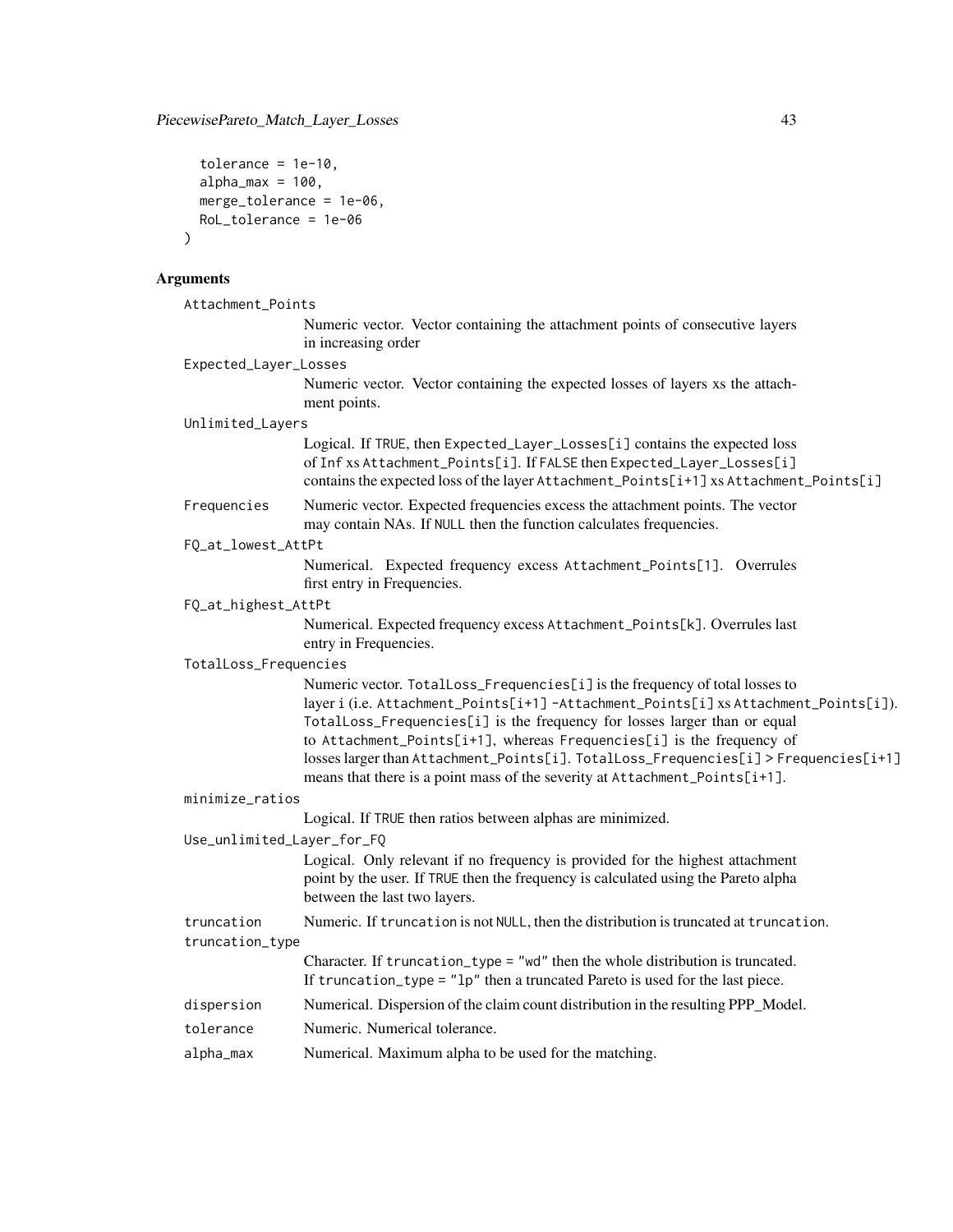| merge_tolerance |                                                                                                        |
|-----------------|--------------------------------------------------------------------------------------------------------|
|                 | Numerical. Consecutive Pareto pieces are merged if the alphas deviate by less<br>than merge_tolerance. |
| RoL_tolerance   | Numerical. Consecutive layers are merged if RoL decreases less than factor 1<br>-RoL tolerance.        |

#### Value

A PPP\_Model object that contains the information about a collective model with a Panjer distributed claim count and a Piecewise Pareto distributed severity. The object contains the following elements:

- FQ Numerical. Frequency in excess of the lowest threshold of the piecewise Pareto distribution
- t Numeric vector. Vector containing the thresholds for the piecewise Pareto distribution
- alpha Numeric vector. Vector containing the Pareto alphas of the piecewise Pareto distribution
- truncation Numerical. If truncation is not NULL and truncation > max(t), then the distribution is truncated at truncation.
- truncation\_type Character. If truncation\_type = "wd" then the whole distribution is truncated. If truncation\_type = "lp" then a truncated Pareto is used for the last piece.
- dispersion Numerical. Dispersion of the Panjer distribution (i.e. variance to mean ratio).
- Status Numerical indicator:  $0 =$  success,  $1 =$  some information has been ignored,  $2 =$  no solution found
- Comment Character. Information on whether the fit was successful

#### References

Riegel, U. (2018) Matching tower information with piecewise Pareto. European Actuarial Journal 8(2): 437–460

```
AP <- Example1_AP
EL <- Example1_EL
PiecewisePareto_Match_Layer_Losses(AP, EL)
EL_unlimited <- rev(cumsum(rev(Example1_EL)))
PiecewisePareto_Match_Layer_Losses(AP, EL_unlimited, Unlimited_Layers = TRUE)
PiecewisePareto_Match_Layer_Losses(AP, EL, FQ_at_lowest_AttPt = 0.5)
Example1_FQ <- c(0.3, 0.15, 0.08, 0.02, 0.005)
PiecewisePareto_Match_Layer_Losses(AP, EL, Frequencies = Example1_FQ)
```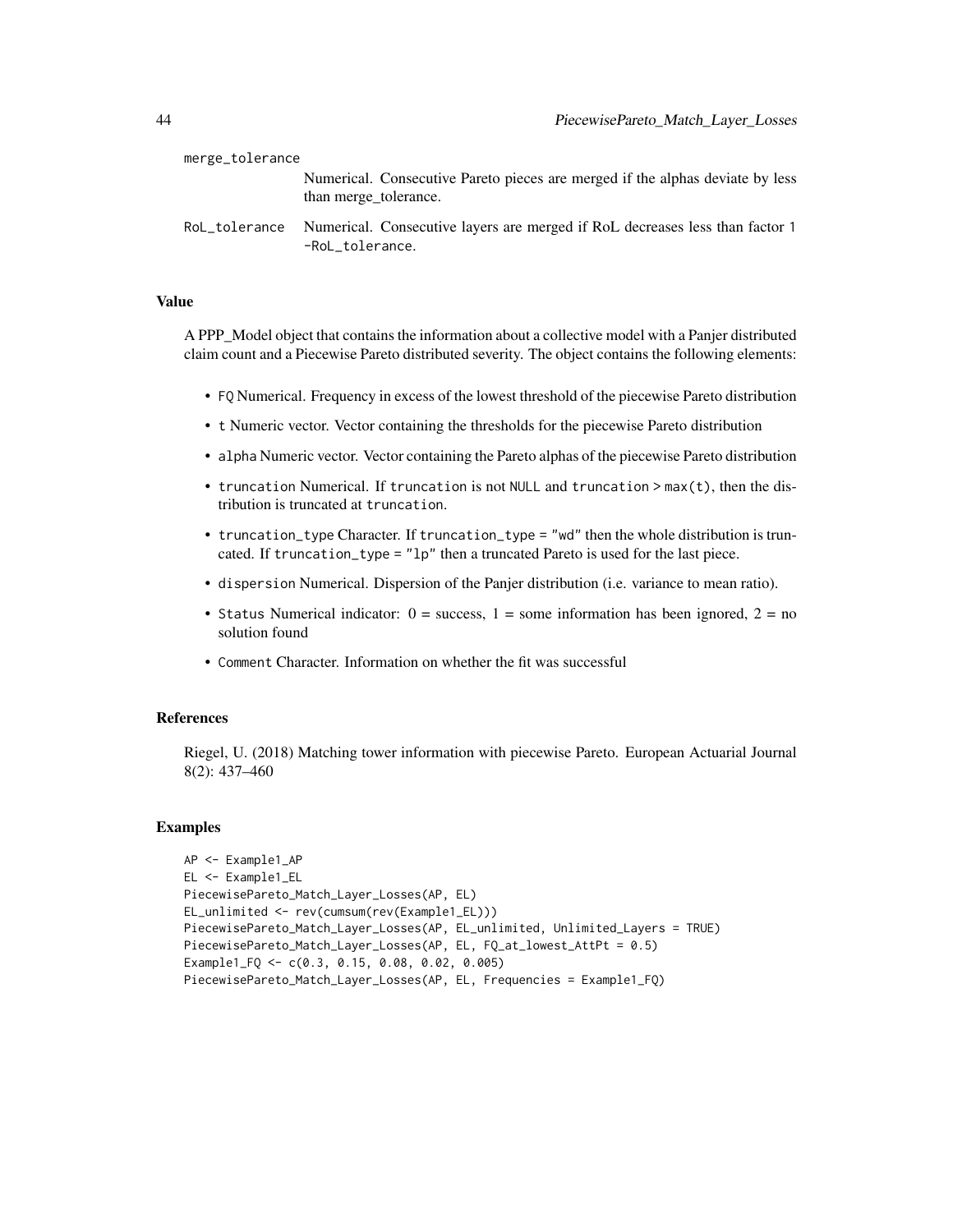<span id="page-44-0"></span>PiecewisePareto\_ML\_Estimator\_Alpha

*Maximum Likelihood Estimation of the Alphas of the Piecewise Pareto Distribution*

# Description

Calculates the maximum likelihood estimator of the parameter vector alpha for a a piecewise Pareto distribution with given vector t and (if applicable) a known truncation

# Usage

```
PiecewisePareto_ML_Estimator_Alpha(
  losses,
  t,
  truncation = NULL,
  truncation_type = "lp",
  reporting_thresholds = NULL,
  is.censored = NULL,
  weights = NULL,
  alpha_{min} = 0.001,alpha_max = 10)
```
#### Arguments

| losses               | Numeric vector. Losses that are used for the ML estimation.                                                                                                                                                                                                          |  |
|----------------------|----------------------------------------------------------------------------------------------------------------------------------------------------------------------------------------------------------------------------------------------------------------------|--|
| t                    | Numeric vector. Thresholds of the piecewise Pareto distribution.                                                                                                                                                                                                     |  |
| truncation           | Numeric. If truncation is not NULL and truncation $>$ max(t), then the distri-<br>bution is truncated at truncation.                                                                                                                                                 |  |
| truncation_type      |                                                                                                                                                                                                                                                                      |  |
|                      | Character. If truncation_type = "wd" then the whole distribution is truncated.<br>If truncation_type = $"lp"$ then a truncated Pareto is used for the last piece.                                                                                                    |  |
| reporting_thresholds |                                                                                                                                                                                                                                                                      |  |
|                      | Numeric vector. Allows to enter loss specific reporting thresholds. If NULL then<br>all reporting thresholds are assumed to be less than or equal to $t[1]$ .                                                                                                        |  |
| is.censored          | Logical vector. TRUE indicates that a loss has been censored by the policy limit.<br>The assumption is that the uncensored losses are piecewise Pareto distributed<br>with the alphas we are looking for. is . censored = NULL means that no losses<br>are censored. |  |
| weights              | Numeric vector. Weights for the losses. For instance weights $[i] = 2$ and<br>weights[j] = 1 for j != i has the same effect as adding another loss of size<br>$loss[i]$ .                                                                                            |  |
| alpha_min            | Numeric. Lower bound for the estimated alphas (only used in truncated case).                                                                                                                                                                                         |  |
| alpha_max            | Numeric. Upper bound for the estimated alphas (only used in truncated case).                                                                                                                                                                                         |  |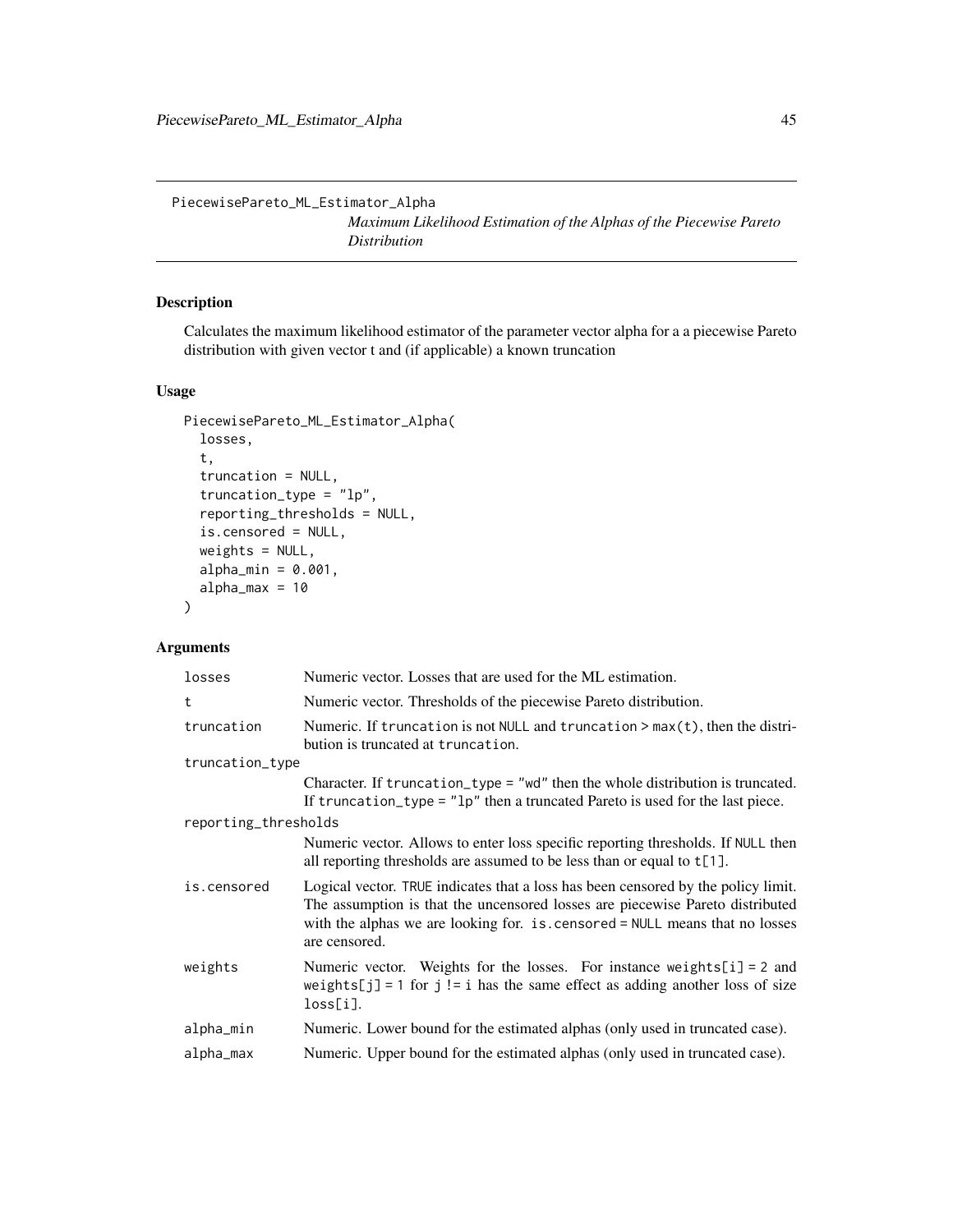#### <span id="page-45-0"></span>Value

Maximum likelihood estimator for the parameter alpha of a Pareto distribution with threshold t given the observations losses

#### Examples

```
losses <- rPiecewisePareto(10000, t = c(100,200,300), alpha = c(1,2,3))
PiecewisePareto_ML_Estimator_Alpha(losses, c(100,200,300))
losses <- rPiecewisePareto(10000, t = c(100,200,300), alpha = c(1,2,3),
                           truncation = 500, truncation_type = "wd")
PiecewisePareto_ML_Estimator_Alpha(losses, c(100,200,300))
PiecewisePareto_ML_Estimator_Alpha(losses, c(100,200,300),
                                 truncation = 500, truncation_type = "wd")
reporting_thresholds <- rPareto(10000, 100, 3)
index <- losses > reporting_thresholds
losses <- losses[index]
reporting_thresholds <- reporting_thresholds[index]
PiecewisePareto_ML_Estimator_Alpha(losses, c(100,200,300),
                                 truncation = 500, truncation_type = "wd")
PiecewisePareto_ML_Estimator_Alpha(losses, c(100,200,300),
                                 truncation = 500, truncation_type = "wd",
                                 reporting_thresholds = reporting_thresholds)
losses <- c(140, 240, 490, 200, 110, 710, 120, 190, 210, 310)
w <- rep(1, length(losses))
w[1] < -2losses2 <- c(losses, losses[1])
PiecewisePareto_ML_Estimator_Alpha(losses, c(100,200,300), weights = w)
PiecewisePareto_ML_Estimator_Alpha(losses2, c(100,200,300))
```
PiecewisePareto\_PDF *Density of the Piecewise Pareto Distribution*

#### Description

Calculates the density function of the piecewise Pareto distribution. This function is deprecated. Use dPiecewisePareto instead.

# Usage

PiecewisePareto\_PDF(x, t, alpha, truncation = NULL, truncation\_type =  $"lp"$ )

#### Arguments

|       | Numeric. The function evaluates the density at x.                  |
|-------|--------------------------------------------------------------------|
|       | Numeric vector. Thresholds of the piecewise Pareto distribution.   |
| alpha | Numeric vector. alpha[i] is the Pareto alpha in excess of $t[i]$ . |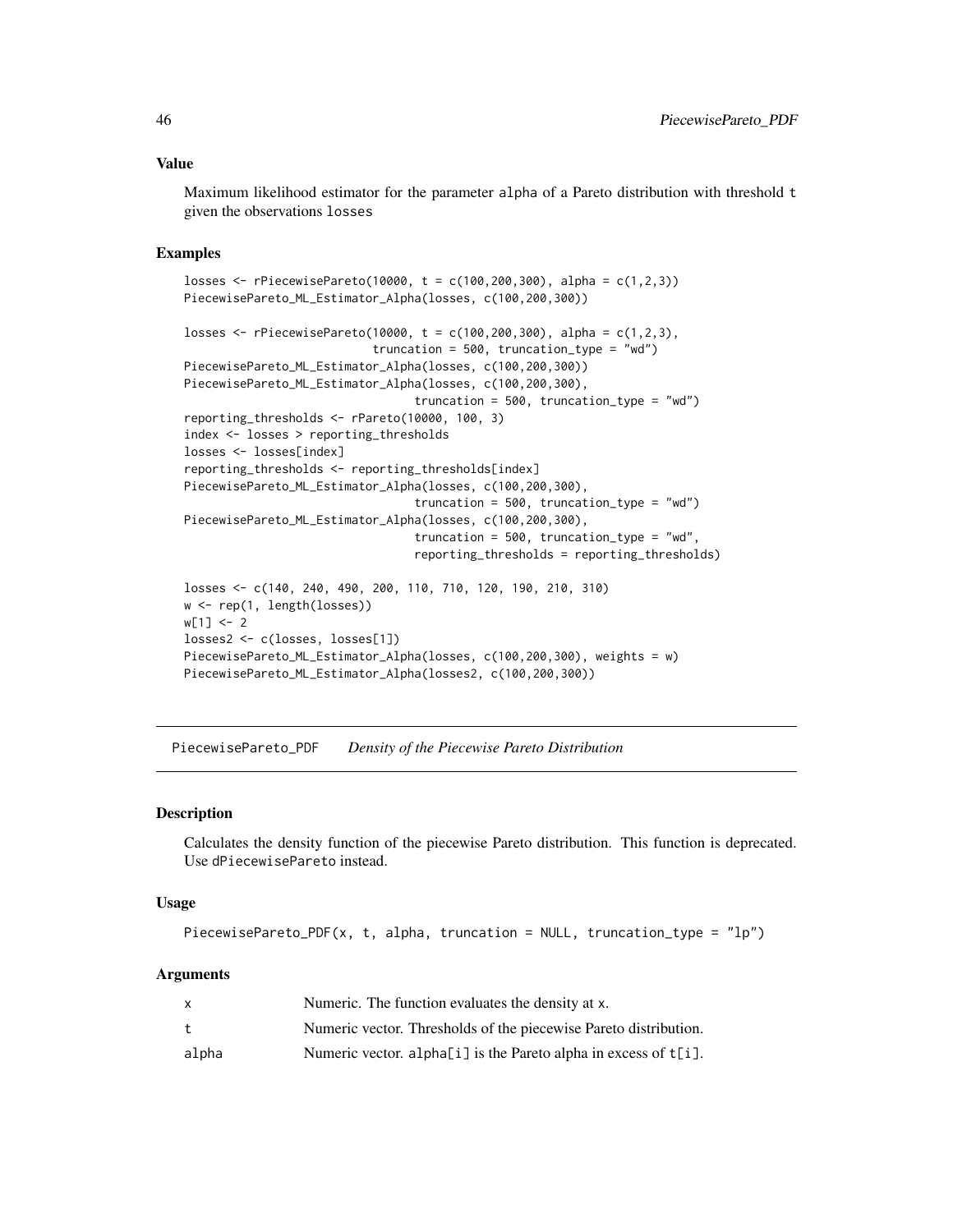#### <span id="page-46-0"></span>pPareto and the set of the set of the set of the set of the set of the set of the set of the set of the set of the set of the set of the set of the set of the set of the set of the set of the set of the set of the set of t

Character. If truncation\_type = "wd" then the whole distribution is truncated. If truncation\_type = "lp" then a truncated Pareto is used for the last piece.

# Value

Density function of the piecewise Pareto distribution with parameter vectors t and alpha evaluated at x

#### Examples

```
t <- c(1000, 2000, 3000)
alpha <-c(1, 1.5, 2)x \le -0:10 * 1000dPiecewisePareto(x, t, alpha)
dPiecewisePareto(x, t, alpha, truncation = 5000, truncation_type = "lp")dPiecewisePareto(x, t, alpha, truncation = 5000, truncation_type = "wd")
```
pPareto *Distribution Function of the Pareto Distribution*

#### Description

Calculates the cumulative distribution function of a Pareto distribution

#### Usage

 $p$ Pareto(x, t, alpha, truncation = NULL)

# Arguments

| $\mathsf{x}$ | Numeric. The function evaluates the CDF at x.                                                                          |
|--------------|------------------------------------------------------------------------------------------------------------------------|
| t            | Numeric. Threshold of the Pareto distribution.                                                                         |
| alpha        | Numeric. Pareto alpha.                                                                                                 |
| truncation   | Numeric. If truncation is not NULL and truncation $>$ t, then the Pareto dis-<br>tribution is truncated at truncation. |

#### Value

Distribution function of the Pareto distribution with parameters t and alpha evaluated at x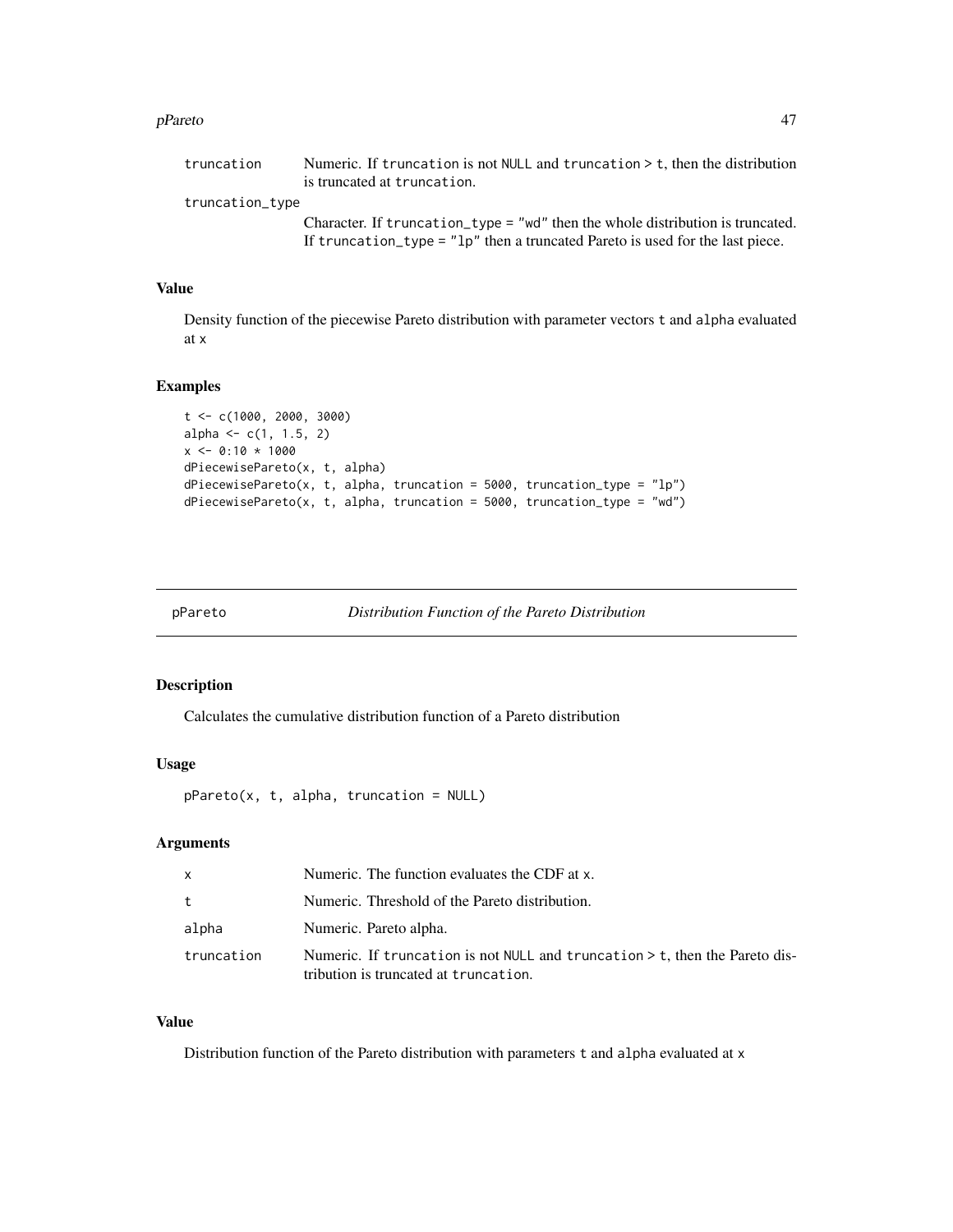#### Examples

```
x \le -0.10 \times 1000pPareto(x, 1000, 2)
pPareto(x, 1000, 2, truncation = 5000)
```
pPiecewisePareto *Distribution Function of the Piecewise Pareto Distribution*

# Description

Calculates the cumulative distribution function of a Piecewise Pareto Distribution

# Usage

```
pPiecewisePareto(x, t, alpha, truncation = NULL, truncation_type = "lp")
```
# Arguments

| $\mathsf{x}$    | Numeric. The function evaluates the CDF at x.                                                                                                                     |
|-----------------|-------------------------------------------------------------------------------------------------------------------------------------------------------------------|
| t               | Numeric vector. Thresholds of the piecewise Pareto distribution.                                                                                                  |
| alpha           | Numeric vector. alpha[i] is the Pareto alpha in excess of $t[i]$ .                                                                                                |
| truncation      | Numeric. If truncation is not NULL and truncation $>$ t, then the distribution<br>is truncated at truncation.                                                     |
| truncation_type |                                                                                                                                                                   |
|                 | Character. If truncation_type = "wd" then the whole distribution is truncated.<br>If truncation_type = $"lp"$ then a truncated Pareto is used for the last piece. |
|                 |                                                                                                                                                                   |

# Value

Distribution function of the piecewise Pareto distribution with parameter vectors t and alpha evaluated at x

# References

Riegel, U. (2018) Matching tower information with piecewise Pareto. European Actuarial Journal 8(2): 437–460

```
t <- c(1000, 2000, 3000)
alpha \leq c(1, 1.5, 2)x \le -0.10 \times 1000pPiecewisePareto(x, t, alpha)
pPiecewisePareto(x, t, alpha, truncation = 5000, truncation_type = "lp")
pPiecewisePareto(x, t, alpha, truncation = 5000, truncation_type = "wd")
```
<span id="page-47-0"></span>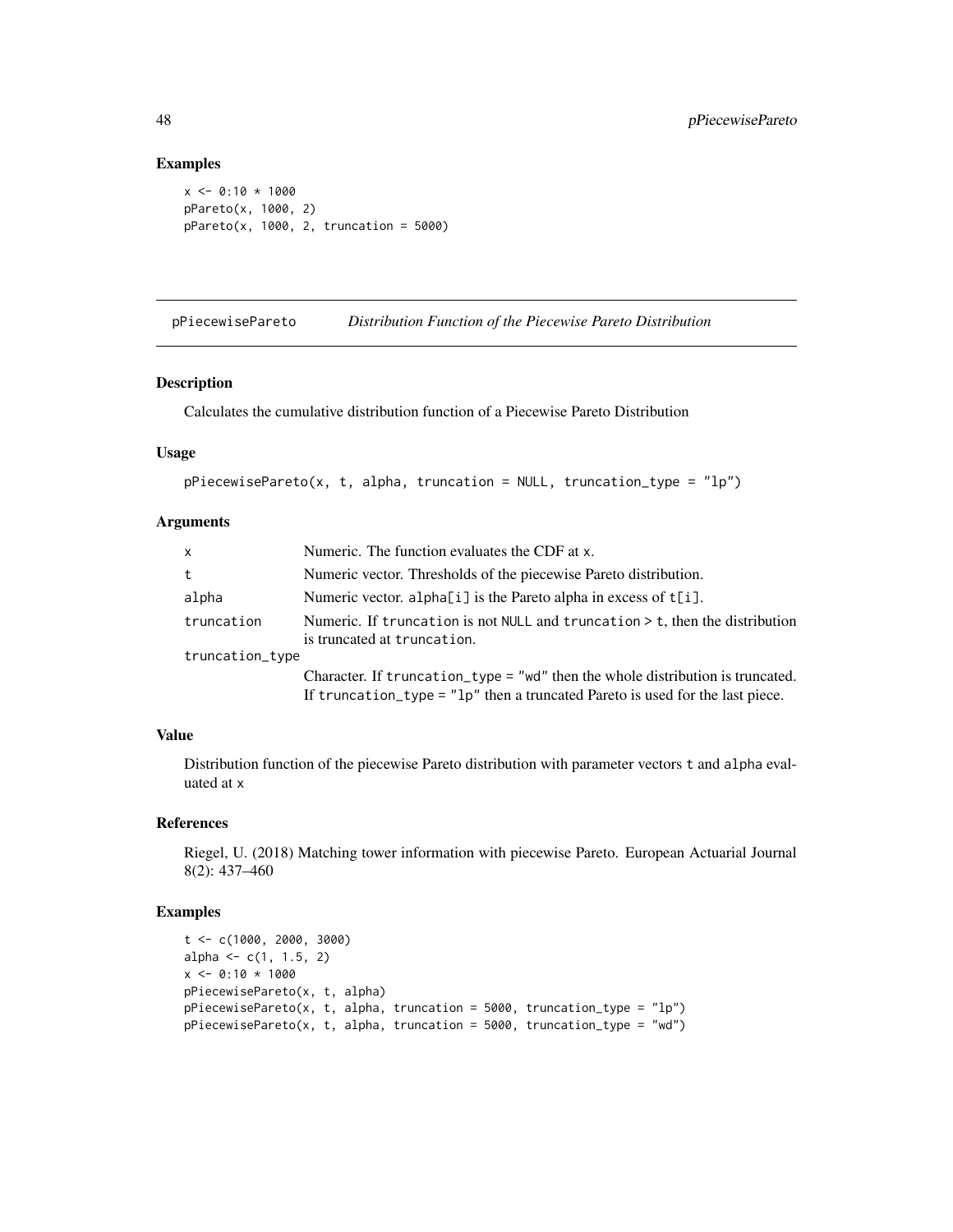<span id="page-48-0"></span>

# Description

Constructor function for the PPP\_Model object

# Usage

```
PPP_Model(
 FQ = NULL,t = NULL,alpha = NULL,
  truncation = NULL,
  truncation_type = "lp",
 dispersion = 1,
 Status = 0,Comment = "OK"
)
```
# Arguments

| FQ              | Numerical. Expected claim count of the collective model.                                                                                                          |  |
|-----------------|-------------------------------------------------------------------------------------------------------------------------------------------------------------------|--|
| t               | Numeric vector. Vector containing the thresholds of the Piecewise Pareto distri-<br>bution.                                                                       |  |
| alpha           | Numeric vector. Vector containing the alphas of the Piecewise Pareto distribu-<br>tion.                                                                           |  |
| truncation      | Numerical. If truncation is not NULL and truncation $> max(t)$ , then the dis-<br>tribution is truncated at truncation.                                           |  |
| truncation_type |                                                                                                                                                                   |  |
|                 | Character. If truncation_type = "wd" then the whole distribution is truncated.<br>If truncation_type = $"lp"$ then a truncated Pareto is used for the last piece. |  |
| dispersion      | Numerical. Dispersion of the Panjer distribution ( <i>i.e.</i> variance to mean ratio).                                                                           |  |
| Status          | Numerical indicator if a function returns a PPP_Model object: $0 =$ success, $1 =$<br>some information has been ignored, $2 = no$ solution found                  |  |
| Comment         | Charakter. An optional comment.                                                                                                                                   |  |

```
PPPM <- PPP_Model(2, c(1000,2000), c(1,2), dispersion = 2)
PPPM
```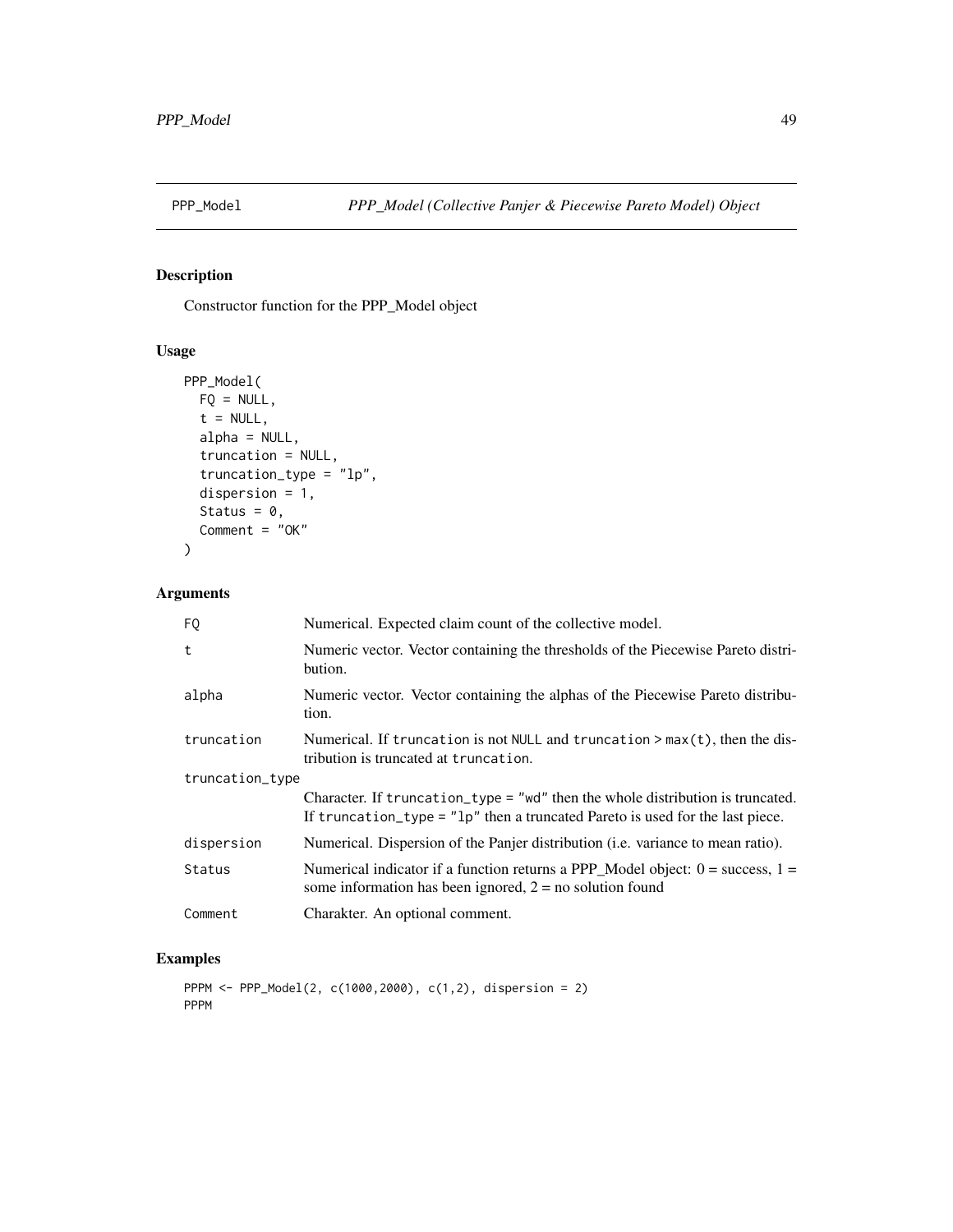```
PPP_Model_Excess_Frequency
```
*Expected Frequency in Excess of a Threshold*

# Description

Calculates the expected frequency in excess of a threshold for a PPP\_Model

# Usage

```
PPP_Model_Excess_Frequency(x, PPP_Model)
```
# Arguments

| x         | Numeric. Threshold. |
|-----------|---------------------|
| PPP Model | PPP_Model object.   |

#### Value

The expected frequency in excess of x for the given PPP\_Model

# Examples

```
PPPM <- PiecewisePareto_Match_Layer_Losses(Example1_AP, Example1_EL)
PPPM
Excess_Frequency(PPPM, c(-Inf, 0, 1000, 2000, 3000, Inf))
```
PPP\_Model\_Exp\_Layer\_Loss

*Expected Loss of a Reinsurance Layer*

### Description

Calculates the expected loss of a reinsurance layer for a PPP\_Model. This function is deprecated. Use Layer\_Mean instead.

#### Usage

PPP\_Model\_Exp\_Layer\_Loss(Cover, AttachmentPoint, PPP\_Model)

# Arguments

| Cover           | Numeric. Cover of the reinsurance layer. Use Inf for unlimited layers. |
|-----------------|------------------------------------------------------------------------|
| AttachmentPoint |                                                                        |
|                 | Numeric. Attachment point of the reinsurance layer.                    |
| PPP Model       | PPP Model object.                                                      |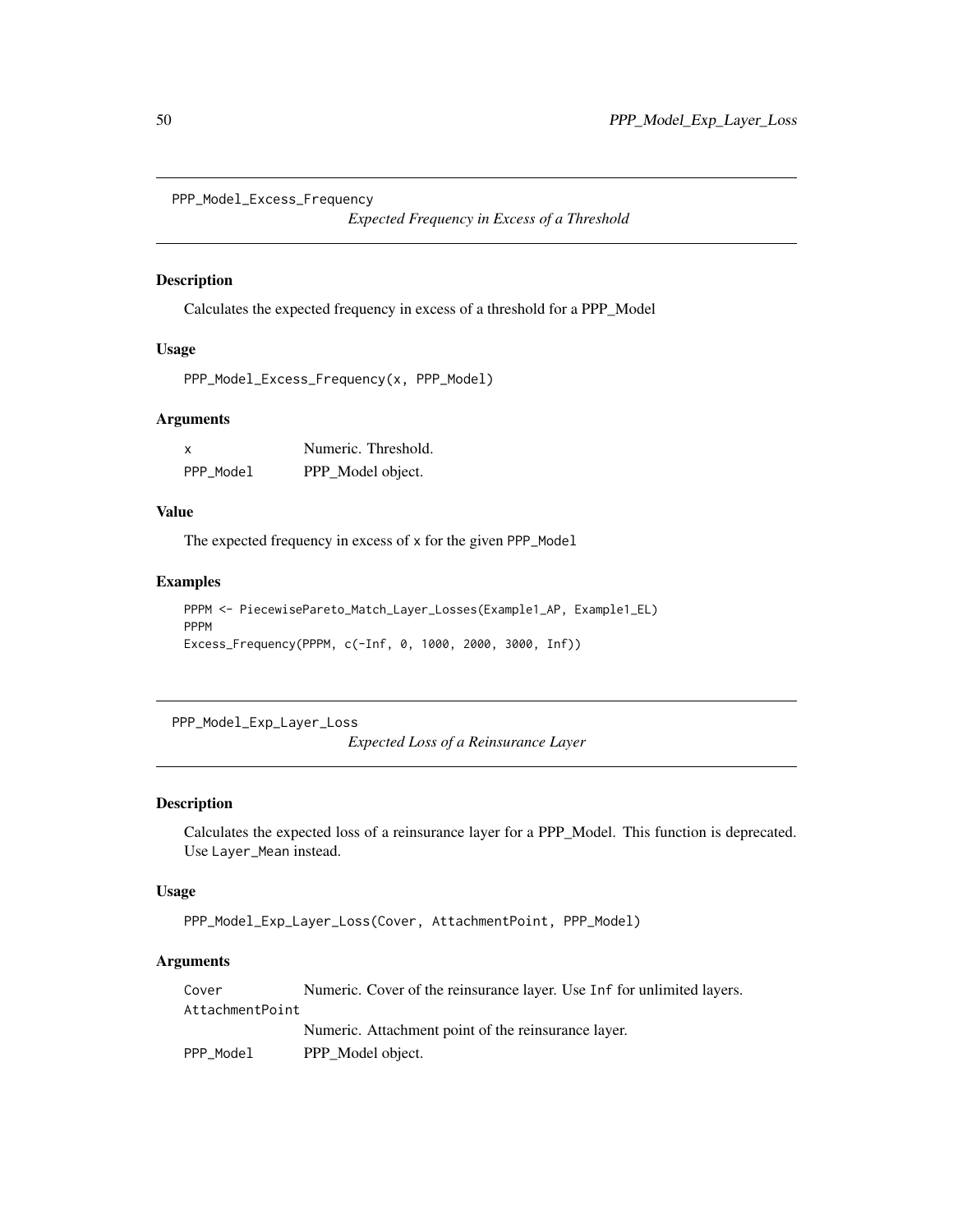# <span id="page-50-0"></span>Value

The expected loss of the layer Cover xs AttachmentPoint for the given PPP\_Model

# Examples

```
PPPM <- PiecewisePareto_Match_Layer_Losses(Example1_AP, Example1_EL)
PPPM
Example1_Cov <- c(diff(Example1_AP), Inf)
Example1_AP
Example1_Cov
Example1_EL
Layer_Mean(PPPM, Example1_Cov, Example1_AP)
```
PPP\_Model\_Layer\_Sd *Standard Deviation of a Reinsurance Layer*

# Description

Calculates the standard deviation of the loss in a reinsurance layer for a PPP\_Model

#### Usage

PPP\_Model\_Layer\_Sd(Cover, AttachmentPoint, PPP\_Model)

#### Arguments

| Cover           | Numeric. Cover of the reinsurance layer. Use Inf for unlimited layers. |
|-----------------|------------------------------------------------------------------------|
| AttachmentPoint |                                                                        |
|                 | Numeric. Attachment point of the reinsurance layer.                    |
| PPP_Model       | PPP_Model object.                                                      |

# Value

The standard deviation of the loss in the layer Cover xs AttachmentPoint for the given PPP\_Model

```
PPPM <- PiecewisePareto_Match_Layer_Losses(Example1_AP, Example1_EL)
PPPM
Example1_Cov <- c(diff(Example1_AP), Inf)
Layer_Sd(PPPM, Example1_Cov, Example1_AP)
```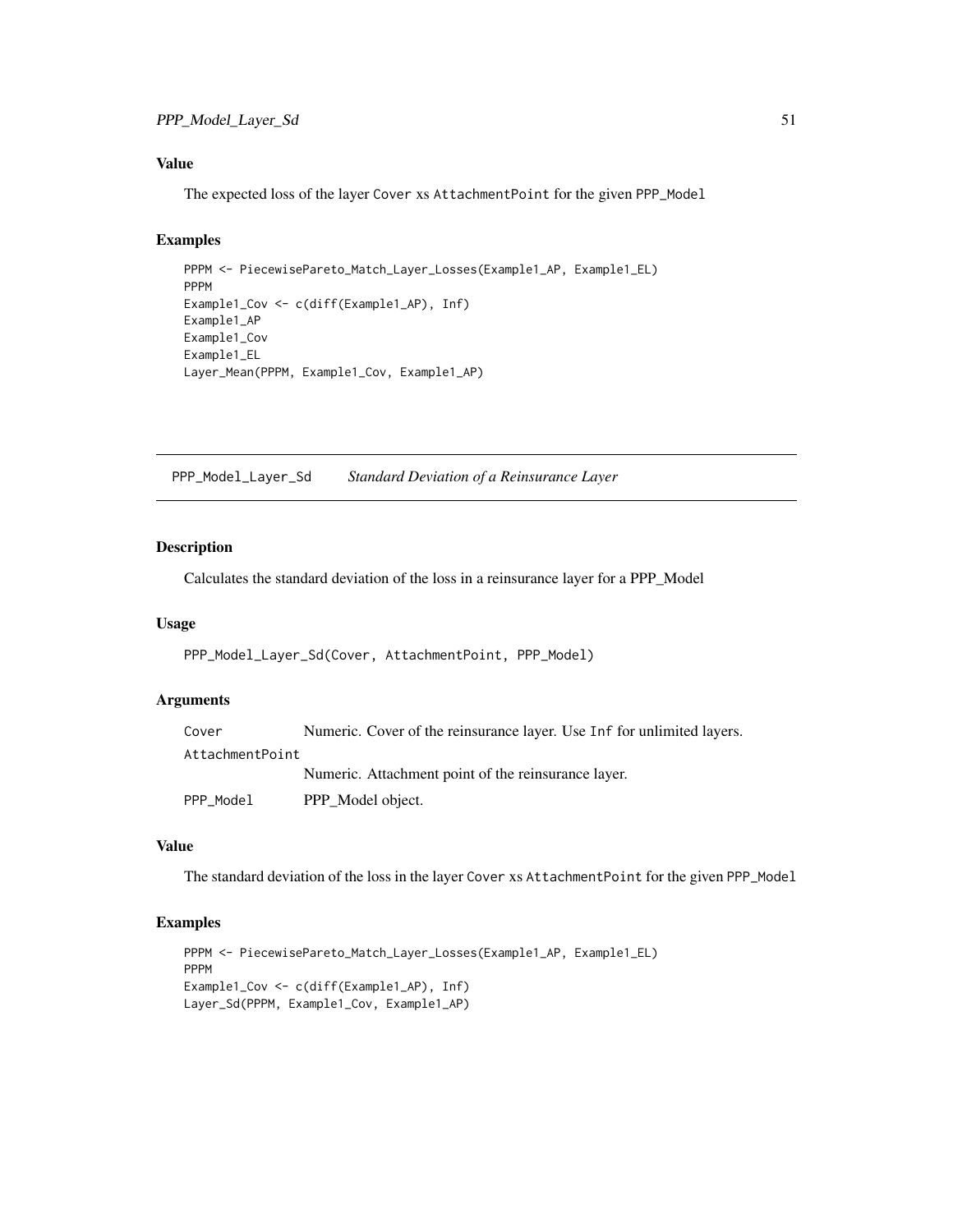<span id="page-51-0"></span>PPP\_Model\_Layer\_Var *Variance of a Reinsurance Layer*

# Description

Calculates the variance of the loss in a reinsurance layer for a PPP\_Model. This function is deprecated. Use Layer\_Var instead.

#### Usage

PPP\_Model\_Layer\_Var(Cover, AttachmentPoint, PPP\_Model)

# Arguments

| Cover           | Numeric. Cover of the reinsurance layer. Use Inf for unlimited layers. |
|-----------------|------------------------------------------------------------------------|
| AttachmentPoint |                                                                        |
|                 | Numeric. Attachment point of the reinsurance layer.                    |
| PPP Model       | PPP Model object.                                                      |

#### Value

The variance of the loss in the layer Cover xs AttachmentPoint for the given PPP\_Model

#### Examples

```
PPPM <- PiecewisePareto_Match_Layer_Losses(Example1_AP, Example1_EL)
PPPM
Example1_Cov <- c(diff(Example1_AP), Inf)
Layer_Var(PPPM, Example1_Cov, Example1_AP)
```
PPP\_Model\_Simulate *Simulate Losses with a PPP\_Model*

# Description

Simulates losses of a PPP\_Model

#### Usage

PPP\_Model\_Simulate(n, PPP\_Model)

# Arguments

| - n       | Integer. Number of Simulations. |
|-----------|---------------------------------|
| PPP Model | PPP_Model object.               |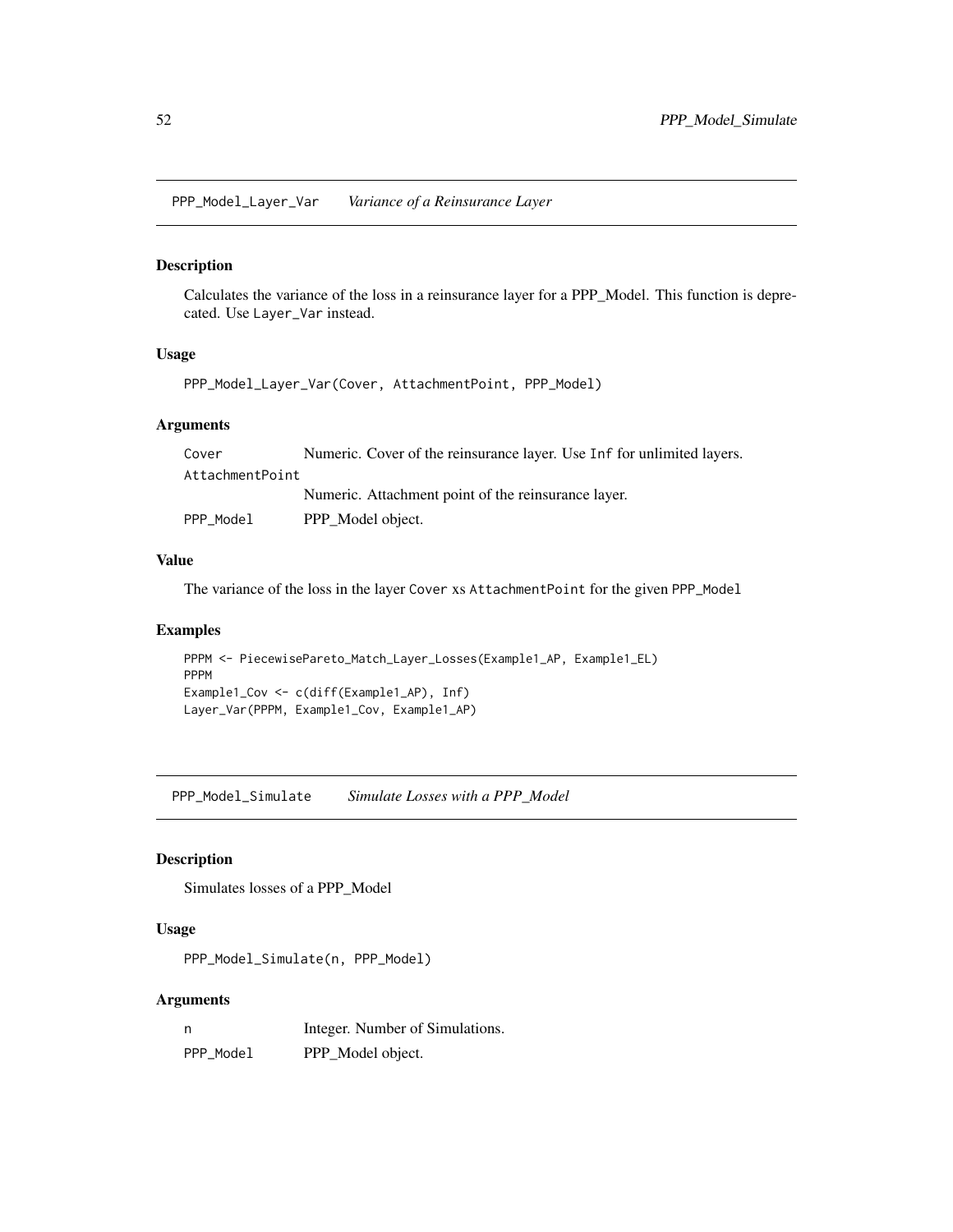# <span id="page-52-0"></span>print.PGP\_Model 53

# Value

A matrix where row k contains the simulated losses of the kth simulation.

# Examples

```
PPPM <- PiecewisePareto_Match_Layer_Losses(c(1000, 2000, 3000), c(2000, 1000, 500),
                                           truncation = 10000, truncation_type = "wd")
PPPM
Simulate_Losses(PPPM, 100)
```

| print.PGP_Model | Print a PGP_Model Object(Collective Panjer & Generalized Pareto |
|-----------------|-----------------------------------------------------------------|
|                 | Model) Object                                                   |

# Description

Print method for PGP\_Model objects

# Usage

## S3 method for class 'PGP\_Model'  $print(x, \ldots)$ 

#### Arguments

|          | PGP_Model object.                       |
|----------|-----------------------------------------|
| $\cdots$ | Other arguments, all currently ignored. |

| print.PPP_Model | Print a PPP_Model Object(Collective Panjer & Piecewise Pareto |  |  |  |
|-----------------|---------------------------------------------------------------|--|--|--|
|                 | Model) Object                                                 |  |  |  |

# Description

Print method for PPP\_Model objects

# Usage

## S3 method for class 'PPP\_Model'  $print(x, \ldots)$ 

#### Arguments

| x | PPP_Model object.                       |
|---|-----------------------------------------|
| . | Other arguments, all currently ignored. |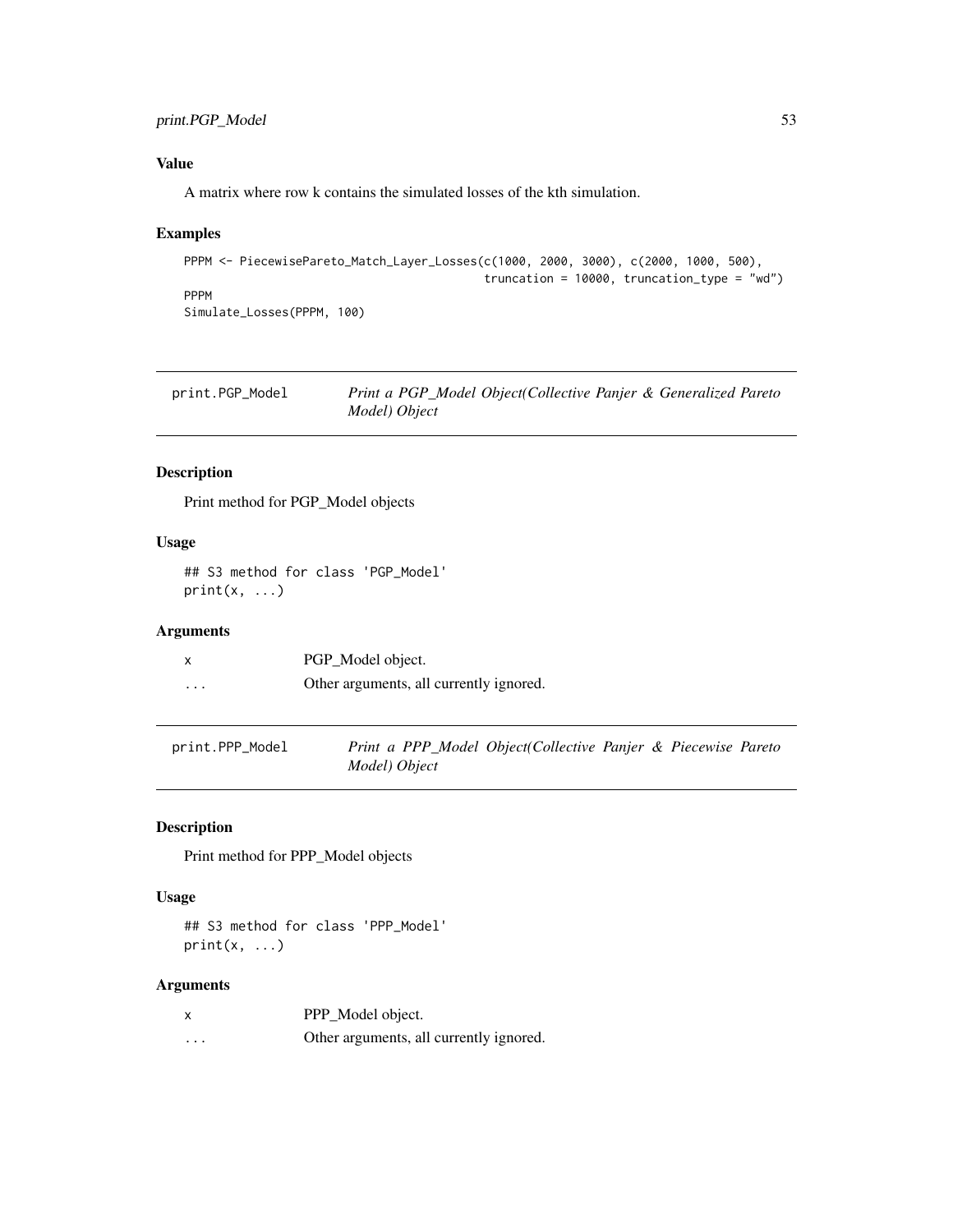<span id="page-53-0"></span>

# Description

Calculates the quantile function of a generalized Pareto distribution

# Usage

```
qGenPareto(p, t, alpha_ini, alpha_tail, truncation = NULL)
```
# Arguments

| p          | Numeric. The function evaluates the inverse CDF at p.                                                                            |
|------------|----------------------------------------------------------------------------------------------------------------------------------|
| t          | Numeric. Threshold of the piecewise Pareto distribution.                                                                         |
| alpha_ini  | Numeric. Initial Pareto alpha.                                                                                                   |
| alpha_tail | Numeric. Tail Pareto alpha.                                                                                                      |
| truncation | Numeric. If truncation is not NULL and truncation $>$ t, then the generalized<br>Pareto distribution is truncated at truncation. |

# Value

Quantile function of the Pareto distribution with parameters t, alpha\_ini and alpha\_tail, evaluated at p

# Examples

```
p \le -0:10 * 0.1qGenPareto(p, 1000, 2, 3)
qGenPareto(p, 1000, 2, 3, truncation = 5000)
```
qPareto *Quantile Function of the Pareto Distribution*

# Description

Calculates the quantile function of a Pareto distribution

#### Usage

qPareto(p, t, alpha, truncation = NULL)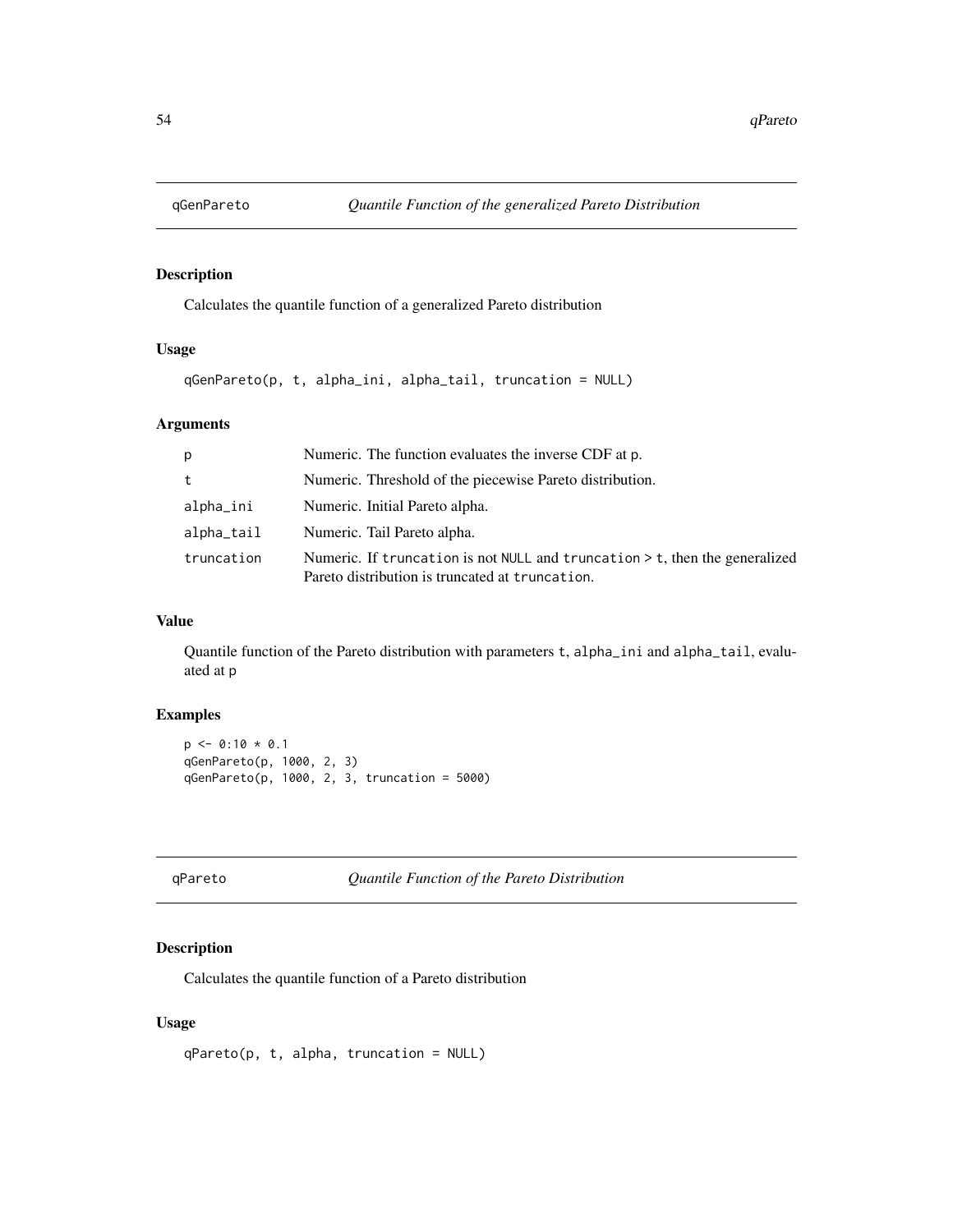# <span id="page-54-0"></span>qPiecewisePareto 55

### Arguments

| р          | Numeric. The function evaluates the inverse CDF at p.                                                                  |
|------------|------------------------------------------------------------------------------------------------------------------------|
| t          | Numeric. Threshold of the piecewise Pareto distribution.                                                               |
| alpha      | Numeric. Pareto alpha.                                                                                                 |
| truncation | Numeric. If truncation is not NULL and truncation $>$ t, then the Pareto dis-<br>tribution is truncated at truncation. |

## Value

Quantile function of the Pareto distribution with parameters t and alpha, evaluated at p

#### Examples

```
p \le -0:10 * 0.1qPareto(p, 1000, 2)
qPareto(p, 1000, 2, truncation = 5000)
```
qPiecewisePareto *Quantile Function of the Piecewise Pareto Distribution*

# Description

Calculates the quantile function of a piecewise Pareto distribution

#### Usage

```
qPiecewisePareto(p, t, alpha, truncation = NULL, truncation_type = "lp")
```
# Arguments

| p               | Numeric. The function evaluates the quantile function at p.                                                                                                       |
|-----------------|-------------------------------------------------------------------------------------------------------------------------------------------------------------------|
| t               | Numeric vector. Thresholds of the piecewise Pareto distribution.                                                                                                  |
| alpha           | Numeric vector. alpha[i] is the Pareto alpha in excess of t[i].                                                                                                   |
| truncation      | Numeric. If truncation is not NULL and truncation $>$ t, then the distribution<br>is truncated at truncation.                                                     |
| truncation_type |                                                                                                                                                                   |
|                 | Character. If truncation_type = "wd" then the whole distribution is truncated.<br>If truncation_type = $"lp"$ then a truncated Pareto is used for the last piece. |

#### Value

Quantile function of the piecewise Pareto distribution with parameter vectors t and alpha evaluated at p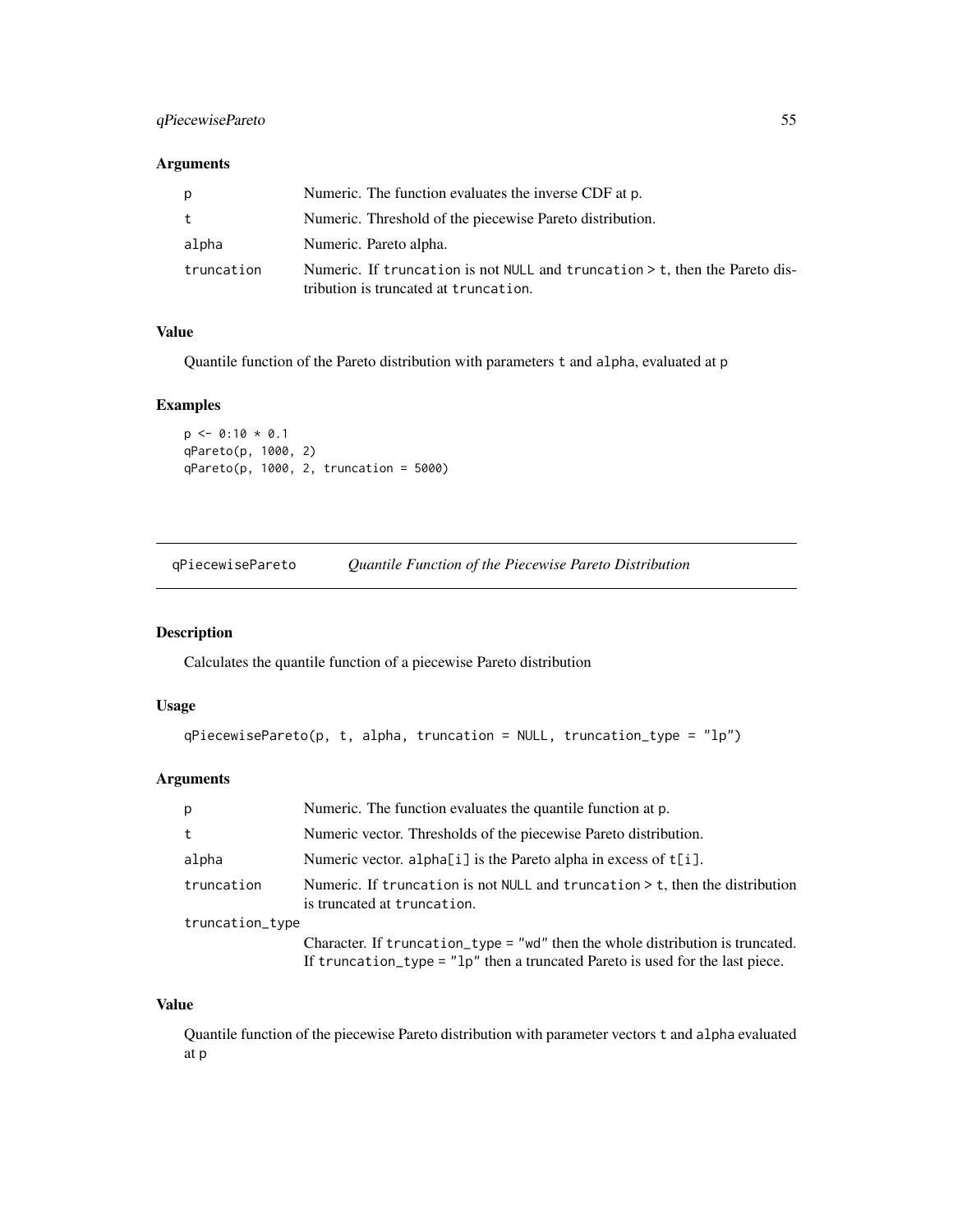# Examples

```
t <- c(1000, 2000, 3000)
alpha \leq c(1, 1.5, 2)p \leftarrow 0:10 * 0.1qPiecewisePareto(p, t, alpha)
qPiecewisePareto(p, t, alpha, truncation = 5000, truncation_type = "lp")
qPiecewisePareto(p, t, alpha, truncation = 5000, truncation_type = "wd")
```
rGenPareto *Simulation of the generalized Pareto Distribution*

# Description

Generates random deviates of a generalized Pareto distribution

# Usage

rGenPareto(n, t, alpha\_ini, alpha\_tail, truncation = NULL)

# Arguments

| n.         | Numeric. Number of observations.                                                                                                                                                      |
|------------|---------------------------------------------------------------------------------------------------------------------------------------------------------------------------------------|
| t          | Numeric vector. Thresholds of the generalized Pareto distributions                                                                                                                    |
| alpha_ini  | Numeric vector. Initial Pareto alphas of the generalized Pareto distributions.                                                                                                        |
| alpha_tail | Numeric vector. Tail Pareto alphas of the generalized Pareto distributions.                                                                                                           |
| truncation | NULL or Numeric vector. If truncation is not NULL and truncation $> t$ ,<br>then the generalized Pareto distributions are truncated at truncation (resam-<br>pled generalized Pareto) |

# Value

A vector of n samples from the (truncated) generalized Pareto distribution with parameters t, alpha\_ini and alpha\_tail

```
rGenPareto(100, 1000, 2, 3)
rGenPareto(100, 1000, 2, 3, truncation = 2000)
rGenPareto(100, t = c(1, 10, 100, 1000), alpha_ini = 1, alpha_tail = c(2, 5))
```
<span id="page-55-0"></span>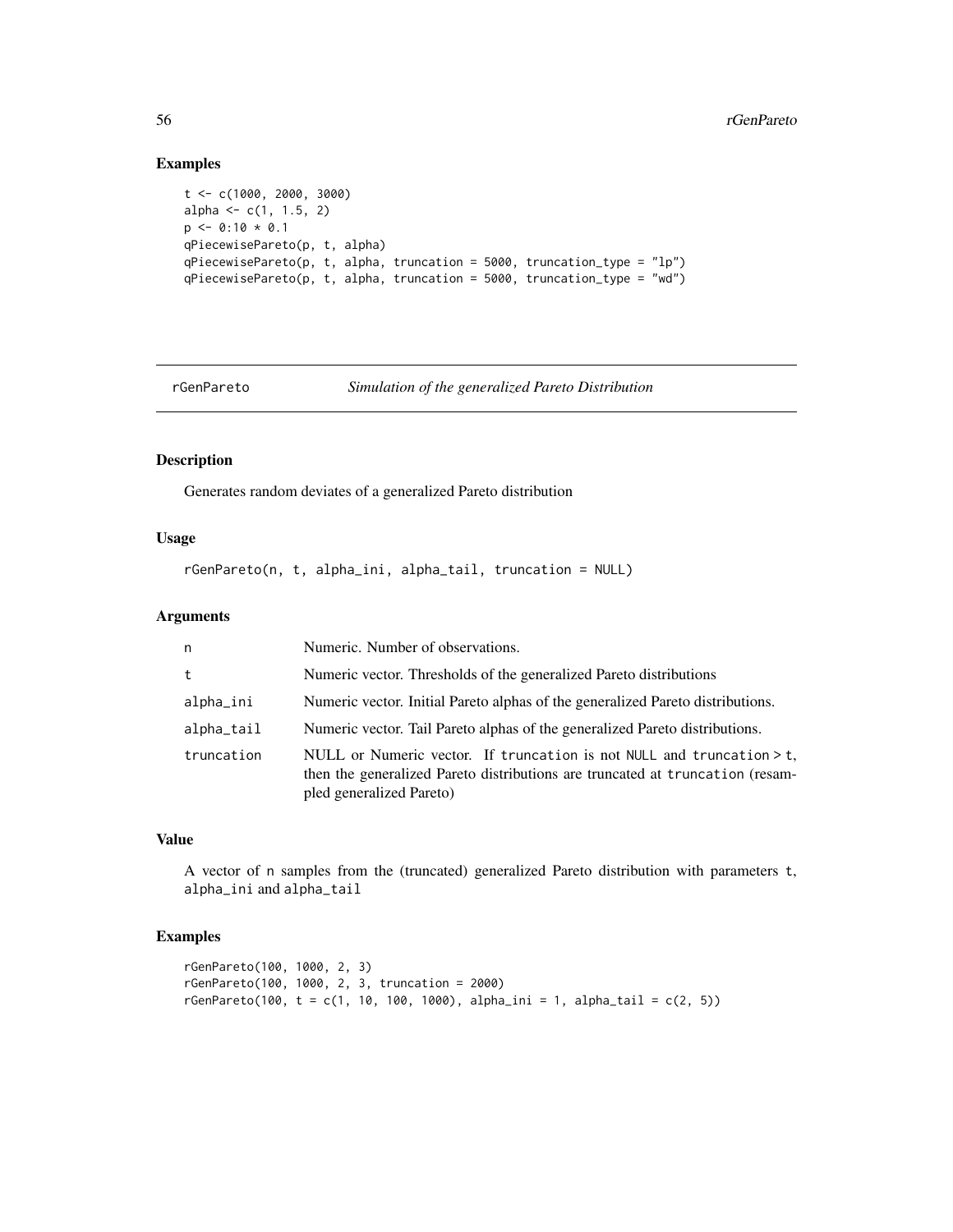<span id="page-56-0"></span>

# Description

Generates random deviates of a Pareto distribution

#### Usage

rPareto(n, t, alpha, truncation = NULL)

#### Arguments

| n          | Numeric. Number of observations.                                           |
|------------|----------------------------------------------------------------------------|
| t          | Numeric vector. Thresholds of the Pareto distributions                     |
| alpha      | Numeric vector. Pareto alphas of the Pareto distributions.                 |
| truncation | NULL or Numeric vector. If truncation is not NULL and truncation > t, then |
|            | the Pareto distribution is truncated at truncation (resampled Pareto)      |

#### Value

A vector of n samples from the (truncated) Pareto distribution with parameters t and alpha

# Examples

rPareto(100, 1000, 2) rPareto(100, 1000, 2, truncation = 2000)  $r$ Pareto(100, t = c(1, 10, 100, 1000, 10000), alpha = c(1, 2, 4, 8, 16))

rPiecewisePareto *Simulation of the Piecewise Pareto Distribution*

#### Description

Generates random deviates of a piecewise Pareto distribution

#### Usage

```
rPiecewisePareto(
  n,
  t,
  alpha,
  truncation = NULL,
  truncation_type = "lp",
  scale_pieces = NULL
\mathcal{E}
```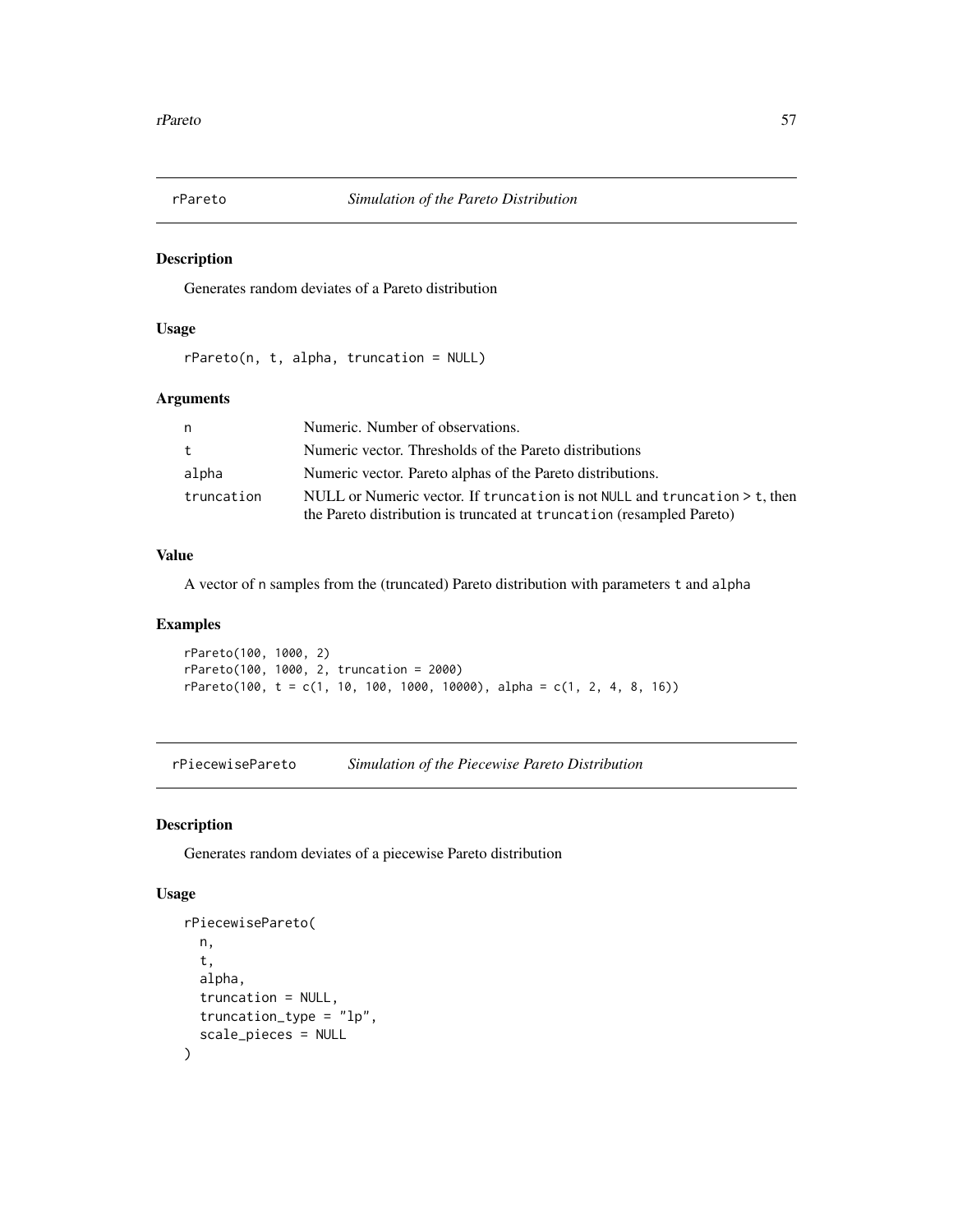# Arguments

| n               | Numeric. Number of simulations                                                                                                                                                                                      |
|-----------------|---------------------------------------------------------------------------------------------------------------------------------------------------------------------------------------------------------------------|
| t               | Numeric vector. Thresholds of the piecewise Pareto distribution.                                                                                                                                                    |
| alpha           | Numeric vector. alpha[i] is the Pareto alpha in excess of t[i].                                                                                                                                                     |
| truncation      | Numeric. If truncation is not NULL and truncation $>$ t, then the distribution<br>is truncated at truncation.                                                                                                       |
| truncation_type |                                                                                                                                                                                                                     |
|                 | Character. If $truncation_type = "wd"$ then the whole distribution is truncated.<br>If truncation_type = $"lp"$ then a truncated Pareto is used for the last piece.                                                 |
| scale_pieces    | Numeric vector. If not NULL then the density of the <i>i</i> -th Pareto piece (on the<br>interval $(t[i], t[i+1])$ is scaled with the factor const $*$ scale_pieces[i]<br>(where const is a normalization constant) |

#### Value

A vector of n samples from the (truncated) piecewise Pareto distribution with parameter vectors t and alpha

# Examples

```
t <- c(1000, 2000, 3000)
alpha \leq c(1, 1.5, 2)rPiecewisePareto(100, t, alpha)
rPiecewisePareto(100, t, alpha, truncation = 5000)
rPiecewisePareto(100, t, alpha, truncation = 5000, truncation_type = "lp")
rPiecewisePareto(100, t, alpha, truncation = 5000, truncation_type = "wd")
```
Simulate\_Losses *Simulate Losses with a Collective Model*

# Description

Simulates losses with a collective model

# Usage

```
Simulate_Losses(CollectiveModel, nyears = 1)
```
#### Arguments

CollectiveModel

A collective model object. Currently only PPP\_Models are handled.

nyears Integer. Number of simulated years.

<span id="page-57-0"></span>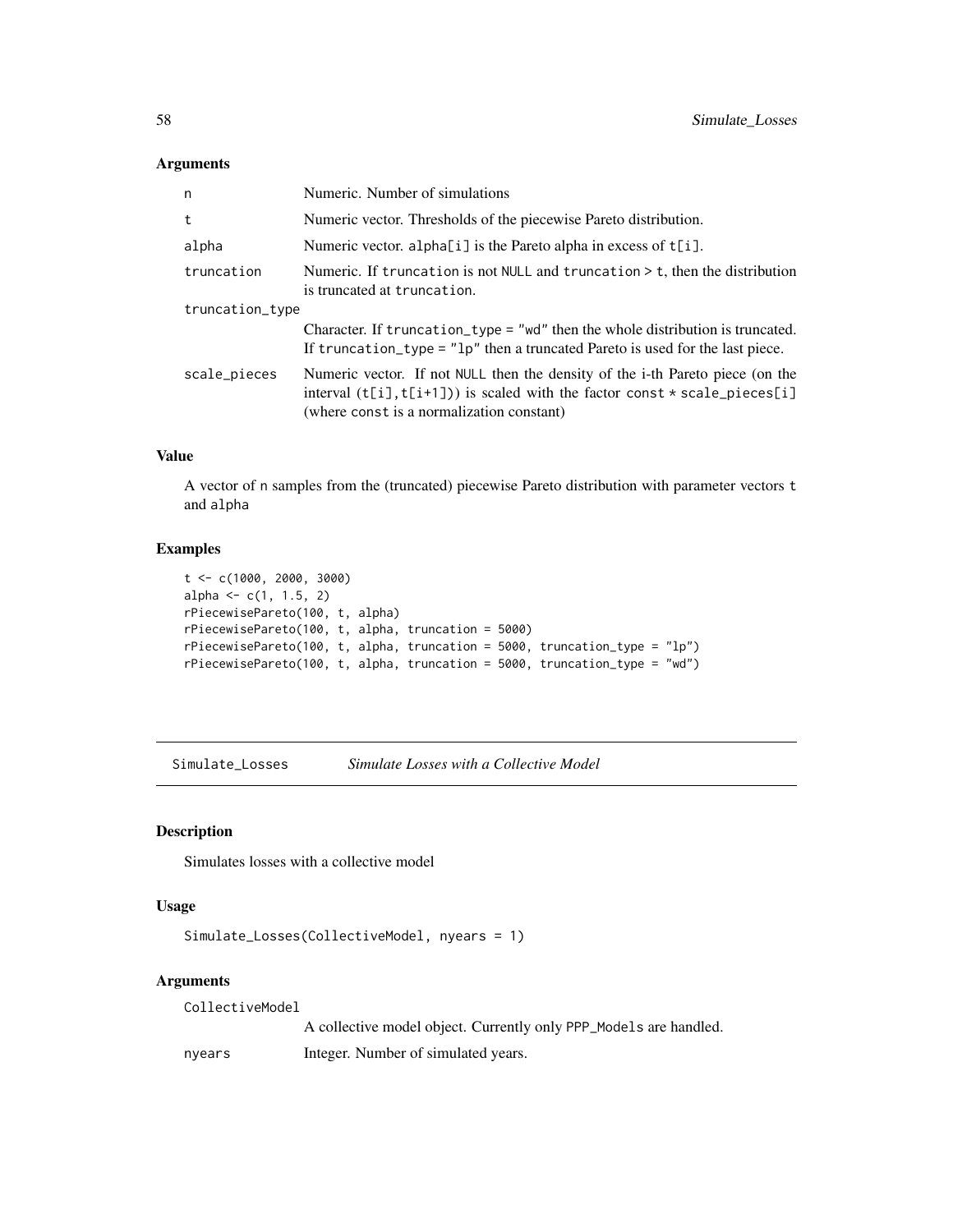# <span id="page-58-0"></span>Value

A matrix where row k contains the simulated losses of the kth simulated year.

# Examples

```
PPPM <- PiecewisePareto_Match_Layer_Losses(c(1000, 2000, 3000), c(2000, 1000, 500),
                                           truncation = 10000, truncation_type = "wd")
PPPM
Simulate_Losses(PPPM, 100)
```
Simulate\_Losses.PGP\_Model *Simulate Losses with a PGP\_Model*

# Description

Simulates losses with a PGP\_Model

#### Usage

```
## S3 method for class 'PGP_Model'
Simulate_Losses(CollectiveModel, nyears = 1)
```
#### Arguments

| CollectiveModel |                                     |
|-----------------|-------------------------------------|
|                 | PGP_Model object.                   |
| nyears          | Integer. Number of simulated years. |

# Value

A matrix where row k contains the simulated losses of the kth simulated year.

```
PGPM <- PGP_Model(2, 1000, 1, 2, dispersion = 2)
PGPM
Simulate_Losses(PGPM, 100)
```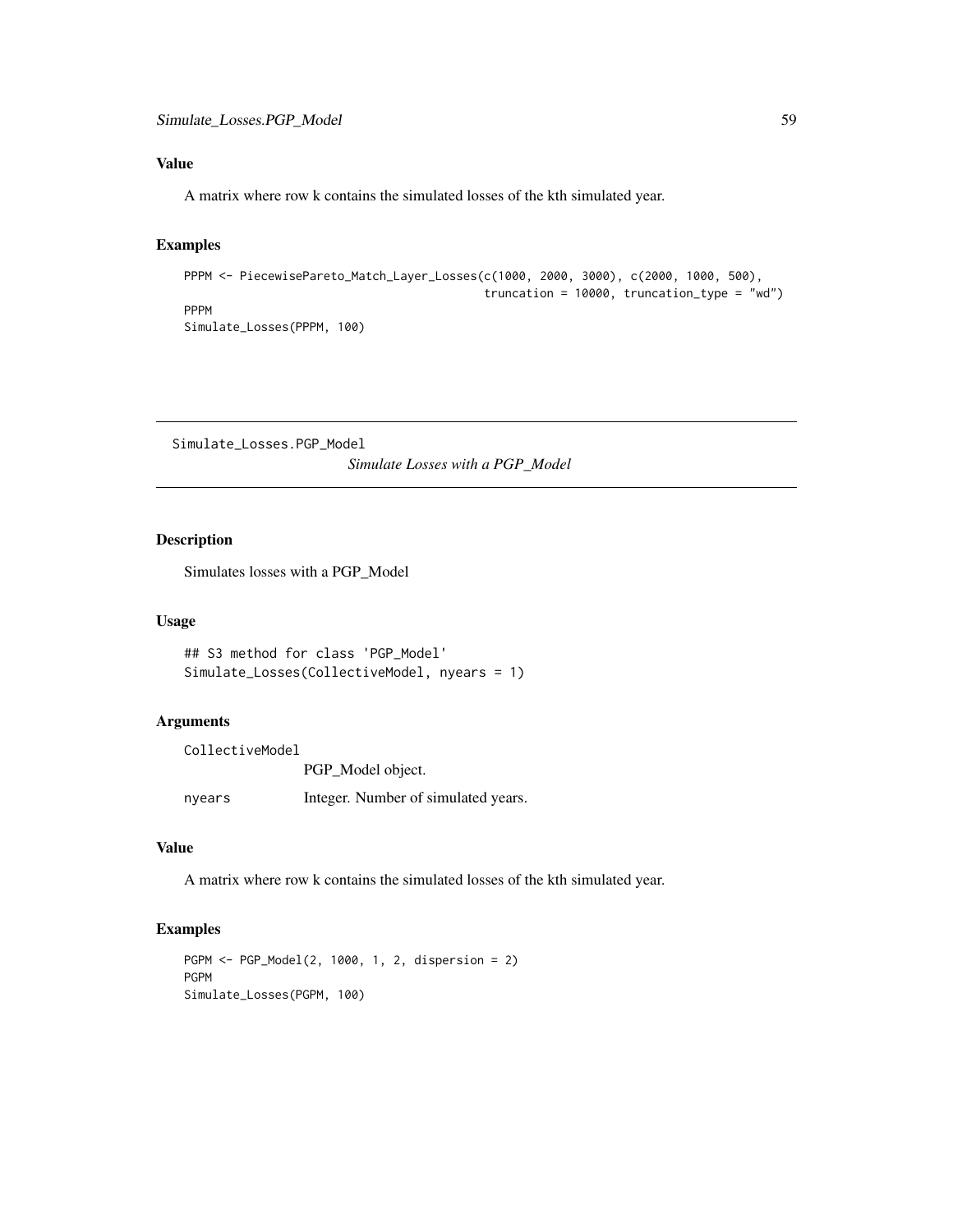<span id="page-59-0"></span>Simulate\_Losses.PPP\_Model

*Simulate Losses with a PPP\_Model*

# Description

Simulates losses with a PPP\_Model

#### Usage

```
## S3 method for class 'PPP_Model'
Simulate_Losses(CollectiveModel, nyears = 1)
```
# Arguments

CollectiveModel

PPP\_Model object. nyears Integer. Number of simulated years.

# Value

A matrix where row k contains the simulated losses of the kth simulated year.

```
PPPM <- PiecewisePareto_Match_Layer_Losses(c(1000, 2000, 3000), c(2000, 1000, 500),
                                           truncation = 10000, truncation_type = "wd")
PPPM
Simulate_Losses(PPPM, 100)
```